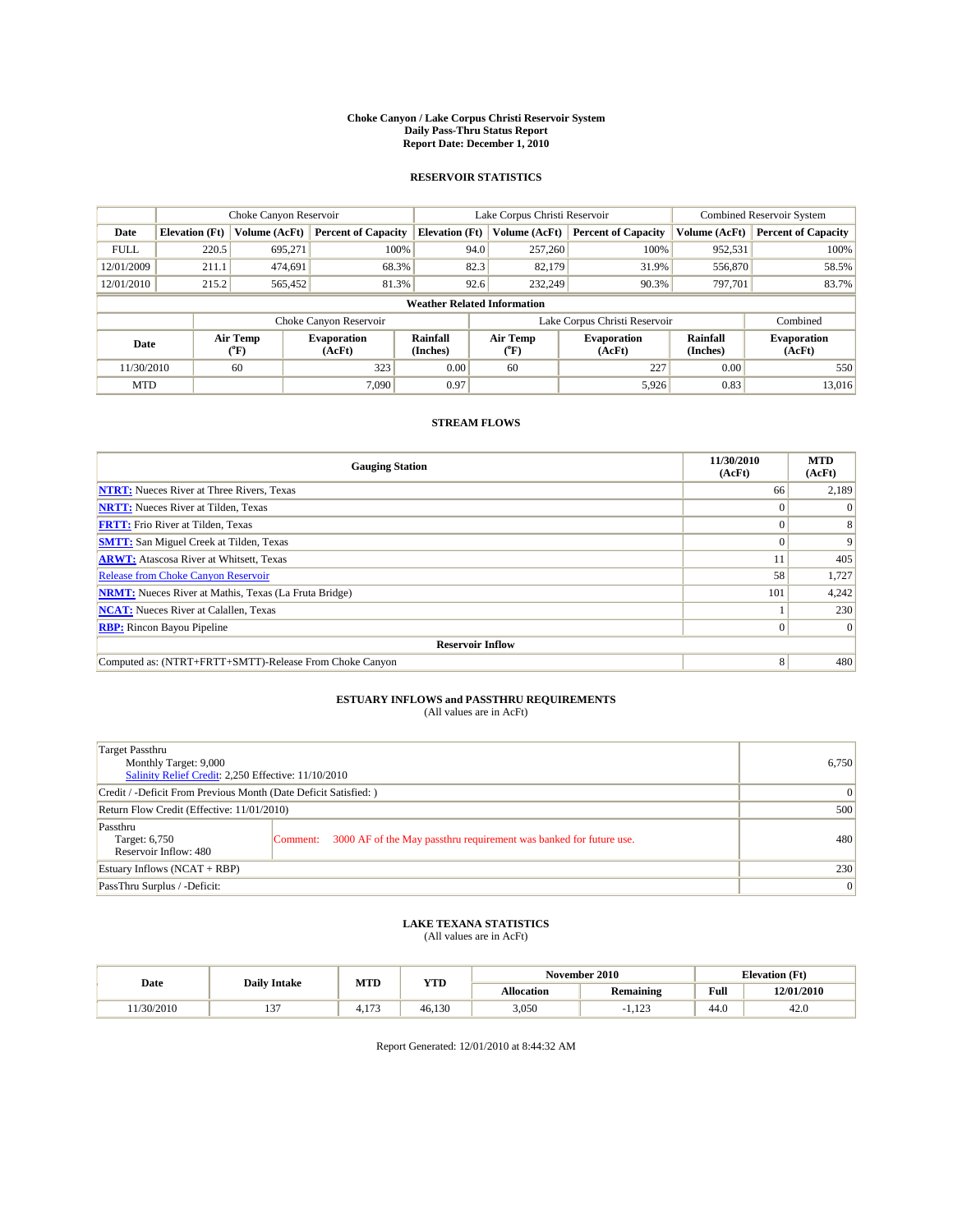#### **Choke Canyon / Lake Corpus Christi Reservoir System Daily Pass-Thru Status Report Report Date: December 2, 2010**

### **RESERVOIR STATISTICS**

|             | Choke Canyon Reservoir             |                  |                              |                             | Lake Corpus Christi Reservoir |                               |                      | Combined Reservoir System    |  |
|-------------|------------------------------------|------------------|------------------------------|-----------------------------|-------------------------------|-------------------------------|----------------------|------------------------------|--|
| Date        | <b>Elevation</b> (Ft)              | Volume (AcFt)    | <b>Percent of Capacity</b>   | <b>Elevation</b> (Ft)       | Volume (AcFt)                 | <b>Percent of Capacity</b>    | Volume (AcFt)        | <b>Percent of Capacity</b>   |  |
| <b>FULL</b> | 220.5                              | 695,271          | 100%                         | 94.0                        | 257,260                       | 100%                          | 952,531              | 100%                         |  |
| 12/02/2009  | 211.0                              | 474,273          | 68.2%                        | 82.4                        | 83,732                        | 32.5%                         | 558,005              | 58.6%                        |  |
| 12/02/2010  | 215.2                              | 565,452          | 81.3%                        | 92.5                        | 230,831                       | 89.7%                         | 796,283              | 83.6%                        |  |
|             | <b>Weather Related Information</b> |                  |                              |                             |                               |                               |                      |                              |  |
|             |                                    |                  | Choke Canyon Reservoir       |                             |                               | Lake Corpus Christi Reservoir |                      | Combined                     |  |
| Date        |                                    | Air Temp<br>(°F) | <b>Evaporation</b><br>(AcFt) | <b>Rainfall</b><br>(Inches) | Air Temp<br>(°F)              | <b>Evaporation</b><br>(AcFt)  | Rainfall<br>(Inches) | <b>Evaporation</b><br>(AcFt) |  |
| 12/01/2010  |                                    | 68               | 148                          | 0.00                        | 67                            | 186                           | 0.00                 | 334                          |  |
| <b>MTD</b>  |                                    |                  | 148                          | 0.00                        |                               | 186                           | 0.00                 | 334                          |  |

## **STREAM FLOWS**

| <b>Gauging Station</b>                                       | 12/01/2010<br>(AcFt) | <b>MTD</b><br>(AcFt) |
|--------------------------------------------------------------|----------------------|----------------------|
| <b>NTRT:</b> Nueces River at Three Rivers, Texas             | 66                   | 66                   |
| <b>NRTT:</b> Nueces River at Tilden, Texas                   |                      | $\Omega$             |
| <b>FRTT:</b> Frio River at Tilden, Texas                     |                      | $\Omega$             |
| <b>SMTT:</b> San Miguel Creek at Tilden, Texas               |                      | $\Omega$             |
| <b>ARWT:</b> Atascosa River at Whitsett, Texas               | 10 <sup>1</sup>      | 10                   |
| Release from Choke Canyon Reservoir                          | 58                   | 58                   |
| <b>NRMT:</b> Nueces River at Mathis, Texas (La Fruta Bridge) | 131                  | 131                  |
| <b>NCAT:</b> Nueces River at Calallen, Texas                 | 0                    | $\Omega$             |
| <b>RBP:</b> Rincon Bayou Pipeline                            | $\Omega$             | $\Omega$             |
| <b>Reservoir Inflow</b>                                      |                      |                      |
| Computed as: (NTRT+FRTT+SMTT)-Release From Choke Canyon      | 8                    | 8                    |

# **ESTUARY INFLOWS and PASSTHRU REQUIREMENTS**<br>(All values are in AcFt)

| Target Passthru<br>Monthly Target: 4,500<br>Salinity Relief Credit: 0 Effective: |                                                                                | 4,500 |
|----------------------------------------------------------------------------------|--------------------------------------------------------------------------------|-------|
| Credit / -Deficit From Previous Month (Date Deficit Satisfied: )                 | 230                                                                            |       |
| Return Flow Credit (Effective: 12/01/2010)                                       | 500                                                                            |       |
| Passthru<br>Target: 4,500<br>Reservoir Inflow: 8                                 | 3000 AF of the May passthru requirement was banked for future use.<br>Comment: | 8     |
| Estuary Inflows (NCAT + RBP)                                                     | $\vert 0 \vert$                                                                |       |
| PassThru Surplus / -Deficit:                                                     | $\vert 0 \vert$                                                                |       |

## **LAKE TEXANA STATISTICS** (All values are in AcFt)

|            |                     | MTD | <b>YTD</b> | <b>Elevation</b> (Ft)<br>December 2010 |                  |      |            |
|------------|---------------------|-----|------------|----------------------------------------|------------------|------|------------|
| Date       | <b>Daily Intake</b> |     |            | <b>Allocation</b>                      | <b>Remaining</b> | Full | 12/02/2010 |
| 12/01/2010 | 136                 | 136 | 46.266     | 3,050                                  | 2.914            | 44.0 | 41.8       |

Report Generated: 12/02/2010 at 9:24:08 AM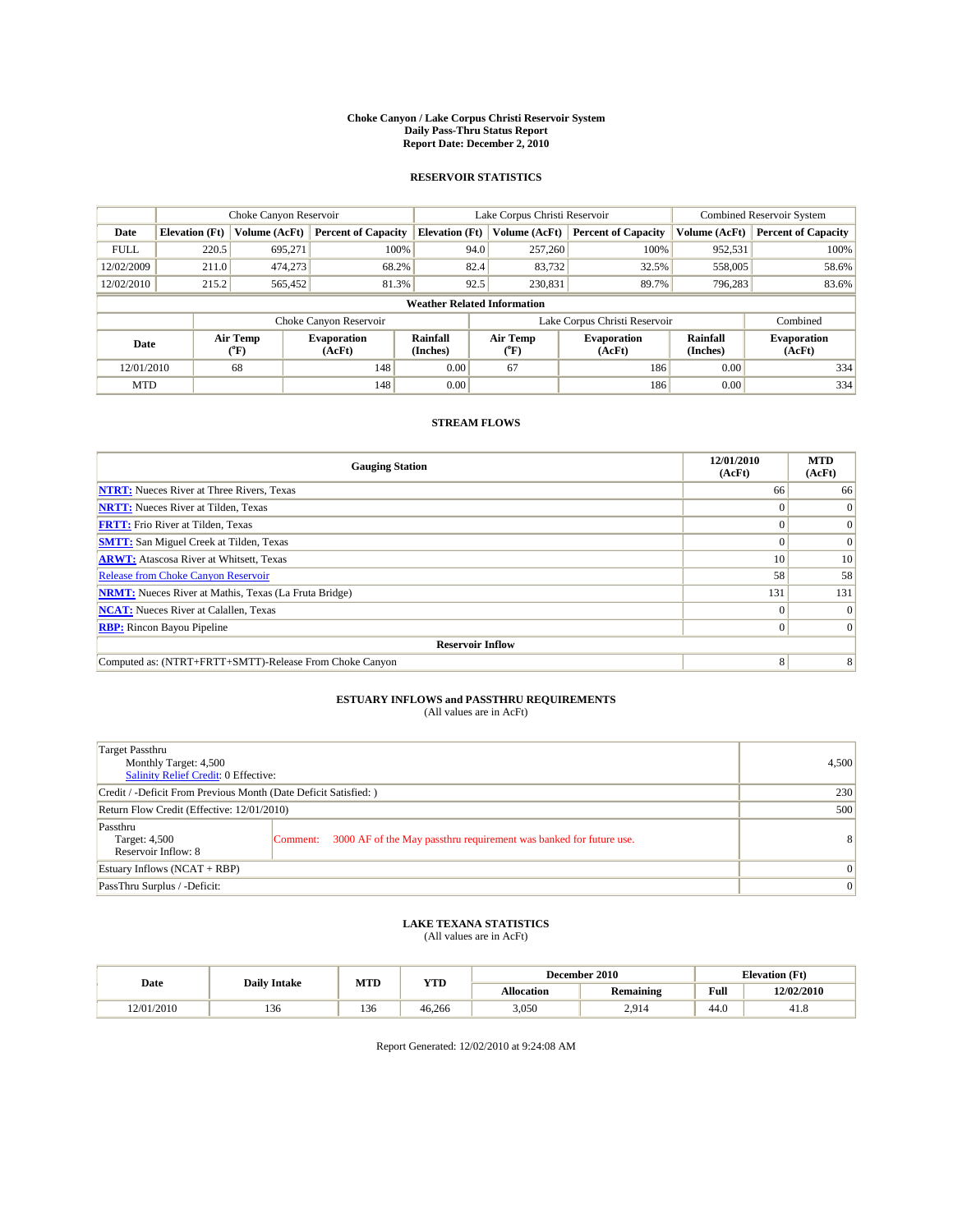#### **Choke Canyon / Lake Corpus Christi Reservoir System Daily Pass-Thru Status Report Report Date: December 3, 2010**

### **RESERVOIR STATISTICS**

|             | Choke Canyon Reservoir             |                  |                              |                             | Lake Corpus Christi Reservoir |                               |                      | Combined Reservoir System    |  |
|-------------|------------------------------------|------------------|------------------------------|-----------------------------|-------------------------------|-------------------------------|----------------------|------------------------------|--|
| Date        | <b>Elevation</b> (Ft)              | Volume (AcFt)    | <b>Percent of Capacity</b>   | <b>Elevation</b> (Ft)       | Volume (AcFt)                 | <b>Percent of Capacity</b>    | Volume (AcFt)        | <b>Percent of Capacity</b>   |  |
| <b>FULL</b> | 220.5                              | 695,271          | 100%                         |                             | 257,260<br>94.0               | 100%                          | 952,531              | 100%                         |  |
| 12/03/2009  | 211.0                              | 474,064          | 68.2%                        |                             | 82.4<br>83,940                | 32.6%                         | 558,004              | 58.6%                        |  |
| 12/03/2010  | 215.3                              | 566,611          | 81.5%                        |                             | 92.5<br>230,654               | 89.7%                         | 797.265              | 83.7%                        |  |
|             | <b>Weather Related Information</b> |                  |                              |                             |                               |                               |                      |                              |  |
|             |                                    |                  | Choke Canyon Reservoir       |                             |                               | Lake Corpus Christi Reservoir |                      | Combined                     |  |
| Date        |                                    | Air Temp<br>(°F) | <b>Evaporation</b><br>(AcFt) | <b>Rainfall</b><br>(Inches) | Air Temp<br>$(^{\circ}F)$     | <b>Evaporation</b><br>(AcFt)  | Rainfall<br>(Inches) | <b>Evaporation</b><br>(AcFt) |  |
| 12/02/2010  |                                    | 74               | 162                          | 0.00                        | 75                            | 186                           | 0.00                 | 348                          |  |
| <b>MTD</b>  |                                    |                  | 310                          | 0.00                        |                               | 372                           | 0.00                 | 682                          |  |

## **STREAM FLOWS**

| <b>Gauging Station</b>                                       | 12/02/2010<br>(AcFt) | <b>MTD</b><br>(AcFt) |
|--------------------------------------------------------------|----------------------|----------------------|
| <b>NTRT:</b> Nueces River at Three Rivers, Texas             | 66                   | 131                  |
| <b>NRTT:</b> Nueces River at Tilden, Texas                   |                      |                      |
| <b>FRTT:</b> Frio River at Tilden, Texas                     |                      |                      |
| <b>SMTT:</b> San Miguel Creek at Tilden, Texas               |                      | $\Omega$             |
| <b>ARWT:</b> Atascosa River at Whitsett, Texas               | 10 <sup>1</sup>      | 20                   |
| Release from Choke Canyon Reservoir                          | 58                   | 115                  |
| <b>NRMT:</b> Nueces River at Mathis, Texas (La Fruta Bridge) | 137                  | 268                  |
| <b>NCAT:</b> Nueces River at Calallen, Texas                 | 0                    |                      |
| <b>RBP:</b> Rincon Bayou Pipeline                            | $\Omega$             | $\Omega$             |
| <b>Reservoir Inflow</b>                                      |                      |                      |
| Computed as: (NTRT+FRTT+SMTT)-Release From Choke Canyon      | 8                    | 17                   |

# **ESTUARY INFLOWS and PASSTHRU REQUIREMENTS**<br>(All values are in AcFt)

| Target Passthru<br>Monthly Target: 4,500<br>Salinity Relief Credit: 0 Effective: |                                                                                | 4,500           |
|----------------------------------------------------------------------------------|--------------------------------------------------------------------------------|-----------------|
| Credit / -Deficit From Previous Month (Date Deficit Satisfied: )                 | 230                                                                            |                 |
| Return Flow Credit (Effective: 12/01/2010)                                       | 500                                                                            |                 |
| Passthru<br>Target: 4,500<br>Reservoir Inflow: 17                                | 3000 AF of the May passthru requirement was banked for future use.<br>Comment: | 17              |
| Estuary Inflows (NCAT + RBP)                                                     |                                                                                | $\vert 0 \vert$ |
| PassThru Surplus / -Deficit:                                                     | $\vert 0 \vert$                                                                |                 |

## **LAKE TEXANA STATISTICS** (All values are in AcFt)

|            |                     | MTD         | <b>YTD</b> | <b>Elevation</b> (Ft)<br>December 2010 |                   |      |            |
|------------|---------------------|-------------|------------|----------------------------------------|-------------------|------|------------|
| Date       | <b>Daily Intake</b> |             |            | Allocation                             | Remaining         | Full | 12/03/2010 |
| 12/02/2010 | $\sim$<br>…         | 272<br>ں ہے | 46.403     | 3,050                                  | $---$<br><u>.</u> | 44.0 | 41.7       |

Report Generated: 12/03/2010 at 8:33:05 AM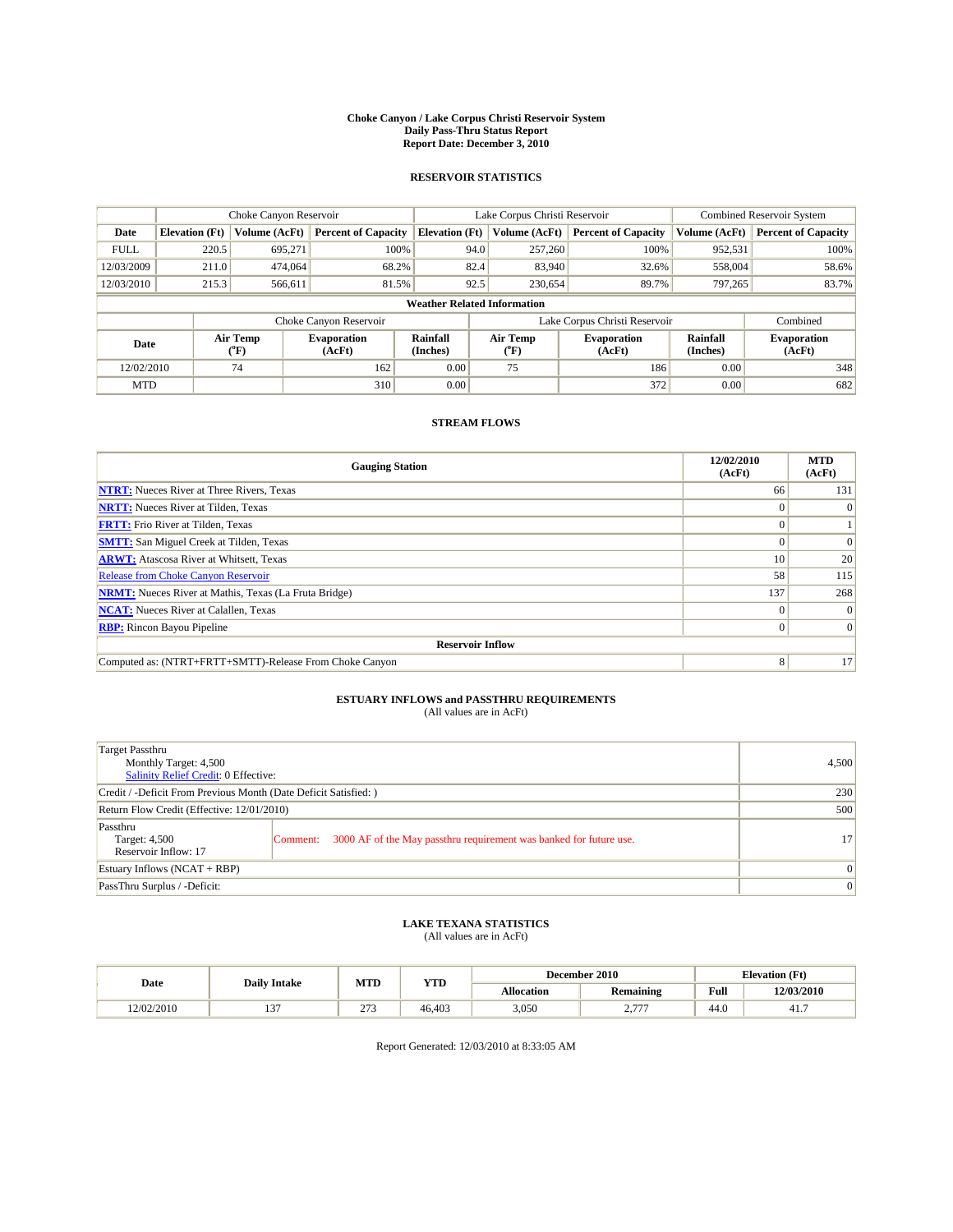#### **Choke Canyon / Lake Corpus Christi Reservoir System Daily Pass-Thru Status Report Report Date: December 4, 2010**

### **RESERVOIR STATISTICS**

|             | Choke Canyon Reservoir             |                  |                              |                       | Lake Corpus Christi Reservoir |                               |                      | Combined Reservoir System    |  |  |
|-------------|------------------------------------|------------------|------------------------------|-----------------------|-------------------------------|-------------------------------|----------------------|------------------------------|--|--|
| Date        | <b>Elevation</b> (Ft)              | Volume (AcFt)    | <b>Percent of Capacity</b>   | <b>Elevation</b> (Ft) | Volume (AcFt)                 | <b>Percent of Capacity</b>    | Volume (AcFt)        | <b>Percent of Capacity</b>   |  |  |
| <b>FULL</b> | 220.5                              | 695,271          | 100%                         | 94.0                  | 257,260                       | 100%                          | 952,531              | 100%                         |  |  |
| 12/04/2009  | 211.0                              | 473.646          | 68.1%                        | 82.5                  | 84,044                        | 32.7%                         | 557,690              | 58.5%                        |  |  |
| 12/04/2010  | 215.1                              | 563,843          | 81.1%                        | 92.5                  | 230,477                       | 89.6%                         | 794,320              | 83.4%                        |  |  |
|             | <b>Weather Related Information</b> |                  |                              |                       |                               |                               |                      |                              |  |  |
|             |                                    |                  | Choke Canyon Reservoir       |                       |                               | Lake Corpus Christi Reservoir |                      | Combined                     |  |  |
| Date        |                                    | Air Temp<br>(°F) | <b>Evaporation</b><br>(AcFt) | Rainfall<br>(Inches)  | Air Temp<br>("F)              | <b>Evaporation</b><br>(AcFt)  | Rainfall<br>(Inches) | <b>Evaporation</b><br>(AcFt) |  |  |
| 12/03/2010  |                                    | 78               | 175                          | 0.00                  | 78                            | 227                           | 0.00                 | 402                          |  |  |
| <b>MTD</b>  |                                    |                  | 485                          | 0.00                  |                               | 599                           | 0.00                 | 1.084                        |  |  |

## **STREAM FLOWS**

| <b>Gauging Station</b>                                       | 12/03/2010<br>(AcFt) | <b>MTD</b><br>(AcFt) |  |  |  |  |  |
|--------------------------------------------------------------|----------------------|----------------------|--|--|--|--|--|
| <b>NTRT:</b> Nueces River at Three Rivers, Texas             | 66                   | 197                  |  |  |  |  |  |
| <b>NRTT:</b> Nueces River at Tilden, Texas                   | $\Omega$             |                      |  |  |  |  |  |
| <b>FRTT:</b> Frio River at Tilden, Texas                     |                      |                      |  |  |  |  |  |
| <b>SMTT:</b> San Miguel Creek at Tilden, Texas               |                      | $\Omega$             |  |  |  |  |  |
| <b>ARWT:</b> Atascosa River at Whitsett, Texas               | 10                   | 29                   |  |  |  |  |  |
| <b>Release from Choke Canyon Reservoir</b>                   | 58                   | 173                  |  |  |  |  |  |
| <b>NRMT:</b> Nueces River at Mathis, Texas (La Fruta Bridge) | 145                  | 413                  |  |  |  |  |  |
| <b>NCAT:</b> Nueces River at Calallen, Texas                 | $\Omega$             | $\Omega$             |  |  |  |  |  |
| <b>RBP:</b> Rincon Bayou Pipeline                            | $\overline{0}$       | $\Omega$             |  |  |  |  |  |
| <b>Reservoir Inflow</b>                                      |                      |                      |  |  |  |  |  |
| Computed as: (NTRT+FRTT+SMTT)-Release From Choke Canyon      | 8                    | 25                   |  |  |  |  |  |

# **ESTUARY INFLOWS and PASSTHRU REQUIREMENTS**<br>(All values are in AcFt)

| Target Passthru<br>Monthly Target: 4,500<br>Salinity Relief Credit: 0 Effective: | 4,500                                                                          |    |
|----------------------------------------------------------------------------------|--------------------------------------------------------------------------------|----|
| Credit / -Deficit From Previous Month (Date Deficit Satisfied: )                 | 230                                                                            |    |
| Return Flow Credit (Effective: 12/01/2010)                                       | 500                                                                            |    |
| Passthru<br>Target: 4,500<br>Reservoir Inflow: 25                                | 3000 AF of the May passthru requirement was banked for future use.<br>Comment: | 25 |
| Estuary Inflows (NCAT + RBP)                                                     | $\vert 0 \vert$                                                                |    |
| PassThru Surplus / -Deficit:                                                     | $\vert 0 \vert$                                                                |    |

## **LAKE TEXANA STATISTICS** (All values are in AcFt)

|            | <b>Daily Intake</b> | MTD | <b>YTD</b> |            | December 2010    |      | <b>Elevation</b> (Ft) |
|------------|---------------------|-----|------------|------------|------------------|------|-----------------------|
| Date       |                     |     |            | Allocation | <b>Remaining</b> | Full | 12/04/2010            |
| 12/03/2010 | $\sim$<br>…         | 410 | 46.540     | 3,050      | 2.640            | 44.0 | 41.7                  |

Report Generated: 12/04/2010 at 7:54:07 AM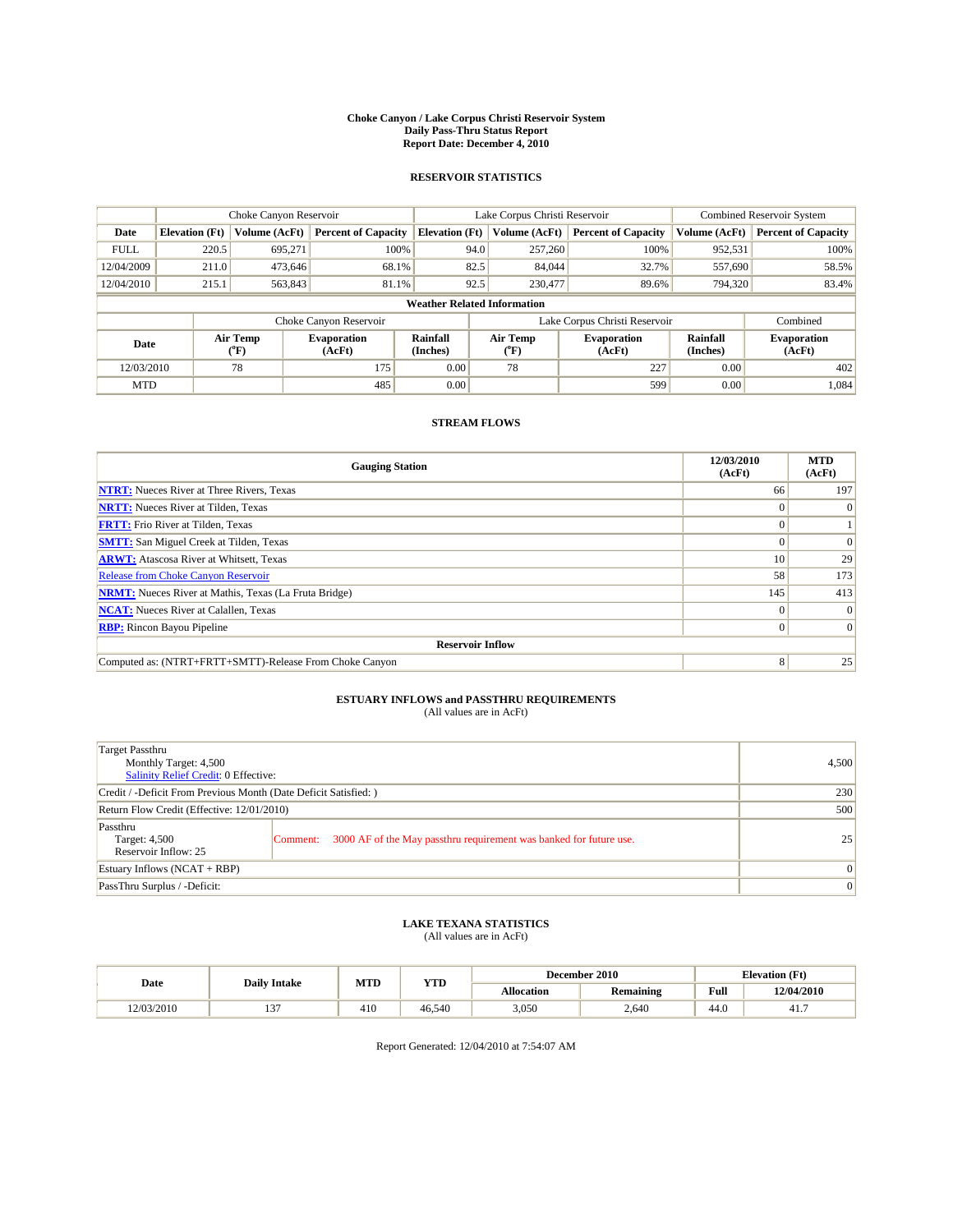#### **Choke Canyon / Lake Corpus Christi Reservoir System Daily Pass-Thru Status Report Report Date: December 5, 2010**

### **RESERVOIR STATISTICS**

|             | Choke Canyon Reservoir             |                  |                              |                             | Lake Corpus Christi Reservoir |                               |                      | Combined Reservoir System    |  |
|-------------|------------------------------------|------------------|------------------------------|-----------------------------|-------------------------------|-------------------------------|----------------------|------------------------------|--|
| Date        | <b>Elevation</b> (Ft)              | Volume (AcFt)    | <b>Percent of Capacity</b>   | <b>Elevation</b> (Ft)       | Volume (AcFt)                 | <b>Percent of Capacity</b>    | Volume (AcFt)        | <b>Percent of Capacity</b>   |  |
| <b>FULL</b> | 220.5                              | 695,271          | 100%                         | 94.0                        | 257,260                       | 100%                          | 952,531              | 100%                         |  |
| 12/05/2009  | 211.0                              | 474,064          | 68.2%                        | 82.5                        | 84,253                        | 32.8%                         | 558,317              | 58.6%                        |  |
| 12/05/2010  | 215.1                              | 563,384          | 81.0%                        | 92.6                        | 231,540                       | 90.0%                         | 794,924              | 83.5%                        |  |
|             | <b>Weather Related Information</b> |                  |                              |                             |                               |                               |                      |                              |  |
|             |                                    |                  | Choke Canyon Reservoir       |                             |                               | Lake Corpus Christi Reservoir |                      | Combined                     |  |
| Date        |                                    | Air Temp<br>(°F) | <b>Evaporation</b><br>(AcFt) | <b>Rainfall</b><br>(Inches) | Air Temp<br>(°F)              | <b>Evaporation</b><br>(AcFt)  | Rainfall<br>(Inches) | <b>Evaporation</b><br>(AcFt) |  |
| 12/04/2010  |                                    | 79               | 295                          | 0.00                        | 82                            | 206                           | 0.00                 | 501                          |  |
| <b>MTD</b>  |                                    |                  | 780                          | 0.00                        |                               | 805                           | 0.00                 | 1,585                        |  |

## **STREAM FLOWS**

| <b>Gauging Station</b>                                       | 12/04/2010<br>(AcFt) | <b>MTD</b><br>(AcFt) |  |  |  |  |  |
|--------------------------------------------------------------|----------------------|----------------------|--|--|--|--|--|
| <b>NTRT:</b> Nueces River at Three Rivers, Texas             | 67                   | 264                  |  |  |  |  |  |
| <b>NRTT:</b> Nueces River at Tilden, Texas                   |                      | $\Omega$             |  |  |  |  |  |
| <b>FRTT:</b> Frio River at Tilden, Texas                     |                      |                      |  |  |  |  |  |
| <b>SMTT:</b> San Miguel Creek at Tilden, Texas               |                      | $\Omega$             |  |  |  |  |  |
| <b>ARWT:</b> Atascosa River at Whitsett, Texas               | 9                    | 39                   |  |  |  |  |  |
| <b>Release from Choke Canyon Reservoir</b>                   | 58                   | 230                  |  |  |  |  |  |
| <b>NRMT:</b> Nueces River at Mathis, Texas (La Fruta Bridge) | 145                  | 558                  |  |  |  |  |  |
| <b>NCAT:</b> Nueces River at Calallen, Texas                 | $\Omega$             | $\Omega$             |  |  |  |  |  |
| <b>RBP:</b> Rincon Bayou Pipeline                            | $\overline{0}$       | $\Omega$             |  |  |  |  |  |
| <b>Reservoir Inflow</b>                                      |                      |                      |  |  |  |  |  |
| Computed as: (NTRT+FRTT+SMTT)-Release From Choke Canyon      | 10                   | 35                   |  |  |  |  |  |

# **ESTUARY INFLOWS and PASSTHRU REQUIREMENTS**<br>(All values are in AcFt)

| Target Passthru<br>Monthly Target: 4,500<br>Salinity Relief Credit: 0 Effective: |                                                                                | 4,500 |
|----------------------------------------------------------------------------------|--------------------------------------------------------------------------------|-------|
| Credit / -Deficit From Previous Month (Date Deficit Satisfied: )                 | 230                                                                            |       |
| Return Flow Credit (Effective: 12/01/2010)                                       | 500                                                                            |       |
| Passthru<br>Target: 4,500<br>Reservoir Inflow: 35                                | 3000 AF of the May passthru requirement was banked for future use.<br>Comment: | 35    |
| Estuary Inflows (NCAT + RBP)                                                     | $\vert 0 \vert$                                                                |       |
| PassThru Surplus / -Deficit:                                                     | $\vert 0 \vert$                                                                |       |

## **LAKE TEXANA STATISTICS** (All values are in AcFt)

|            |                     | MTD             | <b>YTD</b>   |            | December 2010 |                                             | <b>Elevation</b> (Ft) |
|------------|---------------------|-----------------|--------------|------------|---------------|---------------------------------------------|-----------------------|
| Date       | <b>Daily Intake</b> |                 |              | Allocation | Remaining     | Full<br>the contract of the contract of the | 12/05/2010            |
| 12/04/2010 | $\sim$<br>…         | 54 <sup>7</sup> | $-$<br>46.67 | 3.050      | 2.503         | 44.0                                        | 41.,                  |

Report Generated: 12/05/2010 at 8:11:55 AM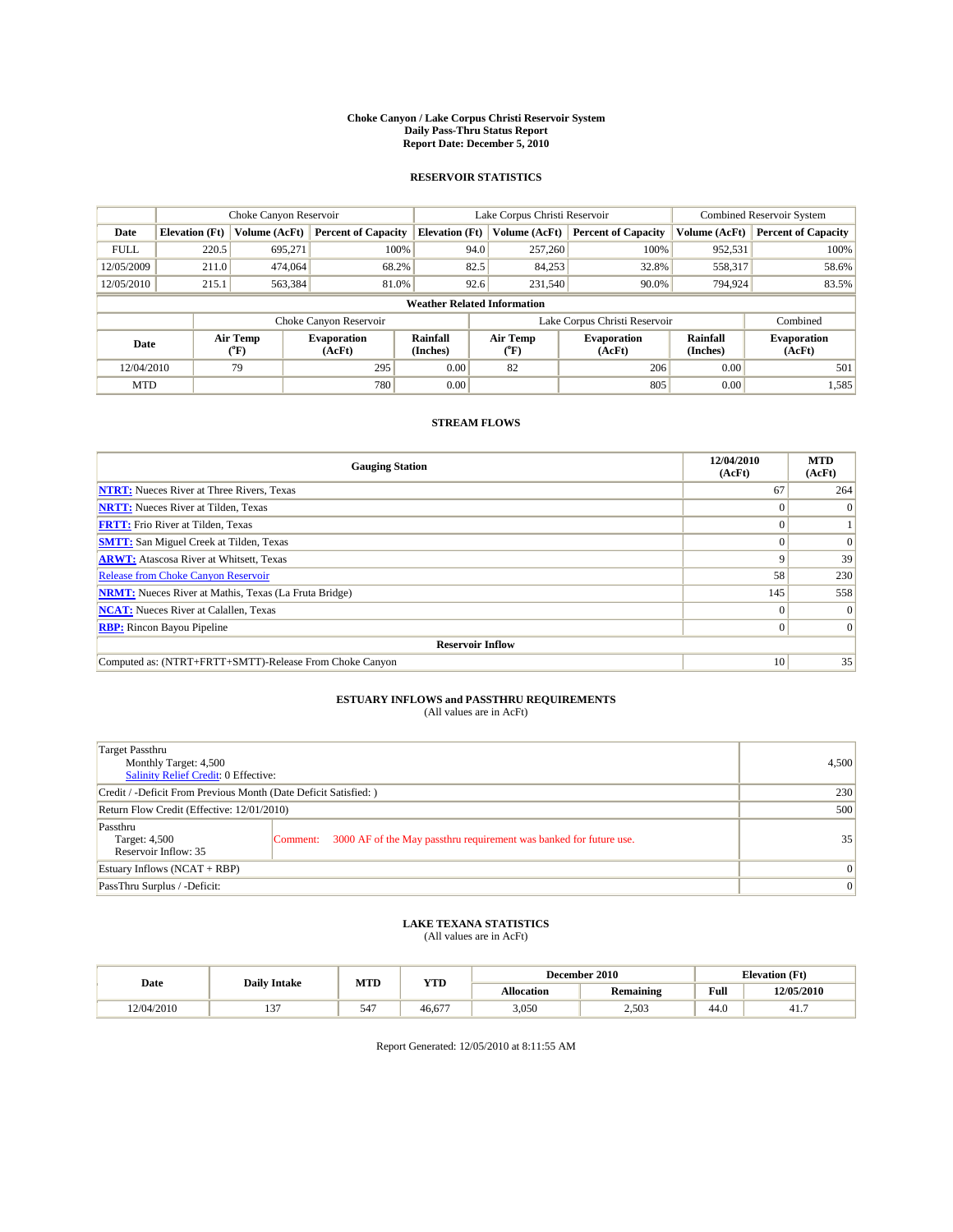#### **Choke Canyon / Lake Corpus Christi Reservoir System Daily Pass-Thru Status Report Report Date: December 6, 2010**

### **RESERVOIR STATISTICS**

|             | Choke Canyon Reservoir             |                  |                              |                       | Lake Corpus Christi Reservoir | <b>Combined Reservoir System</b> |                             |                              |  |
|-------------|------------------------------------|------------------|------------------------------|-----------------------|-------------------------------|----------------------------------|-----------------------------|------------------------------|--|
| Date        | <b>Elevation</b> (Ft)              | Volume (AcFt)    | <b>Percent of Capacity</b>   | <b>Elevation</b> (Ft) | Volume (AcFt)                 | <b>Percent of Capacity</b>       | Volume (AcFt)               | <b>Percent of Capacity</b>   |  |
| <b>FULL</b> | 220.5                              | 695,271          | 100%                         | 94.0                  | 257,260                       | 100%                             | 952,531                     | 100%                         |  |
| 12/06/2009  | 211.0                              | 474,064          | 68.2%                        | 82.5                  | 84,777                        | 33.0%                            | 558,841                     | 58.7%                        |  |
| 12/06/2010  | 215.1                              | 562,693          | 80.9%                        | 92.5                  | 230,301                       | 89.5%                            | 792,994                     | 83.3%                        |  |
|             | <b>Weather Related Information</b> |                  |                              |                       |                               |                                  |                             |                              |  |
|             |                                    |                  | Choke Canyon Reservoir       |                       |                               | Lake Corpus Christi Reservoir    |                             | Combined                     |  |
| Date        |                                    | Air Temp<br>(°F) | <b>Evaporation</b><br>(AcFt) | Rainfall<br>(Inches)  | Air Temp<br>("F)              | <b>Evaporation</b><br>(AcFt)     | <b>Rainfall</b><br>(Inches) | <b>Evaporation</b><br>(AcFt) |  |
| 12/05/2010  |                                    | 57               | 201                          | 0.00                  | 57                            | 124                              | 0.00                        | 325                          |  |
| <b>MTD</b>  |                                    |                  | 981                          | 0.00                  |                               | 929                              | 0.00                        | 1.910                        |  |

## **STREAM FLOWS**

| <b>Gauging Station</b>                                       | 12/05/2010<br>(AcFt) | <b>MTD</b><br>(AcFt) |
|--------------------------------------------------------------|----------------------|----------------------|
| <b>NTRT:</b> Nueces River at Three Rivers, Texas             | 66                   | 330                  |
| <b>NRTT:</b> Nueces River at Tilden, Texas                   |                      |                      |
| <b>FRTT:</b> Frio River at Tilden, Texas                     |                      |                      |
| <b>SMTT:</b> San Miguel Creek at Tilden, Texas               |                      | $\Omega$             |
| <b>ARWT:</b> Atascosa River at Whitsett, Texas               | 9                    | 48                   |
| <b>Release from Choke Canyon Reservoir</b>                   | 58                   | 288                  |
| <b>NRMT:</b> Nueces River at Mathis, Texas (La Fruta Bridge) | 145                  | 703                  |
| <b>NCAT:</b> Nueces River at Calallen, Texas                 |                      |                      |
| <b>RBP:</b> Rincon Bayou Pipeline                            | $\Omega$             |                      |
| <b>Reservoir Inflow</b>                                      |                      |                      |
| Computed as: (NTRT+FRTT+SMTT)-Release From Choke Canyon      | 8                    | 44                   |

# **ESTUARY INFLOWS and PASSTHRU REQUIREMENTS**<br>(All values are in AcFt)

| <b>Target Passthru</b><br>Monthly Target: 4,500<br><b>Salinity Relief Credit: 0 Effective:</b> |                                                                                | 4,500           |
|------------------------------------------------------------------------------------------------|--------------------------------------------------------------------------------|-----------------|
| Credit / -Deficit From Previous Month (Date Deficit Satisfied: )                               | 230                                                                            |                 |
| Return Flow Credit (Effective: 12/01/2010)                                                     | 500                                                                            |                 |
| Passthru<br>Target: 4,500<br>Reservoir Inflow: 44                                              | 3000 AF of the May passthru requirement was banked for future use.<br>Comment: | 44              |
| Estuary Inflows $(NCAT + RBP)$                                                                 |                                                                                | 7 <sup>1</sup>  |
| PassThru Surplus / -Deficit:                                                                   |                                                                                | $\vert 0 \vert$ |

# **LAKE TEXANA STATISTICS** (All values are in AcFt)

|            |                     | MTD | <b>YTD</b> | <b>Elevation</b> (Ft)<br>December 2010 |           |      |            |
|------------|---------------------|-----|------------|----------------------------------------|-----------|------|------------|
| Date       | <b>Daily Intake</b> |     |            | <b>Allocation</b>                      | Remaining | Full | 12/06/2010 |
| 12/05/2010 | $\sim$<br>…         | 684 | 46.814     | 3,050                                  | 2.366     | 44.0 | 41.7       |

Report Generated: 12/06/2010 at 8:49:53 AM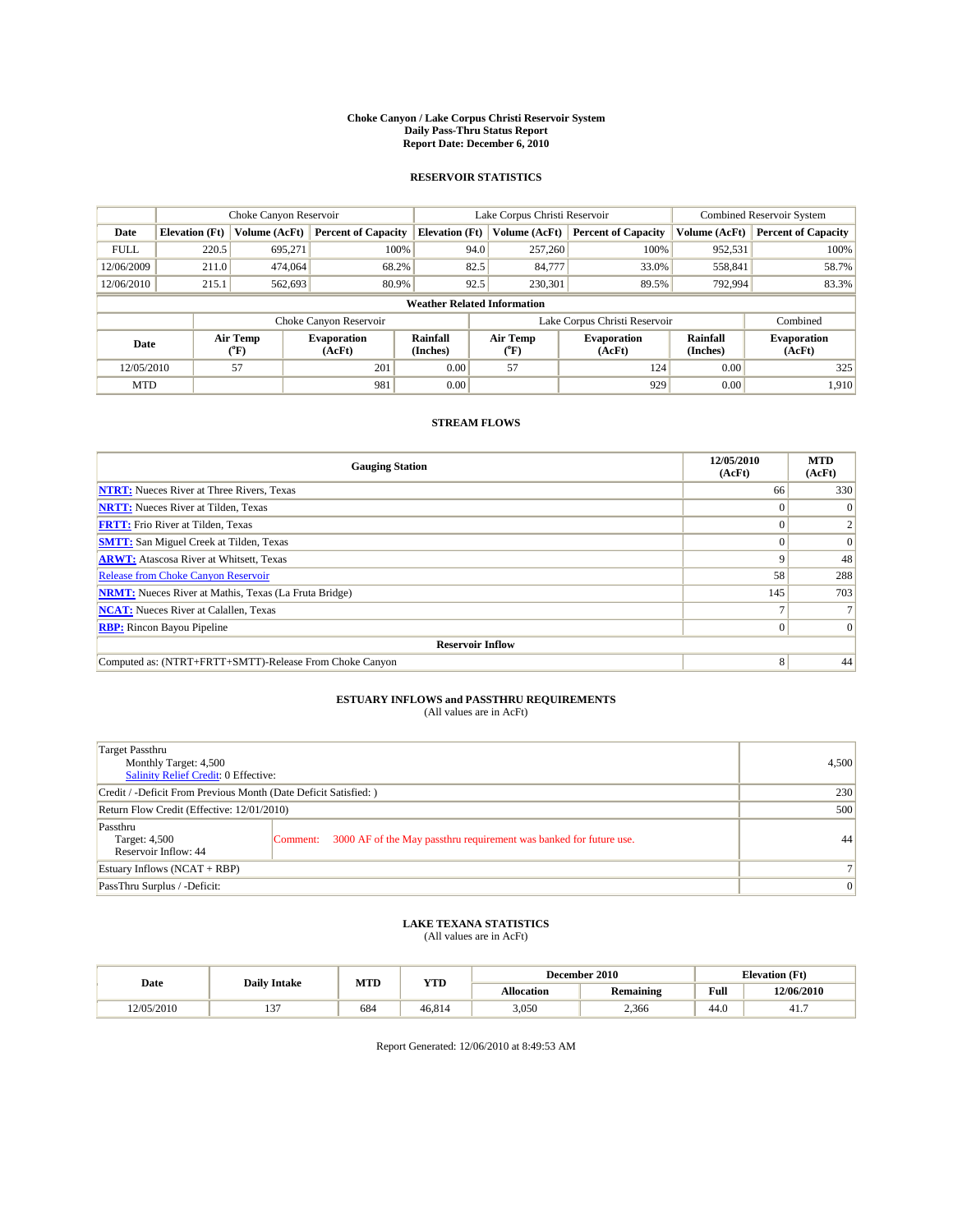#### **Choke Canyon / Lake Corpus Christi Reservoir System Daily Pass-Thru Status Report Report Date: December 7, 2010**

### **RESERVOIR STATISTICS**

|             | Choke Canyon Reservoir             |                  |                              |                             | Lake Corpus Christi Reservoir |                               |                      | <b>Combined Reservoir System</b> |  |  |
|-------------|------------------------------------|------------------|------------------------------|-----------------------------|-------------------------------|-------------------------------|----------------------|----------------------------------|--|--|
| Date        | <b>Elevation</b> (Ft)              | Volume (AcFt)    | <b>Percent of Capacity</b>   | <b>Elevation (Ft)</b>       | Volume (AcFt)                 | <b>Percent of Capacity</b>    | Volume (AcFt)        | <b>Percent of Capacity</b>       |  |  |
| <b>FULL</b> | 220.5                              | 695,271          | 100%                         | 94.0                        | 257,260                       | 100%                          | 952,531              | 100%                             |  |  |
| 12/07/2009  | 211.0                              | 473,026          | 68.0%                        | 82.5                        | 84,882                        | 33.0%                         | 557,908              | 58.6%                            |  |  |
| 12/07/2010  | 215.1                              | 563,843          | 81.1%                        | 92.5                        | 229,593                       | 89.2%                         | 793,436              | 83.3%                            |  |  |
|             | <b>Weather Related Information</b> |                  |                              |                             |                               |                               |                      |                                  |  |  |
|             |                                    |                  | Choke Canyon Reservoir       |                             |                               | Lake Corpus Christi Reservoir |                      | Combined                         |  |  |
| Date        |                                    | Air Temp<br>(°F) | <b>Evaporation</b><br>(AcFt) | <b>Rainfall</b><br>(Inches) | Air Temp<br>(°F)              | <b>Evaporation</b><br>(AcFt)  | Rainfall<br>(Inches) | <b>Evaporation</b><br>(AcFt)     |  |  |
| 12/06/2010  |                                    | 57               | 175                          | 0.00                        | 59                            | 134                           | 0.00                 | 309                              |  |  |
| <b>MTD</b>  |                                    |                  | 1,156                        | 0.00                        |                               | 1,063                         | 0.00                 | 2.219                            |  |  |

## **STREAM FLOWS**

| <b>Gauging Station</b>                                       | 12/06/2010<br>(AcFt) | <b>MTD</b><br>(AcFt) |
|--------------------------------------------------------------|----------------------|----------------------|
| <b>NTRT:</b> Nueces River at Three Rivers, Texas             | 64                   | 393                  |
| <b>NRTT:</b> Nueces River at Tilden, Texas                   |                      | $\theta$             |
| <b>FRTT:</b> Frio River at Tilden, Texas                     |                      |                      |
| <b>SMTT:</b> San Miguel Creek at Tilden, Texas               |                      | $\Omega$             |
| <b>ARWT:</b> Atascosa River at Whitsett, Texas               | 9                    | 57                   |
| Release from Choke Canyon Reservoir                          | 58                   | 345                  |
| <b>NRMT:</b> Nueces River at Mathis, Texas (La Fruta Bridge) | 145                  | 848                  |
| <b>NCAT:</b> Nueces River at Calallen, Texas                 | 8                    | 14                   |
| <b>RBP:</b> Rincon Bayou Pipeline                            | $\Omega$             | $\Omega$             |
| <b>Reservoir Inflow</b>                                      |                      |                      |
| Computed as: (NTRT+FRTT+SMTT)-Release From Choke Canyon      | 6                    | 50                   |

# **ESTUARY INFLOWS and PASSTHRU REQUIREMENTS**<br>(All values are in AcFt)

| Target Passthru<br>Monthly Target: 4,500<br>Salinity Relief Credit: 0 Effective: |                                                                                | 4,500 |
|----------------------------------------------------------------------------------|--------------------------------------------------------------------------------|-------|
| Credit / -Deficit From Previous Month (Date Deficit Satisfied: )                 | 230                                                                            |       |
| Return Flow Credit (Effective: 12/01/2010)                                       | 500                                                                            |       |
| Passthru<br>Target: 4,500<br>Reservoir Inflow: 50                                | 3000 AF of the May passthru requirement was banked for future use.<br>Comment: | 50    |
| Estuary Inflows (NCAT + RBP)                                                     | 14                                                                             |       |
| PassThru Surplus / -Deficit:                                                     | $\vert 0 \vert$                                                                |       |

## **LAKE TEXANA STATISTICS** (All values are in AcFt)

|            |                     | MTD | <b>YTD</b> | <b>Elevation</b> (Ft)<br>December 2010 |           |      |            |
|------------|---------------------|-----|------------|----------------------------------------|-----------|------|------------|
| Date       | <b>Daily Intake</b> |     |            | Allocation                             | Remaining | Full | 12/07/2010 |
| 12/06/2010 | 150                 | 820 | 46.950     | 3,050                                  | 2,230     | 44.0 | 41.0       |

Report Generated: 12/07/2010 at 8:35:45 AM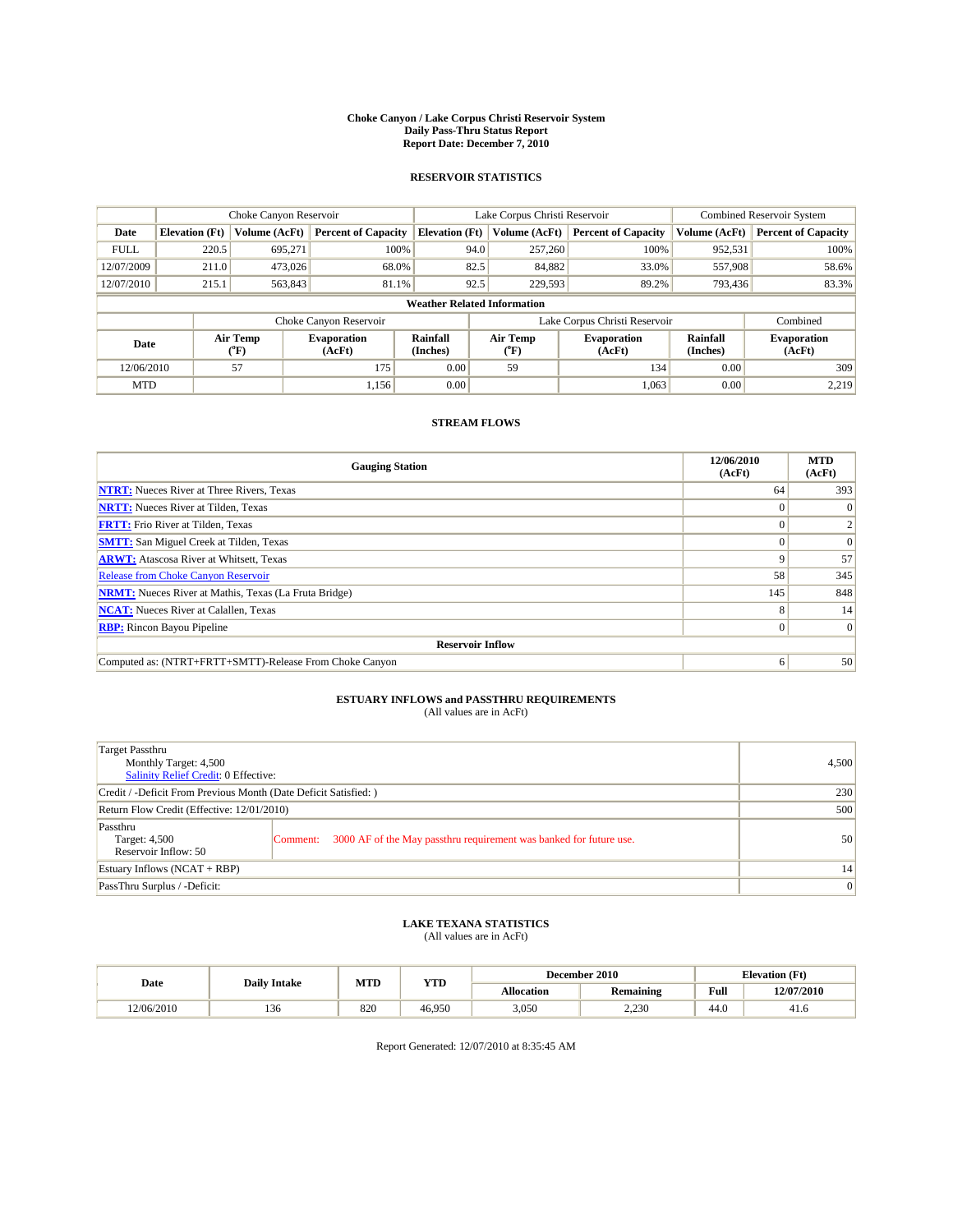#### **Choke Canyon / Lake Corpus Christi Reservoir System Daily Pass-Thru Status Report Report Date: December 8, 2010**

### **RESERVOIR STATISTICS**

|             | Choke Canyon Reservoir             |                  |                              |                       | Lake Corpus Christi Reservoir |                               |                      | <b>Combined Reservoir System</b> |  |  |
|-------------|------------------------------------|------------------|------------------------------|-----------------------|-------------------------------|-------------------------------|----------------------|----------------------------------|--|--|
| Date        | <b>Elevation</b> (Ft)              | Volume (AcFt)    | <b>Percent of Capacity</b>   | <b>Elevation</b> (Ft) | Volume (AcFt)                 | <b>Percent of Capacity</b>    | Volume (AcFt)        | <b>Percent of Capacity</b>       |  |  |
| <b>FULL</b> | 220.5                              | 695,271          | 100%                         | 94.0                  | 257,260                       | 100%                          | 952,531              | 100%                             |  |  |
| 12/08/2009  | 211.0                              | 472,613          | 68.0%                        | 82.5                  | 84,882                        | 33.0%                         | 557,495              | 58.5%                            |  |  |
| 12/08/2010  | 215.0                              | 559,688          | 80.5%                        | 92.5                  | 230,477                       | 89.6%                         | 790,165              | 83.0%                            |  |  |
|             | <b>Weather Related Information</b> |                  |                              |                       |                               |                               |                      |                                  |  |  |
|             |                                    |                  | Choke Canyon Reservoir       |                       |                               | Lake Corpus Christi Reservoir |                      | Combined                         |  |  |
| Date        |                                    | Air Temp<br>(°F) | <b>Evaporation</b><br>(AcFt) | Rainfall<br>(Inches)  | Air Temp<br>("F)              | <b>Evaporation</b><br>(AcFt)  | Rainfall<br>(Inches) | <b>Evaporation</b><br>(AcFt)     |  |  |
| 12/07/2010  |                                    | 67               | 147                          | 0.00                  | 70                            | 103                           | 0.00                 | 250                              |  |  |
| <b>MTD</b>  |                                    |                  | 1,303                        | 0.00                  |                               | 1.166                         | 0.00                 | 2.469                            |  |  |

## **STREAM FLOWS**

| <b>Gauging Station</b>                                       | 12/07/2010<br>(AcFt) | <b>MTD</b><br>(AcFt) |  |  |  |  |  |
|--------------------------------------------------------------|----------------------|----------------------|--|--|--|--|--|
| <b>NTRT:</b> Nueces River at Three Rivers, Texas             | 64                   | 457                  |  |  |  |  |  |
| <b>NRTT:</b> Nueces River at Tilden, Texas                   |                      |                      |  |  |  |  |  |
| <b>FRTT:</b> Frio River at Tilden, Texas                     |                      |                      |  |  |  |  |  |
| <b>SMTT:</b> San Miguel Creek at Tilden, Texas               |                      | $\Omega$             |  |  |  |  |  |
| <b>ARWT:</b> Atascosa River at Whitsett, Texas               | 9                    | 66                   |  |  |  |  |  |
| <b>Release from Choke Canyon Reservoir</b>                   | 58                   | 403                  |  |  |  |  |  |
| <b>NRMT:</b> Nueces River at Mathis, Texas (La Fruta Bridge) | 145                  | 993                  |  |  |  |  |  |
| <b>NCAT:</b> Nueces River at Calallen, Texas                 |                      | 22                   |  |  |  |  |  |
| <b>RBP:</b> Rincon Bayou Pipeline                            | $\overline{0}$       | $\Omega$             |  |  |  |  |  |
| <b>Reservoir Inflow</b>                                      |                      |                      |  |  |  |  |  |
| Computed as: (NTRT+FRTT+SMTT)-Release From Choke Canyon      | 6                    | 56                   |  |  |  |  |  |

# **ESTUARY INFLOWS and PASSTHRU REQUIREMENTS**<br>(All values are in AcFt)

| Target Passthru<br>Monthly Target: 4,500<br>Salinity Relief Credit: 0 Effective: |                                                                                | 4,500 |
|----------------------------------------------------------------------------------|--------------------------------------------------------------------------------|-------|
| Credit / -Deficit From Previous Month (Date Deficit Satisfied: )                 | 230                                                                            |       |
| Return Flow Credit (Effective: 12/01/2010)                                       | 500                                                                            |       |
| Passthru<br>Target: 4,500<br>Reservoir Inflow: 56                                | 3000 AF of the May passthru requirement was banked for future use.<br>Comment: | 56    |
| Estuary Inflows (NCAT + RBP)                                                     | 22                                                                             |       |
| PassThru Surplus / -Deficit:                                                     | $\vert 0 \vert$                                                                |       |

# **LAKE TEXANA STATISTICS** (All values are in AcFt)

|            |                     | MTD          | <b>YTD</b> |            | December 2010 |      | <b>Elevation</b> (Ft) |
|------------|---------------------|--------------|------------|------------|---------------|------|-----------------------|
| Date       | <b>Daily Intake</b> |              |            | Allocation | Remaining     | Full | 12/08/2010            |
| 12/07/2010 | 150                 | $05^{\circ}$ | 47.087     | 3,050      | 2,093         | 44.0 | 41.0                  |

Report Generated: 12/08/2010 at 8:17:12 AM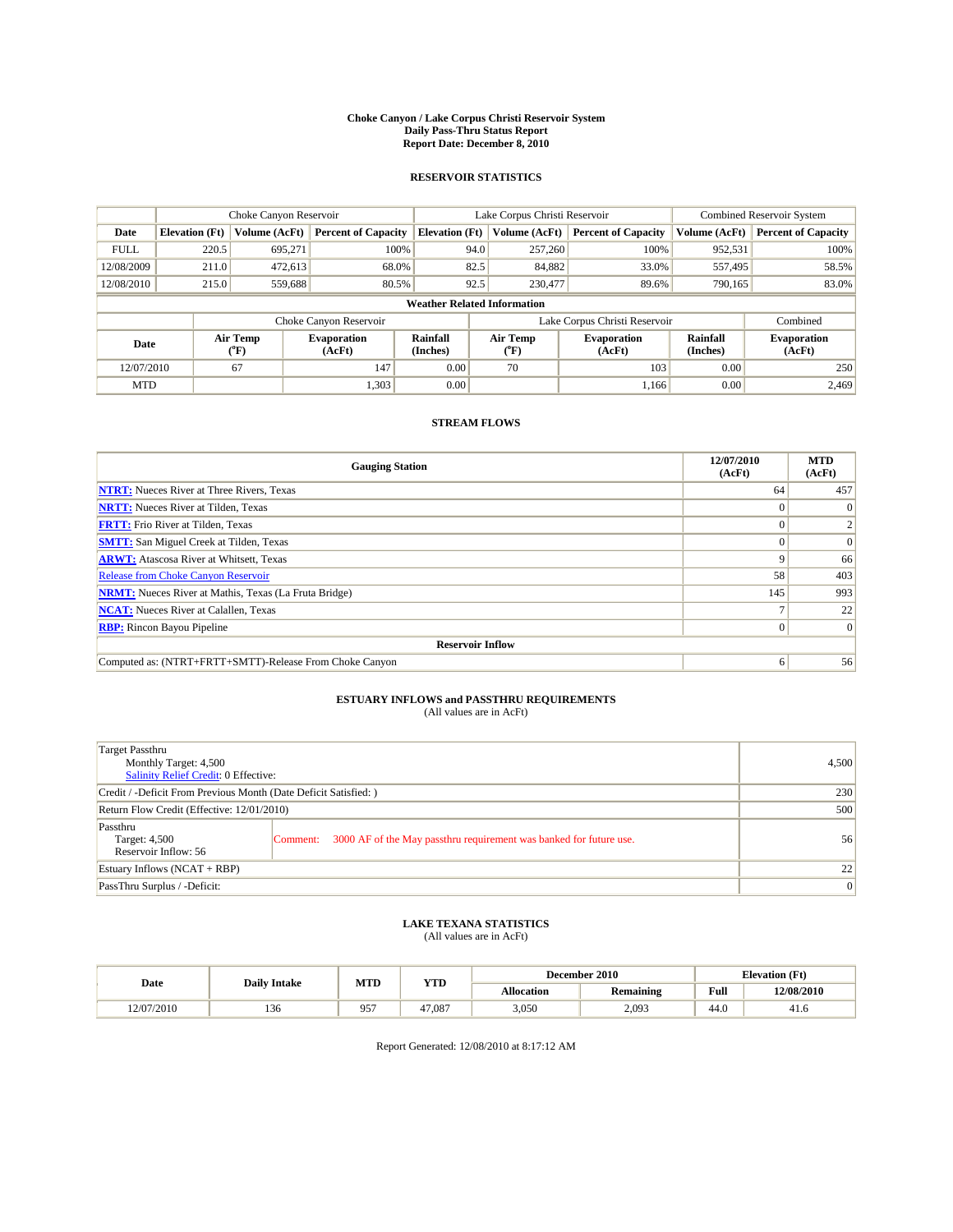#### **Choke Canyon / Lake Corpus Christi Reservoir System Daily Pass-Thru Status Report Report Date: December 9, 2010**

### **RESERVOIR STATISTICS**

|             | Choke Canyon Reservoir             |                          |                              |                       | Lake Corpus Christi Reservoir |                               |                      | <b>Combined Reservoir System</b> |  |
|-------------|------------------------------------|--------------------------|------------------------------|-----------------------|-------------------------------|-------------------------------|----------------------|----------------------------------|--|
| Date        | <b>Elevation</b> (Ft)              | Volume (AcFt)            | <b>Percent of Capacity</b>   | <b>Elevation (Ft)</b> | Volume (AcFt)                 | <b>Percent of Capacity</b>    | Volume (AcFt)        | <b>Percent of Capacity</b>       |  |
| <b>FULL</b> | 220.5                              | 695,271                  | 100%                         | 94.0                  | 257,260                       | 100%                          | 952,531              | 100%                             |  |
| 12/09/2009  | 211.0                              | 473,026                  | 68.0%                        | 82.5                  | 84,987                        | 33.0%                         | 558,013              | 58.6%                            |  |
| 12/09/2010  | 215.1                              | 563,384                  | 81.0%                        | 92.4                  | 228,889                       | 89.0%                         | 792.273              | 83.2%                            |  |
|             | <b>Weather Related Information</b> |                          |                              |                       |                               |                               |                      |                                  |  |
|             |                                    |                          | Choke Canyon Reservoir       |                       |                               | Lake Corpus Christi Reservoir |                      | Combined                         |  |
| Date        |                                    | Air Temp<br>$\rm ^{o}F)$ | <b>Evaporation</b><br>(AcFt) | Rainfall<br>(Inches)  | Air Temp<br>("F)              | <b>Evaporation</b><br>(AcFt)  | Rainfall<br>(Inches) | <b>Evaporation</b><br>(AcFt)     |  |
| 12/08/2010  |                                    | 59                       | 175                          | 0.00                  | 59                            | 123                           | 0.00                 | 298                              |  |
| <b>MTD</b>  |                                    |                          | 1,478                        | 0.00                  |                               | 1,289                         | 0.00                 | 2,767                            |  |

## **STREAM FLOWS**

| <b>Gauging Station</b>                                       | 12/08/2010<br>(AcFt) | <b>MTD</b><br>(AcFt) |  |  |  |  |
|--------------------------------------------------------------|----------------------|----------------------|--|--|--|--|
| <b>NTRT:</b> Nueces River at Three Rivers, Texas             | 64                   | 520                  |  |  |  |  |
| <b>NRTT:</b> Nueces River at Tilden, Texas                   |                      |                      |  |  |  |  |
| <b>FRTT:</b> Frio River at Tilden, Texas                     |                      |                      |  |  |  |  |
| <b>SMTT:</b> San Miguel Creek at Tilden, Texas               |                      | $\Omega$             |  |  |  |  |
| <b>ARWT:</b> Atascosa River at Whitsett, Texas               | 9                    | 76                   |  |  |  |  |
| <b>Release from Choke Canyon Reservoir</b>                   | 58                   | 461                  |  |  |  |  |
| <b>NRMT:</b> Nueces River at Mathis, Texas (La Fruta Bridge) | 143                  | 1,135                |  |  |  |  |
| <b>NCAT:</b> Nueces River at Calallen, Texas                 |                      | 32                   |  |  |  |  |
| <b>RBP:</b> Rincon Bayou Pipeline                            | $\overline{0}$       | $\Omega$             |  |  |  |  |
| <b>Reservoir Inflow</b>                                      |                      |                      |  |  |  |  |
| Computed as: (NTRT+FRTT+SMTT)-Release From Choke Canyon      | 6                    | 62                   |  |  |  |  |

# **ESTUARY INFLOWS and PASSTHRU REQUIREMENTS**<br>(All values are in AcFt)

| Target Passthru<br>Monthly Target: 4,500<br><b>Salinity Relief Credit: 0 Effective:</b> |                                                                                | 4,500 |
|-----------------------------------------------------------------------------------------|--------------------------------------------------------------------------------|-------|
| Credit / -Deficit From Previous Month (Date Deficit Satisfied: )                        | 230                                                                            |       |
| Return Flow Credit (Effective: 12/01/2010)                                              | 500                                                                            |       |
| Passthru<br>Target: 4,500<br>Reservoir Inflow: 62                                       | 3000 AF of the May passthru requirement was banked for future use.<br>Comment: | 62    |
| Estuary Inflows $(NCAT + RBP)$                                                          | 32                                                                             |       |
| PassThru Surplus / -Deficit:                                                            | $\vert 0 \vert$                                                                |       |

## **LAKE TEXANA STATISTICS** (All values are in AcFt)

|            |                     | MTD   | <b>YTD</b> | <b>Elevation</b> (Ft)<br>December 2010 |           |      |            |
|------------|---------------------|-------|------------|----------------------------------------|-----------|------|------------|
| Date       | <b>Daily Intake</b> |       |            | Allocation                             | Remaining | Full | 12/09/2010 |
| 12/08/2010 | $\sim$<br>…         | 1,093 | 47,22.     | 3,050                                  | 957<br>.  | 44.0 | 41.0       |

Report Generated: 12/09/2010 at 8:39:00 AM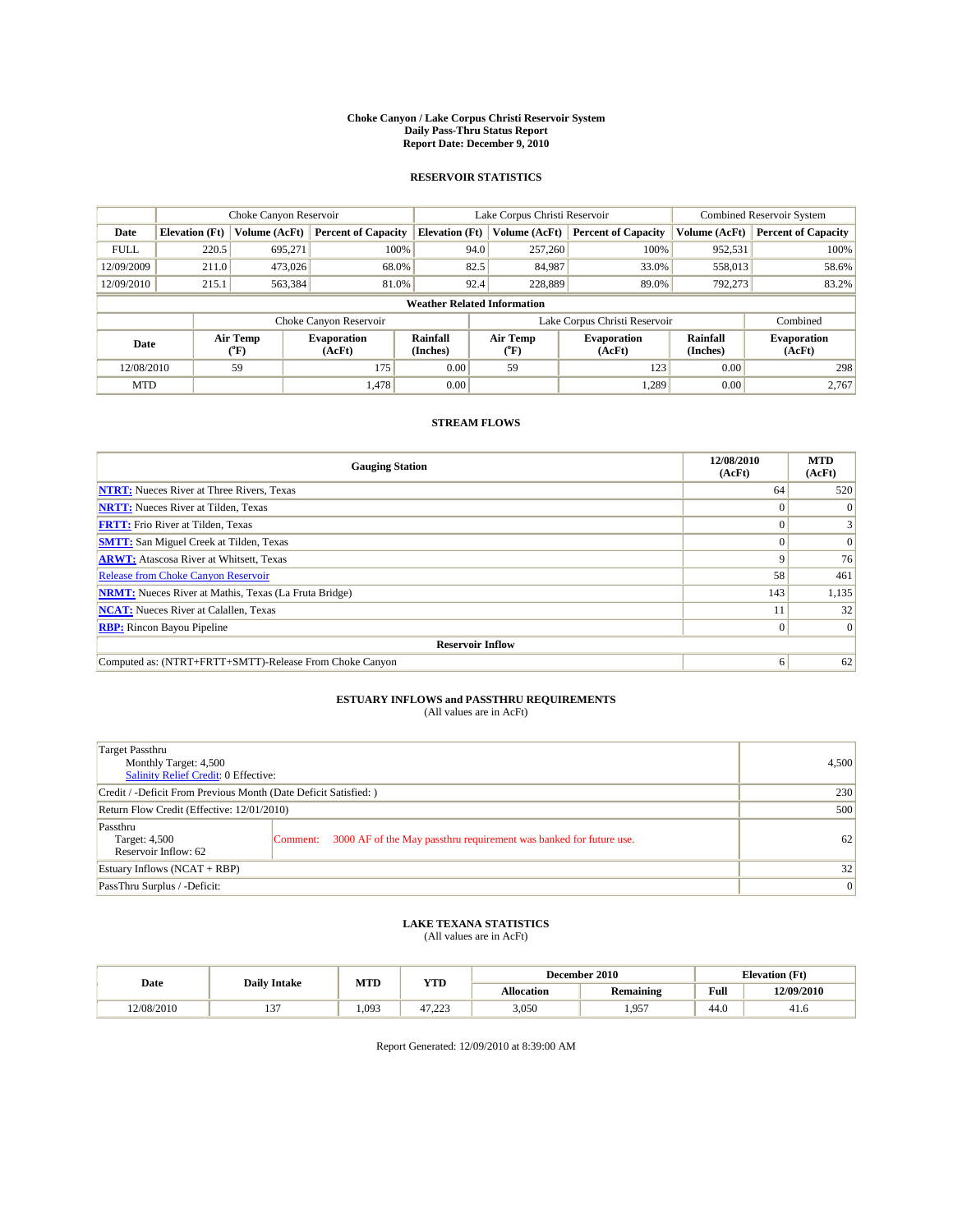#### **Choke Canyon / Lake Corpus Christi Reservoir System Daily Pass-Thru Status Report Report Date: December 10, 2010**

### **RESERVOIR STATISTICS**

|             | Choke Canyon Reservoir             |                  |                              |                             | Lake Corpus Christi Reservoir | <b>Combined Reservoir System</b> |                      |                              |  |  |
|-------------|------------------------------------|------------------|------------------------------|-----------------------------|-------------------------------|----------------------------------|----------------------|------------------------------|--|--|
| Date        | <b>Elevation</b> (Ft)              | Volume (AcFt)    | <b>Percent of Capacity</b>   | <b>Elevation</b> (Ft)       | Volume (AcFt)                 | <b>Percent of Capacity</b>       | Volume (AcFt)        | <b>Percent of Capacity</b>   |  |  |
| <b>FULL</b> | 220.5                              | 695,271          | 100%                         | 94.0                        | 257,260                       | 100%                             | 952,531              | 100%                         |  |  |
| 12/10/2009  | 211.0                              | 473,855          | 68.2%                        | 82.5                        | 84,987                        | 33.0%                            | 558,842              | 58.7%                        |  |  |
| 12/10/2010  | 215.1                              | 562,229          | 80.9%                        | 92.4                        | 228,533                       | 88.8%                            | 790,762              | 83.0%                        |  |  |
|             | <b>Weather Related Information</b> |                  |                              |                             |                               |                                  |                      |                              |  |  |
|             |                                    |                  | Choke Canyon Reservoir       |                             |                               | Lake Corpus Christi Reservoir    |                      | Combined                     |  |  |
| Date        |                                    | Air Temp<br>(°F) | <b>Evaporation</b><br>(AcFt) | <b>Rainfall</b><br>(Inches) | Air Temp<br>(°F)              | <b>Evaporation</b><br>(AcFt)     | Rainfall<br>(Inches) | <b>Evaporation</b><br>(AcFt) |  |  |
| 12/09/2010  |                                    | 68               | 161                          | 0.00                        | 69                            | 113                              | 0.00                 | 274                          |  |  |
| <b>MTD</b>  |                                    |                  | 1,639                        | 0.00                        |                               | 1,402                            | 0.00                 | 3,041                        |  |  |

## **STREAM FLOWS**

| <b>Gauging Station</b>                                       | 12/09/2010<br>(AcFt) | <b>MTD</b><br>(AcFt) |
|--------------------------------------------------------------|----------------------|----------------------|
| <b>NTRT:</b> Nueces River at Three Rivers, Texas             | 62                   | 582                  |
| <b>NRTT:</b> Nueces River at Tilden, Texas                   |                      |                      |
| <b>FRTT:</b> Frio River at Tilden, Texas                     |                      |                      |
| <b>SMTT:</b> San Miguel Creek at Tilden, Texas               |                      | $\Omega$             |
| <b>ARWT:</b> Atascosa River at Whitsett, Texas               | 9                    | 85                   |
| <b>Release from Choke Canyon Reservoir</b>                   | 58                   | 518                  |
| <b>NRMT:</b> Nueces River at Mathis, Texas (La Fruta Bridge) | 139                  | 1,274                |
| <b>NCAT:</b> Nueces River at Calallen, Texas                 | 10 <sup>1</sup>      | 42                   |
| <b>RBP:</b> Rincon Bayou Pipeline                            | $\overline{0}$       | $\Omega$             |
| <b>Reservoir Inflow</b>                                      |                      |                      |
| Computed as: (NTRT+FRTT+SMTT)-Release From Choke Canyon      | 4                    | 67                   |

# **ESTUARY INFLOWS and PASSTHRU REQUIREMENTS**<br>(All values are in AcFt)

| <b>Target Passthru</b><br>Monthly Target: 4,500<br><b>Salinity Relief Credit: 0 Effective:</b> |                                                                                | 4,500           |
|------------------------------------------------------------------------------------------------|--------------------------------------------------------------------------------|-----------------|
| Credit / -Deficit From Previous Month (Date Deficit Satisfied: )                               |                                                                                | 230             |
| Return Flow Credit (Effective: 12/01/2010)                                                     | 500                                                                            |                 |
| Passthru<br>Target: 4,500<br>Reservoir Inflow: 67                                              | 3000 AF of the May passthru requirement was banked for future use.<br>Comment: | 67              |
| Estuary Inflows $(NCAT + RBP)$                                                                 |                                                                                | 42              |
| PassThru Surplus / -Deficit:                                                                   |                                                                                | $\vert 0 \vert$ |

# **LAKE TEXANA STATISTICS** (All values are in AcFt)

|            | <b>Daily Intake</b> | MTD  | YTD    |            | December 2010 |      | <b>Elevation</b> (Ft) |
|------------|---------------------|------|--------|------------|---------------|------|-----------------------|
| Date       |                     |      |        | Allocation | Remaining     | Full | 12/10/2010            |
| 12/09/2010 | 136                 | .230 | 47.360 | 3,050      | .820          | 44.0 | 41.                   |

Report Generated: 12/10/2010 at 8:11:46 AM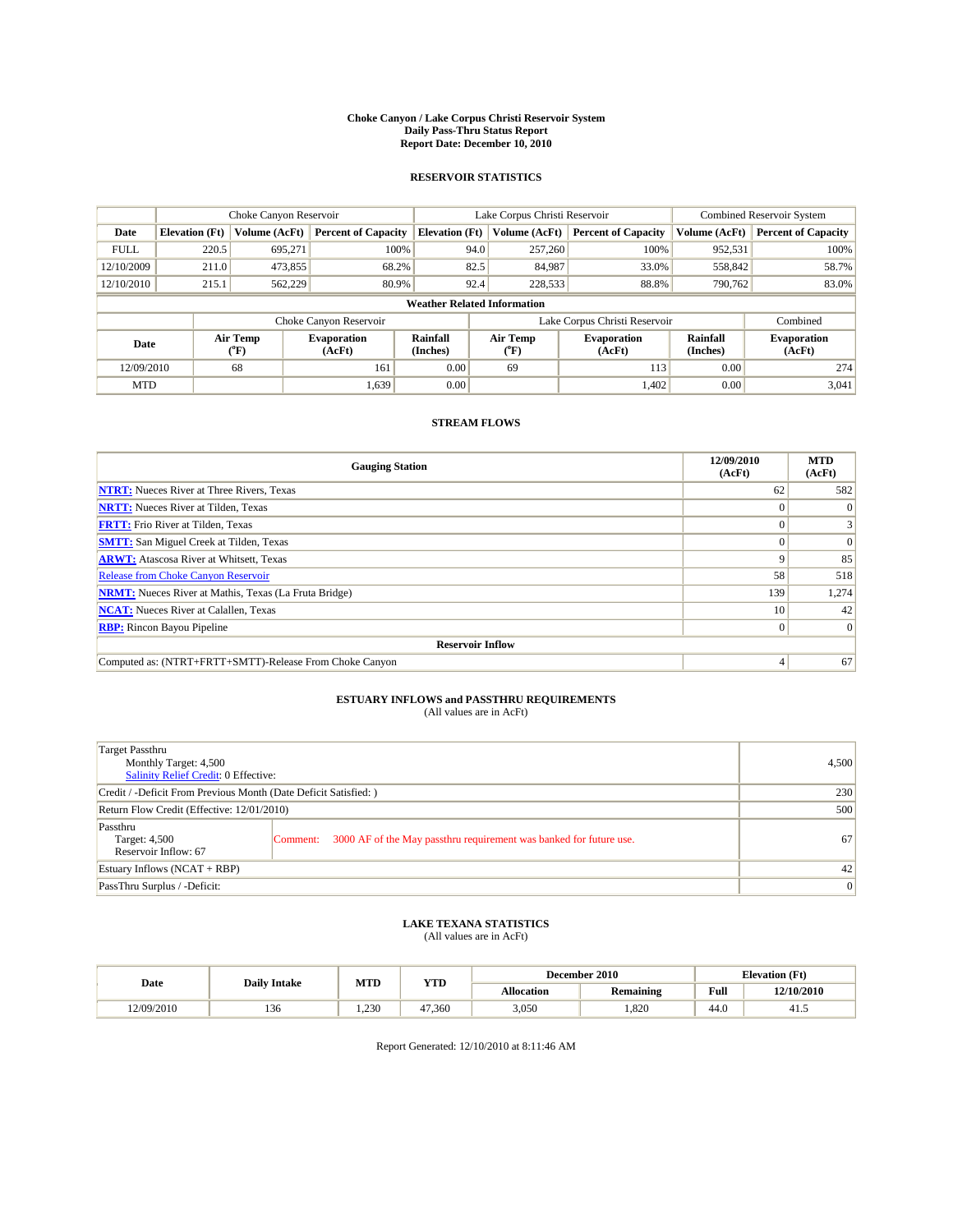#### **Choke Canyon / Lake Corpus Christi Reservoir System Daily Pass-Thru Status Report Report Date: December 11, 2010**

### **RESERVOIR STATISTICS**

|             | Choke Canyon Reservoir             |                  |                              |                             | Lake Corpus Christi Reservoir | <b>Combined Reservoir System</b> |                      |                              |  |  |
|-------------|------------------------------------|------------------|------------------------------|-----------------------------|-------------------------------|----------------------------------|----------------------|------------------------------|--|--|
| Date        | <b>Elevation</b> (Ft)              | Volume (AcFt)    | <b>Percent of Capacity</b>   | <b>Elevation (Ft)</b>       | Volume (AcFt)                 | <b>Percent of Capacity</b>       | Volume (AcFt)        | <b>Percent of Capacity</b>   |  |  |
| <b>FULL</b> | 220.5                              | 695,271          | 100%                         | 94.0                        | 257,260                       | 100%                             | 952,531              | 100%                         |  |  |
| 12/11/2009  | 210.9                              | 472,406          | 67.9%                        | 82.5                        | 84,882                        | 33.0%                            | 557,288              | 58.5%                        |  |  |
| 12/11/2010  | 215.0                              | 560,606          | 80.6%                        | 92.4                        | 228,357                       | 88.8%                            | 788,963              | 82.8%                        |  |  |
|             | <b>Weather Related Information</b> |                  |                              |                             |                               |                                  |                      |                              |  |  |
|             |                                    |                  | Choke Canyon Reservoir       |                             |                               | Lake Corpus Christi Reservoir    |                      | Combined                     |  |  |
| Date        |                                    | Air Temp<br>(°F) | <b>Evaporation</b><br>(AcFt) | <b>Rainfall</b><br>(Inches) | Air Temp<br>(°F)              | <b>Evaporation</b><br>(AcFt)     | Rainfall<br>(Inches) | <b>Evaporation</b><br>(AcFt) |  |  |
| 12/10/2010  |                                    | 76               | 201                          | 0.00                        | 78                            | 113                              | 0.00                 | 314                          |  |  |
| <b>MTD</b>  |                                    |                  | 1.840                        | 0.00                        |                               | 1,515                            | 0.00                 | 3,355                        |  |  |

## **STREAM FLOWS**

| <b>Gauging Station</b>                                       | 12/10/2010<br>(AcFt) | <b>MTD</b><br>(AcFt) |
|--------------------------------------------------------------|----------------------|----------------------|
| <b>NTRT:</b> Nueces River at Three Rivers, Texas             | 64                   | 645                  |
| <b>NRTT:</b> Nueces River at Tilden, Texas                   | $\theta$             |                      |
| <b>FRTT:</b> Frio River at Tilden, Texas                     |                      |                      |
| <b>SMTT:</b> San Miguel Creek at Tilden, Texas               |                      | $\Omega$             |
| <b>ARWT:</b> Atascosa River at Whitsett, Texas               | $\theta$             | 85                   |
| <b>Release from Choke Canyon Reservoir</b>                   | 58                   | 576                  |
| <b>NRMT:</b> Nueces River at Mathis, Texas (La Fruta Bridge) | 123                  | 1,397                |
| <b>NCAT:</b> Nueces River at Calallen, Texas                 | 24                   | 66                   |
| <b>RBP:</b> Rincon Bayou Pipeline                            | $\overline{0}$       | $\Omega$             |
| <b>Reservoir Inflow</b>                                      |                      |                      |
| Computed as: (NTRT+FRTT+SMTT)-Release From Choke Canyon      | 6                    | 73                   |

# **ESTUARY INFLOWS and PASSTHRU REQUIREMENTS**<br>(All values are in AcFt)

| <b>Target Passthru</b><br>Monthly Target: 4,500<br><b>Salinity Relief Credit: 0 Effective:</b> |                                                                                | 4,500           |
|------------------------------------------------------------------------------------------------|--------------------------------------------------------------------------------|-----------------|
| Credit / -Deficit From Previous Month (Date Deficit Satisfied: )                               |                                                                                | 230             |
| Return Flow Credit (Effective: 12/01/2010)                                                     | 500                                                                            |                 |
| Passthru<br>Target: 4,500<br>Reservoir Inflow: 73                                              | 3000 AF of the May passthru requirement was banked for future use.<br>Comment: | 73              |
| Estuary Inflows $(NCAT + RBP)$                                                                 |                                                                                | 66              |
| PassThru Surplus / -Deficit:                                                                   |                                                                                | $\vert 0 \vert$ |

# **LAKE TEXANA STATISTICS** (All values are in AcFt)

|            | <b>Daily Intake</b> | MTD  | YTD    |                   | December 2010    | <b>Elevation</b> (Ft) |            |
|------------|---------------------|------|--------|-------------------|------------------|-----------------------|------------|
| Date       |                     |      |        | <b>Allocation</b> | <b>Remaining</b> | Full                  | 12/11/2010 |
| 12/10/2010 | 136                 | .366 | 47.496 | 3,050             | .684             | 44.0                  | 41.5       |

Report Generated: 12/11/2010 at 8:16:08 AM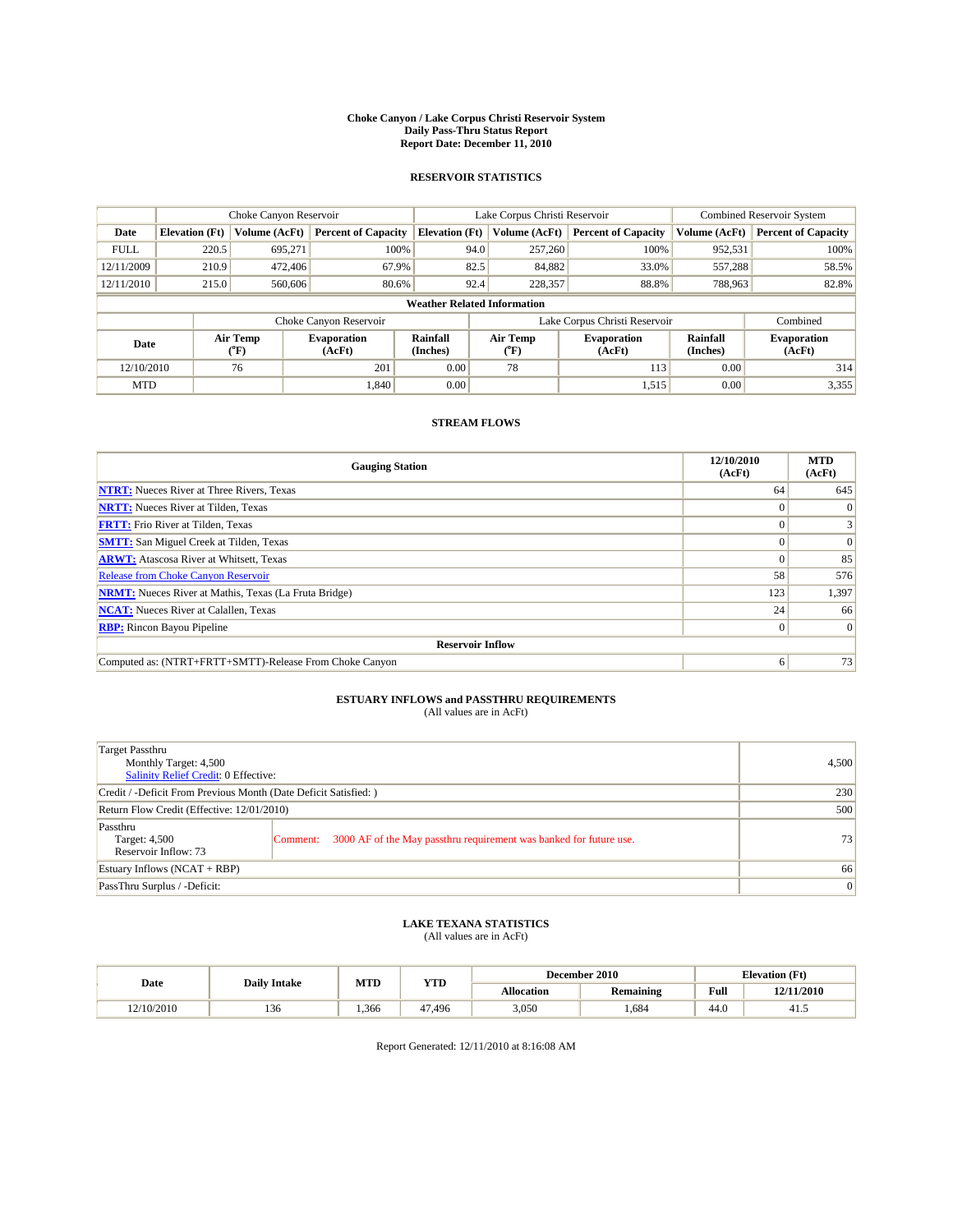#### **Choke Canyon / Lake Corpus Christi Reservoir System Daily Pass-Thru Status Report Report Date: December 12, 2010**

### **RESERVOIR STATISTICS**

|             | Choke Canyon Reservoir             |                  |                              |                       | Lake Corpus Christi Reservoir | <b>Combined Reservoir System</b> |                      |                              |  |  |
|-------------|------------------------------------|------------------|------------------------------|-----------------------|-------------------------------|----------------------------------|----------------------|------------------------------|--|--|
| Date        | <b>Elevation</b> (Ft)              | Volume (AcFt)    | <b>Percent of Capacity</b>   | <b>Elevation (Ft)</b> | Volume (AcFt)                 | <b>Percent of Capacity</b>       | Volume (AcFt)        | <b>Percent of Capacity</b>   |  |  |
| <b>FULL</b> | 220.5                              | 695,271          | 100%                         | 94.0                  | 257,260                       | 100%                             | 952,531              | 100%                         |  |  |
| 12/12/2009  | 210.9                              | 472,199          | 67.9%                        | 82.5                  | 84,672                        | 32.9%                            | 556,871              | 58.5%                        |  |  |
| 12/12/2010  | 214.9                              | 558,769          | 80.4%                        | 92.4                  | 228,710                       | 88.9%                            | 787,479              | 82.7%                        |  |  |
|             | <b>Weather Related Information</b> |                  |                              |                       |                               |                                  |                      |                              |  |  |
|             |                                    |                  | Choke Canyon Reservoir       |                       |                               | Lake Corpus Christi Reservoir    |                      | Combined                     |  |  |
| Date        |                                    | Air Temp<br>(°F) | <b>Evaporation</b><br>(AcFt) | Rainfall<br>(Inches)  | Air Temp<br>("F)              | <b>Evaporation</b><br>(AcFt)     | Rainfall<br>(Inches) | <b>Evaporation</b><br>(AcFt) |  |  |
| 12/11/2010  |                                    | 75               | 280                          | 0.00                  | 75                            | 247                              | 0.00                 | 527                          |  |  |
| <b>MTD</b>  |                                    |                  | 2.120                        | 0.00                  |                               | 1,762                            | 0.00                 | 3,882                        |  |  |

## **STREAM FLOWS**

| <b>Gauging Station</b>                                       | 12/11/2010<br>(AcFt) | <b>MTD</b><br>(AcFt) |
|--------------------------------------------------------------|----------------------|----------------------|
| <b>NTRT:</b> Nueces River at Three Rivers, Texas             | 66                   | 711                  |
| <b>NRTT:</b> Nueces River at Tilden, Texas                   |                      |                      |
| <b>FRTT:</b> Frio River at Tilden, Texas                     |                      |                      |
| <b>SMTT:</b> San Miguel Creek at Tilden, Texas               |                      | $\Omega$             |
| <b>ARWT:</b> Atascosa River at Whitsett, Texas               |                      | 90                   |
| Release from Choke Canyon Reservoir                          | 58                   | 633                  |
| <b>NRMT:</b> Nueces River at Mathis, Texas (La Fruta Bridge) | 109                  | 1,507                |
| <b>NCAT:</b> Nueces River at Calallen, Texas                 | 13 <sup>1</sup>      | 80                   |
| <b>RBP:</b> Rincon Bayou Pipeline                            | $\Omega$             | $\Omega$             |
| <b>Reservoir Inflow</b>                                      |                      |                      |
| Computed as: (NTRT+FRTT+SMTT)-Release From Choke Canyon      | 8                    | 81                   |

# **ESTUARY INFLOWS and PASSTHRU REQUIREMENTS**<br>(All values are in AcFt)

| Target Passthru<br>Monthly Target: 4,500<br>Salinity Relief Credit: 0 Effective: |                                                                                | 4,500 |
|----------------------------------------------------------------------------------|--------------------------------------------------------------------------------|-------|
| Credit / -Deficit From Previous Month (Date Deficit Satisfied: )                 | 230                                                                            |       |
| Return Flow Credit (Effective: 12/01/2010)                                       | 500                                                                            |       |
| Passthru<br>Target: 4,500<br>Reservoir Inflow: 81                                | 3000 AF of the May passthru requirement was banked for future use.<br>Comment: | 81    |
| Estuary Inflows (NCAT + RBP)                                                     |                                                                                | 80    |
| PassThru Surplus / -Deficit:                                                     | $\vert 0 \vert$                                                                |       |

## **LAKE TEXANA STATISTICS** (All values are in AcFt)

|            | <b>Daily Intake</b> | MTD  | <b>YTD</b> |            | December 2010    | <b>Elevation</b> (Ft) |            |
|------------|---------------------|------|------------|------------|------------------|-----------------------|------------|
| Date       |                     |      |            | Allocation | <b>Remaining</b> | Full                  | 12/12/2010 |
| 12/11/2010 | 136                 | .502 | 47.632     | 3,050      | .548             | 44.0                  | 41.5       |

Report Generated: 12/12/2010 at 8:03:26 AM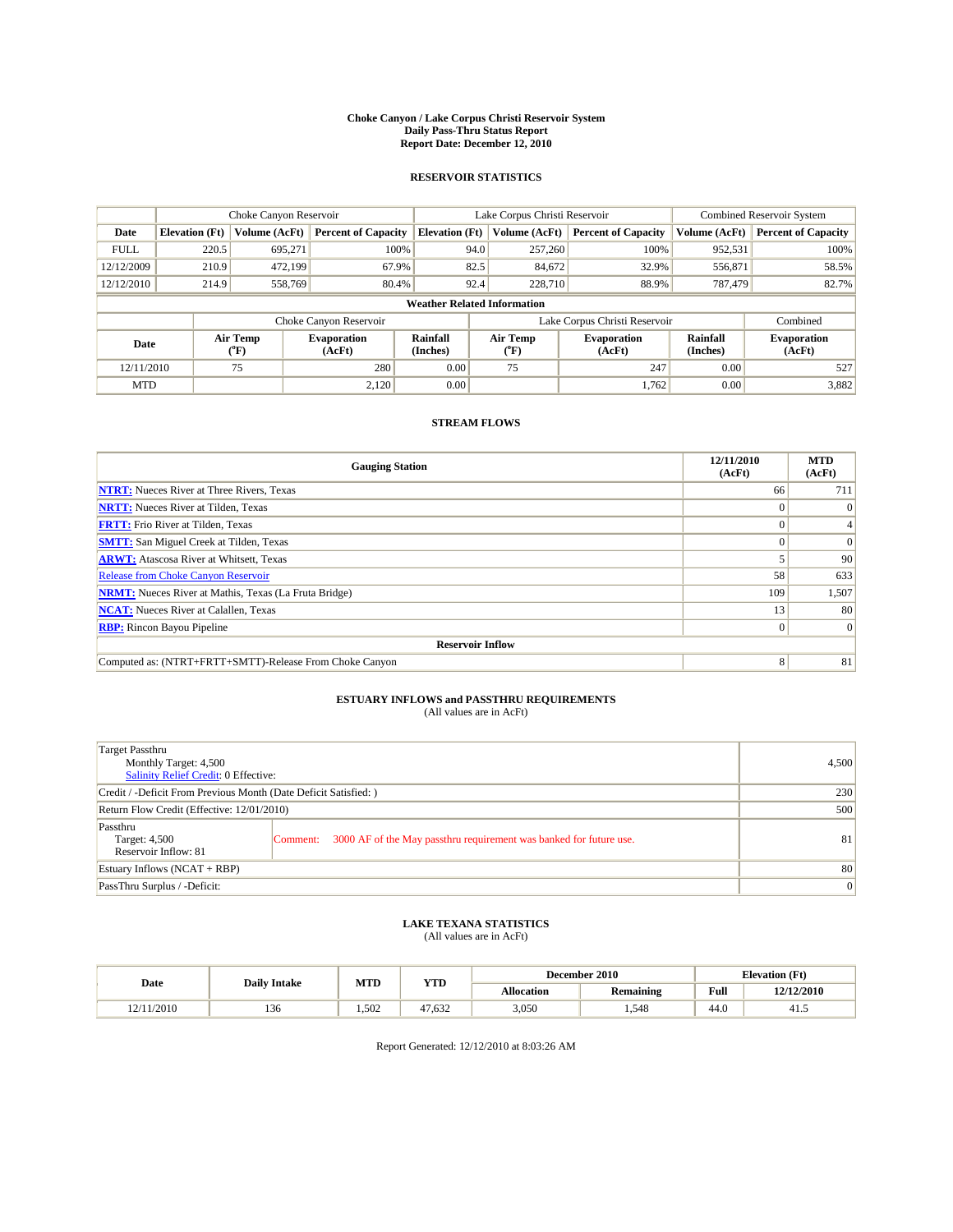#### **Choke Canyon / Lake Corpus Christi Reservoir System Daily Pass-Thru Status Report Report Date: December 13, 2010**

### **RESERVOIR STATISTICS**

|             | Choke Canyon Reservoir             |                  |                              |                       | Lake Corpus Christi Reservoir |                               |                      | <b>Combined Reservoir System</b> |  |  |
|-------------|------------------------------------|------------------|------------------------------|-----------------------|-------------------------------|-------------------------------|----------------------|----------------------------------|--|--|
| Date        | <b>Elevation</b> (Ft)              | Volume (AcFt)    | <b>Percent of Capacity</b>   | <b>Elevation (Ft)</b> | Volume (AcFt)                 | <b>Percent of Capacity</b>    | Volume (AcFt)        | <b>Percent of Capacity</b>       |  |  |
| <b>FULL</b> | 220.5                              | 695,271          | 100%                         | 94.0                  | 257,260                       | 100%                          | 952,531              | 100%                             |  |  |
| 12/13/2009  | 210.9                              | 472,199          | 67.9%                        | 82.5                  | 84,882                        | 33.0%                         | 557,081              | 58.5%                            |  |  |
| 12/13/2010  | 215.0                              | 560,606          | 80.6%                        | 92.4                  | 227,828                       | 88.6%                         | 788,434              | 82.8%                            |  |  |
|             | <b>Weather Related Information</b> |                  |                              |                       |                               |                               |                      |                                  |  |  |
|             |                                    |                  | Choke Canyon Reservoir       |                       |                               | Lake Corpus Christi Reservoir |                      | Combined                         |  |  |
| Date        |                                    | Air Temp<br>(°F) | <b>Evaporation</b><br>(AcFt) | Rainfall<br>(Inches)  | Air Temp<br>("F)              | <b>Evaporation</b><br>(AcFt)  | Rainfall<br>(Inches) | <b>Evaporation</b><br>(AcFt)     |  |  |
| 12/12/2010  |                                    | 59               | 241                          | 0.00                  | 58                            | 185                           | 0.00                 | 426                              |  |  |
| <b>MTD</b>  |                                    |                  | 2,361                        | 0.00                  |                               | 1.947                         | 0.00                 | 4,308                            |  |  |

## **STREAM FLOWS**

| <b>Gauging Station</b>                                       | 12/12/2010<br>(AcFt) | <b>MTD</b><br>(AcFt) |
|--------------------------------------------------------------|----------------------|----------------------|
| <b>NTRT:</b> Nueces River at Three Rivers, Texas             | 64                   | 774                  |
| <b>NRTT:</b> Nueces River at Tilden, Texas                   |                      | $\theta$             |
| <b>FRTT:</b> Frio River at Tilden, Texas                     |                      |                      |
| <b>SMTT:</b> San Miguel Creek at Tilden, Texas               |                      | $\Omega$             |
| <b>ARWT:</b> Atascosa River at Whitsett, Texas               | $\theta$             | 90                   |
| Release from Choke Canyon Reservoir                          | 58                   | 691                  |
| <b>NRMT:</b> Nueces River at Mathis, Texas (La Fruta Bridge) | 107                  | 1,614                |
| <b>NCAT:</b> Nueces River at Calallen, Texas                 | $\Omega$             | 80                   |
| <b>RBP:</b> Rincon Bayou Pipeline                            | $\Omega$             | $\Omega$             |
| <b>Reservoir Inflow</b>                                      |                      |                      |
| Computed as: (NTRT+FRTT+SMTT)-Release From Choke Canyon      | 6                    | 88                   |

# **ESTUARY INFLOWS and PASSTHRU REQUIREMENTS**<br>(All values are in AcFt)

| Target Passthru<br>Monthly Target: 4,500<br>Salinity Relief Credit: 0 Effective: |                                                                                | 4,500 |  |  |  |
|----------------------------------------------------------------------------------|--------------------------------------------------------------------------------|-------|--|--|--|
| Credit / -Deficit From Previous Month (Date Deficit Satisfied: )                 | 230                                                                            |       |  |  |  |
| Return Flow Credit (Effective: 12/01/2010)                                       | 500                                                                            |       |  |  |  |
| Passthru<br>Target: 4,500<br>Reservoir Inflow: 88                                | 3000 AF of the May passthru requirement was banked for future use.<br>Comment: | 88    |  |  |  |
| Estuary Inflows (NCAT + RBP)                                                     | 80                                                                             |       |  |  |  |
| PassThru Surplus / -Deficit:                                                     |                                                                                |       |  |  |  |

## **LAKE TEXANA STATISTICS** (All values are in AcFt)

| Date       | <b>Daily Intake</b> | MTD  | YTD    |            | December 2010    | <b>Elevation</b> (Ft) |            |
|------------|---------------------|------|--------|------------|------------------|-----------------------|------------|
|            |                     |      |        | Allocation | <b>Remaining</b> | Full                  | 12/13/2010 |
| 12/12/2010 | 136                 | .638 | 47,768 | 3,050      | .414             | 44.0                  | 41.J       |

Report Generated: 12/13/2010 at 8:20:15 AM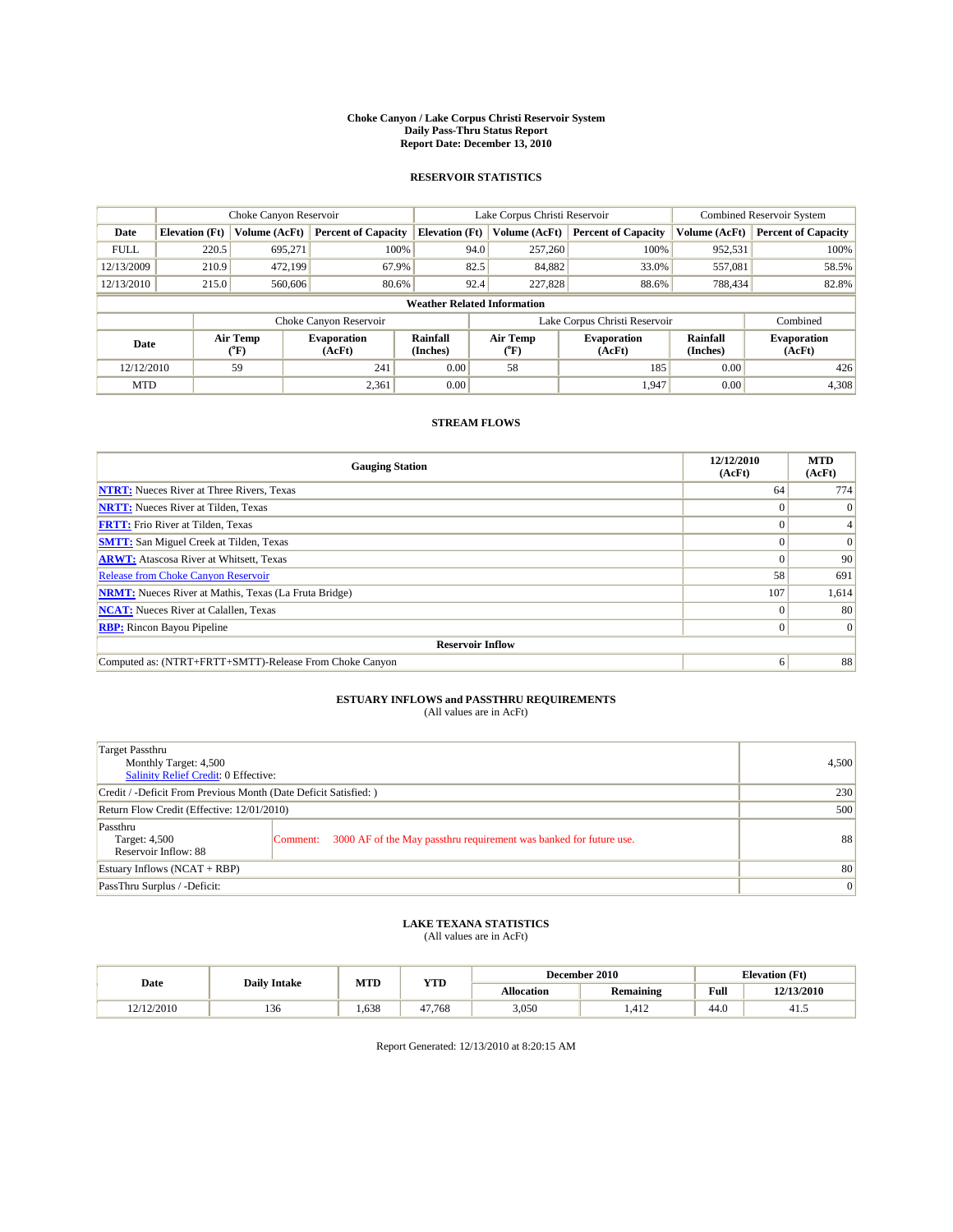#### **Choke Canyon / Lake Corpus Christi Reservoir System Daily Pass-Thru Status Report Report Date: December 14, 2010**

### **RESERVOIR STATISTICS**

|             | Choke Canyon Reservoir             |                  |                              |                       | Lake Corpus Christi Reservoir |                               |                      | <b>Combined Reservoir System</b> |  |  |
|-------------|------------------------------------|------------------|------------------------------|-----------------------|-------------------------------|-------------------------------|----------------------|----------------------------------|--|--|
| Date        | <b>Elevation</b> (Ft)              | Volume (AcFt)    | <b>Percent of Capacity</b>   | <b>Elevation</b> (Ft) | Volume (AcFt)                 | <b>Percent of Capacity</b>    | Volume (AcFt)        | <b>Percent of Capacity</b>       |  |  |
| <b>FULL</b> | 220.5                              | 695,271          | 100%                         | 94.0                  | 257,260                       | 100%                          | 952,531              | 100%                             |  |  |
| 12/14/2009  | 211.0                              | 472,613          | 68.0%                        | 82.5                  | 84,882                        | 33.0%                         | 557,495              | 58.5%                            |  |  |
| 12/14/2010  | 215.0                              | 559,458          | 80.5%                        | 92.3                  | 227,299                       | 88.4%                         | 786,757              | 82.6%                            |  |  |
|             | <b>Weather Related Information</b> |                  |                              |                       |                               |                               |                      |                                  |  |  |
|             |                                    |                  | Choke Canyon Reservoir       |                       |                               | Lake Corpus Christi Reservoir |                      | Combined                         |  |  |
| Date        |                                    | Air Temp<br>(°F) | <b>Evaporation</b><br>(AcFt) | Rainfall<br>(Inches)  | Air Temp<br>("F)              | <b>Evaporation</b><br>(AcFt)  | Rainfall<br>(Inches) | <b>Evaporation</b><br>(AcFt)     |  |  |
| 12/13/2010  |                                    | 63               | 174                          | 0.00                  | 63                            | 287                           | 0.00                 | 461                              |  |  |
| <b>MTD</b>  |                                    |                  | 2,535                        | 0.00                  |                               | 2,234                         | 0.00                 | 4.769                            |  |  |

## **STREAM FLOWS**

| <b>Gauging Station</b>                                       | 12/13/2010<br>(AcFt) | <b>MTD</b><br>(AcFt) |
|--------------------------------------------------------------|----------------------|----------------------|
| <b>NTRT:</b> Nueces River at Three Rivers, Texas             | 62                   | 836                  |
| <b>NRTT:</b> Nueces River at Tilden, Texas                   |                      | $\Omega$             |
| <b>FRTT:</b> Frio River at Tilden, Texas                     |                      |                      |
| <b>SMTT:</b> San Miguel Creek at Tilden, Texas               |                      | $\vert 0 \vert$      |
| <b>ARWT:</b> Atascosa River at Whitsett, Texas               |                      | 97                   |
| <b>Release from Choke Canyon Reservoir</b>                   | 58                   | 748                  |
| <b>NRMT:</b> Nueces River at Mathis, Texas (La Fruta Bridge) | 105                  | 1,719                |
| <b>NCAT:</b> Nueces River at Calallen, Texas                 |                      | 80                   |
| <b>RBP:</b> Rincon Bayou Pipeline                            | 0                    | $\vert 0 \vert$      |
| <b>Reservoir Inflow</b>                                      |                      |                      |
| Computed as: (NTRT+FRTT+SMTT)-Release From Choke Canyon      |                      | 92                   |

# **ESTUARY INFLOWS and PASSTHRU REQUIREMENTS**<br>(All values are in AcFt)

| Target Passthru<br>Monthly Target: 4,500<br><b>Salinity Relief Credit: 0 Effective:</b> |                                                                                | 4,500           |
|-----------------------------------------------------------------------------------------|--------------------------------------------------------------------------------|-----------------|
| Credit / -Deficit From Previous Month (Date Deficit Satisfied: )                        | 230                                                                            |                 |
| Return Flow Credit (Effective: 12/01/2010)                                              | 500                                                                            |                 |
| Passthru<br>Target: 4,500<br>Reservoir Inflow: 92                                       | 3000 AF of the May passthru requirement was banked for future use.<br>Comment: | 92 <sub>1</sub> |
| Estuary Inflows $(NCAT + RBP)$                                                          |                                                                                | 80              |
| PassThru Surplus / -Deficit:                                                            |                                                                                | $\vert 0 \vert$ |

## **LAKE TEXANA STATISTICS** (All values are in AcFt)

|            | <b>Daily Intake</b> | MTD          | <b>YTD</b> |            | December 2010    | <b>Elevation</b> (Ft) |            |
|------------|---------------------|--------------|------------|------------|------------------|-----------------------|------------|
| Date       |                     |              |            | Allocation | <b>Remaining</b> | Full                  | 12/14/2010 |
| 12/13/2010 | 150                 | $- -$<br>٬۱۵ | 47.904     | 3,050      | 1.276            | 44.0                  | 41.4       |

Report Generated: 12/14/2010 at 8:40:14 AM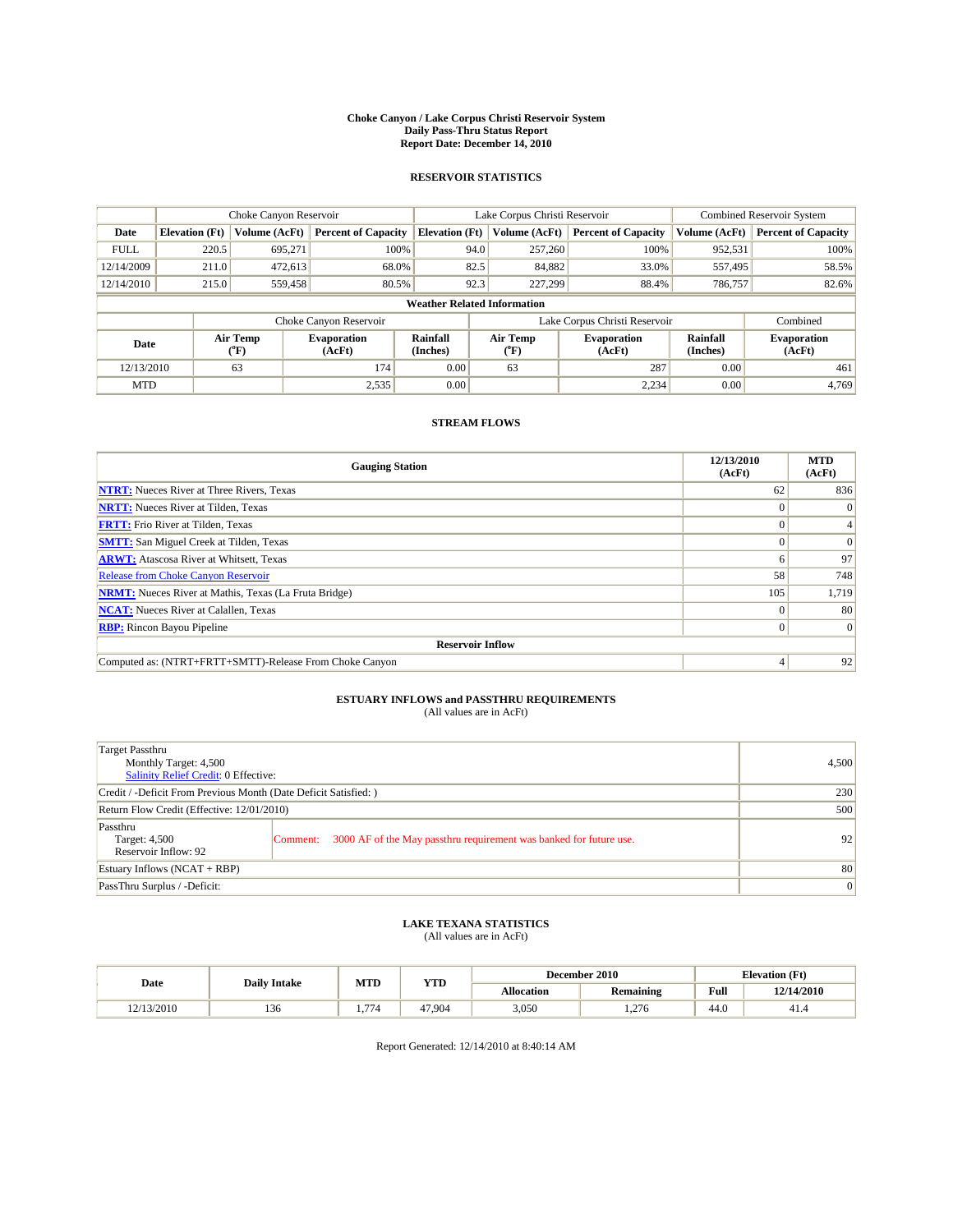#### **Choke Canyon / Lake Corpus Christi Reservoir System Daily Pass-Thru Status Report Report Date: December 15, 2010**

### **RESERVOIR STATISTICS**

|             | Choke Canyon Reservoir             |                  |                              |                       | Lake Corpus Christi Reservoir |                               |                      | <b>Combined Reservoir System</b> |  |  |
|-------------|------------------------------------|------------------|------------------------------|-----------------------|-------------------------------|-------------------------------|----------------------|----------------------------------|--|--|
| Date        | <b>Elevation</b> (Ft)              | Volume (AcFt)    | <b>Percent of Capacity</b>   | <b>Elevation (Ft)</b> | Volume (AcFt)                 | <b>Percent of Capacity</b>    | Volume (AcFt)        | <b>Percent of Capacity</b>       |  |  |
| <b>FULL</b> | 220.5                              | 695,271          | 100%                         | 94.0                  | 257,260                       | 100%                          | 952,531              | 100%                             |  |  |
| 12/15/2009  | 210.9                              | 471,375          | 67.8%                        | 82.6                  | 85,619                        | 33.3%                         | 556,994              | 58.5%                            |  |  |
| 12/15/2010  | 215.0                              | 559,458          | 80.5%                        | 92.3                  | 227,122                       | 88.3%                         | 786,580              | 82.6%                            |  |  |
|             | <b>Weather Related Information</b> |                  |                              |                       |                               |                               |                      |                                  |  |  |
|             |                                    |                  | Choke Canyon Reservoir       |                       |                               | Lake Corpus Christi Reservoir |                      | Combined                         |  |  |
| Date        |                                    | Air Temp<br>(°F) | <b>Evaporation</b><br>(AcFt) | Rainfall<br>(Inches)  | Air Temp<br>("F)              | <b>Evaporation</b><br>(AcFt)  | Rainfall<br>(Inches) | <b>Evaporation</b><br>(AcFt)     |  |  |
| 12/14/2010  |                                    | 75               | 174                          | 0.00                  | 75                            | 205                           | 0.00                 | 379                              |  |  |
| <b>MTD</b>  |                                    |                  | 2.709                        | 0.00                  |                               | 2.439                         | 0.00                 | 5,148                            |  |  |

## **STREAM FLOWS**

| <b>Gauging Station</b>                                       | 12/14/2010<br>(AcFt) | <b>MTD</b><br>(AcFt) |
|--------------------------------------------------------------|----------------------|----------------------|
| <b>NTRT:</b> Nueces River at Three Rivers, Texas             | 64                   | 899                  |
| <b>NRTT:</b> Nueces River at Tilden, Texas                   | $\theta$             |                      |
| <b>FRTT:</b> Frio River at Tilden, Texas                     |                      |                      |
| <b>SMTT:</b> San Miguel Creek at Tilden, Texas               |                      | $\Omega$             |
| <b>ARWT:</b> Atascosa River at Whitsett, Texas               |                      | 107                  |
| <b>Release from Choke Canyon Reservoir</b>                   | 58                   | 806                  |
| <b>NRMT:</b> Nueces River at Mathis, Texas (La Fruta Bridge) | 107                  | 1,826                |
| <b>NCAT:</b> Nueces River at Calallen, Texas                 | $\theta$             | 80                   |
| <b>RBP:</b> Rincon Bayou Pipeline                            | $\Omega$             | $\Omega$             |
| <b>Reservoir Inflow</b>                                      |                      |                      |
| Computed as: (NTRT+FRTT+SMTT)-Release From Choke Canyon      | 6                    | 98                   |

# **ESTUARY INFLOWS and PASSTHRU REQUIREMENTS**<br>(All values are in AcFt)

| Target Passthru<br>Monthly Target: 4,500<br>Salinity Relief Credit: 0 Effective: |                                                                                | 4,500 |
|----------------------------------------------------------------------------------|--------------------------------------------------------------------------------|-------|
| Credit / -Deficit From Previous Month (Date Deficit Satisfied: )                 | 230                                                                            |       |
| Return Flow Credit (Effective: 12/01/2010)                                       | 500                                                                            |       |
| Passthru<br>Target: 4,500<br>Reservoir Inflow: 98                                | 3000 AF of the May passthru requirement was banked for future use.<br>Comment: | 98    |
| Estuary Inflows (NCAT + RBP)                                                     |                                                                                | 80    |
| PassThru Surplus / -Deficit:                                                     | $\vert 0 \vert$                                                                |       |

# **LAKE TEXANA STATISTICS** (All values are in AcFt)

|            | <b>Daily Intake</b> |      | MTD<br><b>YTD</b> | December 2010 |                  | <b>Elevation</b> (Ft)                       |            |
|------------|---------------------|------|-------------------|---------------|------------------|---------------------------------------------|------------|
| Date       |                     |      |                   | Allocation    | <b>Remaining</b> | Full<br>the contract of the contract of the | 12/15/2010 |
| 12/14/2010 | $\sim$<br>1.JZ      | .906 | 48.036            | 3,050         | .144             | 44.0                                        | 41.3       |

Report Generated: 12/15/2010 at 8:48:07 AM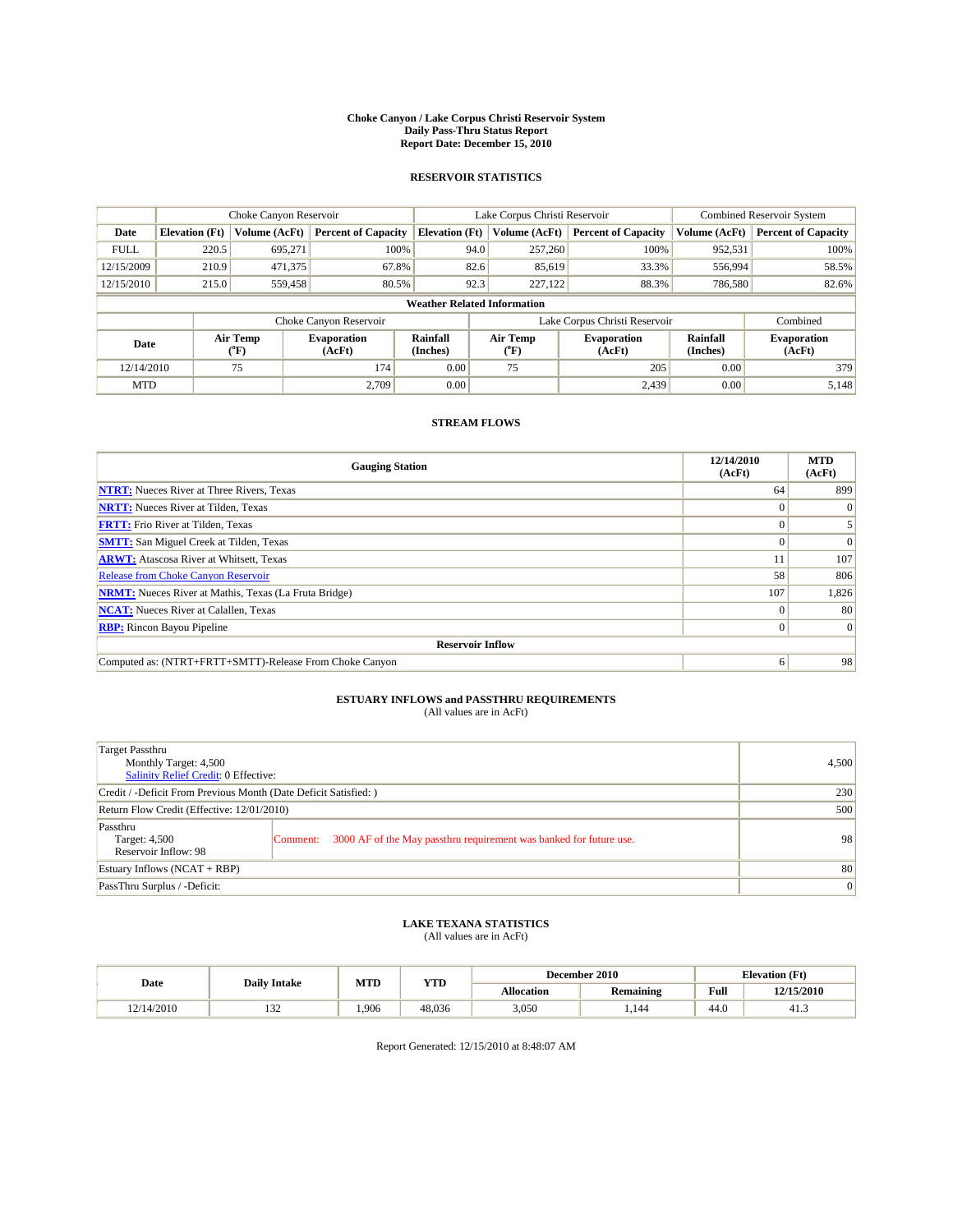#### **Choke Canyon / Lake Corpus Christi Reservoir System Daily Pass-Thru Status Report Report Date: December 16, 2010**

### **RESERVOIR STATISTICS**

|             | Choke Canyon Reservoir             |                  |                              |                             | Lake Corpus Christi Reservoir |                               |                      | <b>Combined Reservoir System</b> |  |
|-------------|------------------------------------|------------------|------------------------------|-----------------------------|-------------------------------|-------------------------------|----------------------|----------------------------------|--|
| Date        | <b>Elevation</b> (Ft)              | Volume (AcFt)    | <b>Percent of Capacity</b>   | <b>Elevation</b> (Ft)       | Volume (AcFt)                 | <b>Percent of Capacity</b>    | Volume (AcFt)        | <b>Percent of Capacity</b>       |  |
| <b>FULL</b> | 220.5                              | 695,271          | 100%                         | 94.0                        | 257,260                       | 100%                          | 952,531              | 100%                             |  |
| 12/16/2009  | 210.9                              | 471,992          | 67.9%                        | 82.6                        | 85,092                        | 33.1%                         | 557,084              | 58.5%                            |  |
| 12/16/2010  | 214.9                              | 558,769          | 80.4%                        | 92.3                        | 227,299                       | 88.4%                         | 786,068              | 82.5%                            |  |
|             | <b>Weather Related Information</b> |                  |                              |                             |                               |                               |                      |                                  |  |
|             |                                    |                  | Choke Canyon Reservoir       |                             |                               | Lake Corpus Christi Reservoir |                      | Combined                         |  |
| Date        |                                    | Air Temp<br>(°F) | <b>Evaporation</b><br>(AcFt) | <b>Rainfall</b><br>(Inches) | Air Temp<br>(°F)              | <b>Evaporation</b><br>(AcFt)  | Rainfall<br>(Inches) | <b>Evaporation</b><br>(AcFt)     |  |
| 12/15/2010  |                                    | 80               | 200                          | 0.00                        | 80                            | 144                           | 0.00                 | 344                              |  |
| <b>MTD</b>  |                                    |                  | 2.909                        | 0.00                        |                               | 2,583                         | 0.00                 | 5,492                            |  |

## **STREAM FLOWS**

| <b>Gauging Station</b>                                       | 12/15/2010<br>(AcFt) | <b>MTD</b><br>(AcFt) |  |  |  |  |
|--------------------------------------------------------------|----------------------|----------------------|--|--|--|--|
| <b>NTRT:</b> Nueces River at Three Rivers, Texas             | 66                   | 965                  |  |  |  |  |
| <b>NRTT:</b> Nueces River at Tilden, Texas                   |                      |                      |  |  |  |  |
| <b>FRTT:</b> Frio River at Tilden, Texas                     |                      |                      |  |  |  |  |
| <b>SMTT:</b> San Miguel Creek at Tilden, Texas               |                      |                      |  |  |  |  |
| <b>ARWT:</b> Atascosa River at Whitsett, Texas               |                      | 119                  |  |  |  |  |
| Release from Choke Canyon Reservoir                          | 58                   | 863                  |  |  |  |  |
| <b>NRMT:</b> Nueces River at Mathis, Texas (La Fruta Bridge) | 111                  | 1,937                |  |  |  |  |
| <b>NCAT:</b> Nueces River at Calallen, Texas                 | $\Omega$             | 80                   |  |  |  |  |
| <b>RBP:</b> Rincon Bayou Pipeline                            | $\Omega$             | $\Omega$             |  |  |  |  |
| <b>Reservoir Inflow</b>                                      |                      |                      |  |  |  |  |
| Computed as: (NTRT+FRTT+SMTT)-Release From Choke Canyon      | 9                    | 107                  |  |  |  |  |

# **ESTUARY INFLOWS and PASSTHRU REQUIREMENTS**<br>(All values are in AcFt)

| Target Passthru<br>Monthly Target: 4,500<br>Salinity Relief Credit: 0 Effective: | 4,500                                                                          |     |
|----------------------------------------------------------------------------------|--------------------------------------------------------------------------------|-----|
| Credit / -Deficit From Previous Month (Date Deficit Satisfied: )                 | 230                                                                            |     |
| Return Flow Credit (Effective: 12/01/2010)                                       | 500                                                                            |     |
| Passthru<br>Target: 4,500<br>Reservoir Inflow: 107                               | 3000 AF of the May passthru requirement was banked for future use.<br>Comment: | 107 |
| Estuary Inflows (NCAT + RBP)                                                     | 80                                                                             |     |
| PassThru Surplus / -Deficit:                                                     | 0                                                                              |     |

## **LAKE TEXANA STATISTICS** (All values are in AcFt)

|            |                     | MTD   | <b>YTD</b> | December 2010<br><b>Elevation</b> (Ft) |           |                                             |            |
|------------|---------------------|-------|------------|----------------------------------------|-----------|---------------------------------------------|------------|
| Date       | <b>Daily Intake</b> |       |            | Allocation                             | Remaining | Full<br>the contract of the contract of the | 12/16/2010 |
| 12/15/2010 | $\sim$<br>1 J J     | 2.041 | 48.17.     | 3,050                                  | .009      | 44.0                                        | 41.3       |

Report Generated: 12/16/2010 at 8:41:12 AM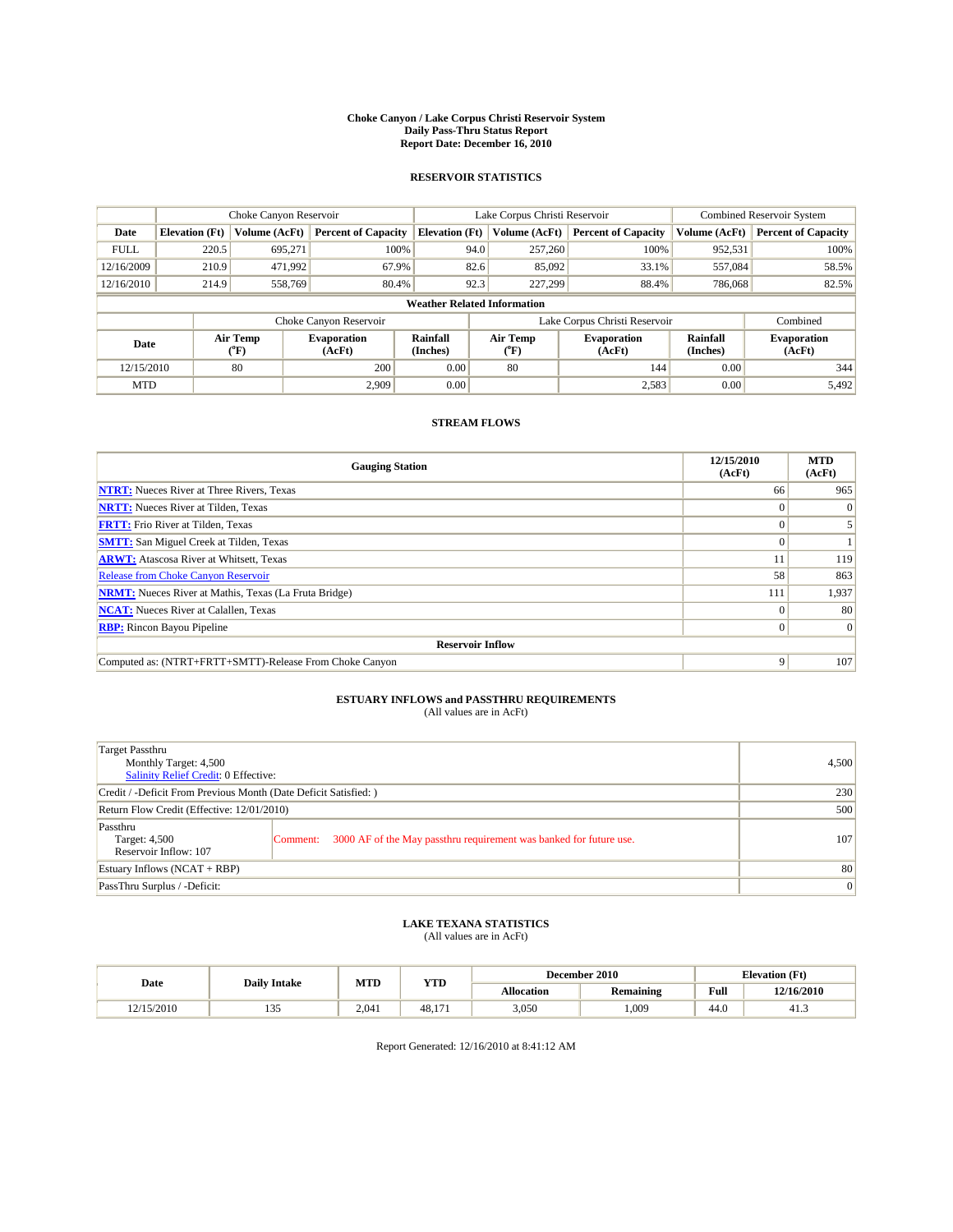#### **Choke Canyon / Lake Corpus Christi Reservoir System Daily Pass-Thru Status Report Report Date: December 17, 2010**

### **RESERVOIR STATISTICS**

|             | Choke Canyon Reservoir             |                  |                              |                             | Lake Corpus Christi Reservoir | <b>Combined Reservoir System</b> |                      |                              |  |  |
|-------------|------------------------------------|------------------|------------------------------|-----------------------------|-------------------------------|----------------------------------|----------------------|------------------------------|--|--|
| Date        | <b>Elevation</b> (Ft)              | Volume (AcFt)    | <b>Percent of Capacity</b>   | <b>Elevation</b> (Ft)       | Volume (AcFt)                 | <b>Percent of Capacity</b>       | Volume (AcFt)        | <b>Percent of Capacity</b>   |  |  |
| <b>FULL</b> | 220.5                              | 695,271          | 100%                         | 94.0                        | 257,260                       | 100%                             | 952,531              | 100%                         |  |  |
| 12/17/2009  | 210.9                              | 472,406          | 67.9%                        | 82.6                        | 85,619                        | 33.3%                            | 558,025              | 58.6%                        |  |  |
| 12/17/2010  | 214.9                              | 558,540          | 80.3%                        | 92.4                        | 227,651                       | 88.5%                            | 786,191              | 82.5%                        |  |  |
|             | <b>Weather Related Information</b> |                  |                              |                             |                               |                                  |                      |                              |  |  |
|             |                                    |                  | Choke Canyon Reservoir       |                             |                               | Lake Corpus Christi Reservoir    |                      | Combined                     |  |  |
| Date        |                                    | Air Temp<br>(°F) | <b>Evaporation</b><br>(AcFt) | <b>Rainfall</b><br>(Inches) | Air Temp<br>(°F)              | <b>Evaporation</b><br>(AcFt)     | Rainfall<br>(Inches) | <b>Evaporation</b><br>(AcFt) |  |  |
| 12/16/2010  |                                    | 66               | 214                          | 0.00                        | 73                            | 175                              | 0.00                 | 389                          |  |  |
| <b>MTD</b>  |                                    |                  | 3,123                        | 0.00                        |                               | 2.758                            | 0.00                 | 5,881                        |  |  |

## **STREAM FLOWS**

| <b>Gauging Station</b>                                       | 12/16/2010<br>(AcFt) | <b>MTD</b><br>(AcFt) |  |  |  |  |
|--------------------------------------------------------------|----------------------|----------------------|--|--|--|--|
| <b>NTRT:</b> Nueces River at Three Rivers, Texas             | 66                   | 1,030                |  |  |  |  |
| <b>NRTT:</b> Nueces River at Tilden, Texas                   | $\theta$             |                      |  |  |  |  |
| <b>FRTT:</b> Frio River at Tilden, Texas                     |                      | 6                    |  |  |  |  |
| <b>SMTT:</b> San Miguel Creek at Tilden, Texas               |                      |                      |  |  |  |  |
| <b>ARWT:</b> Atascosa River at Whitsett, Texas               |                      | 130                  |  |  |  |  |
| <b>Release from Choke Canyon Reservoir</b>                   | 58                   | 921                  |  |  |  |  |
| <b>NRMT:</b> Nueces River at Mathis, Texas (La Fruta Bridge) | 115                  | 2,052                |  |  |  |  |
| <b>NCAT:</b> Nueces River at Calallen, Texas                 | $\Omega$             | 80                   |  |  |  |  |
| <b>RBP:</b> Rincon Bayou Pipeline                            | $\overline{0}$       | $\Omega$             |  |  |  |  |
| <b>Reservoir Inflow</b>                                      |                      |                      |  |  |  |  |
| Computed as: (NTRT+FRTT+SMTT)-Release From Choke Canyon      | 9                    | 116                  |  |  |  |  |

# **ESTUARY INFLOWS and PASSTHRU REQUIREMENTS**<br>(All values are in AcFt)

| Target Passthru<br>Monthly Target: 4,500<br>Salinity Relief Credit: 0 Effective: |                                                                                | 4,500 |
|----------------------------------------------------------------------------------|--------------------------------------------------------------------------------|-------|
| Credit / -Deficit From Previous Month (Date Deficit Satisfied: )                 | 230                                                                            |       |
| Return Flow Credit (Effective: 12/01/2010)                                       | 500                                                                            |       |
| Passthru<br>Target: 4,500<br>Reservoir Inflow: 116                               | 3000 AF of the May passthru requirement was banked for future use.<br>Comment: | 116   |
| Estuary Inflows (NCAT + RBP)                                                     | 80                                                                             |       |
| PassThru Surplus / -Deficit:                                                     | $\vert 0 \vert$                                                                |       |

# **LAKE TEXANA STATISTICS** (All values are in AcFt)

|            |                     | MTD                  | <b>YTD</b> |            | December 2010 |      | <b>Elevation</b> (Ft) |
|------------|---------------------|----------------------|------------|------------|---------------|------|-----------------------|
| Date       | <b>Daily Intake</b> |                      |            | Allocation | Remaining     | Full | 12/17/2010            |
| 12/16/2010 | 1 J J               | 175<br>$\sim$ $\sim$ | 48.306     | 3,050      | 075<br>01     | 44.0 | 41.3                  |

Report Generated: 12/17/2010 at 8:07:47 AM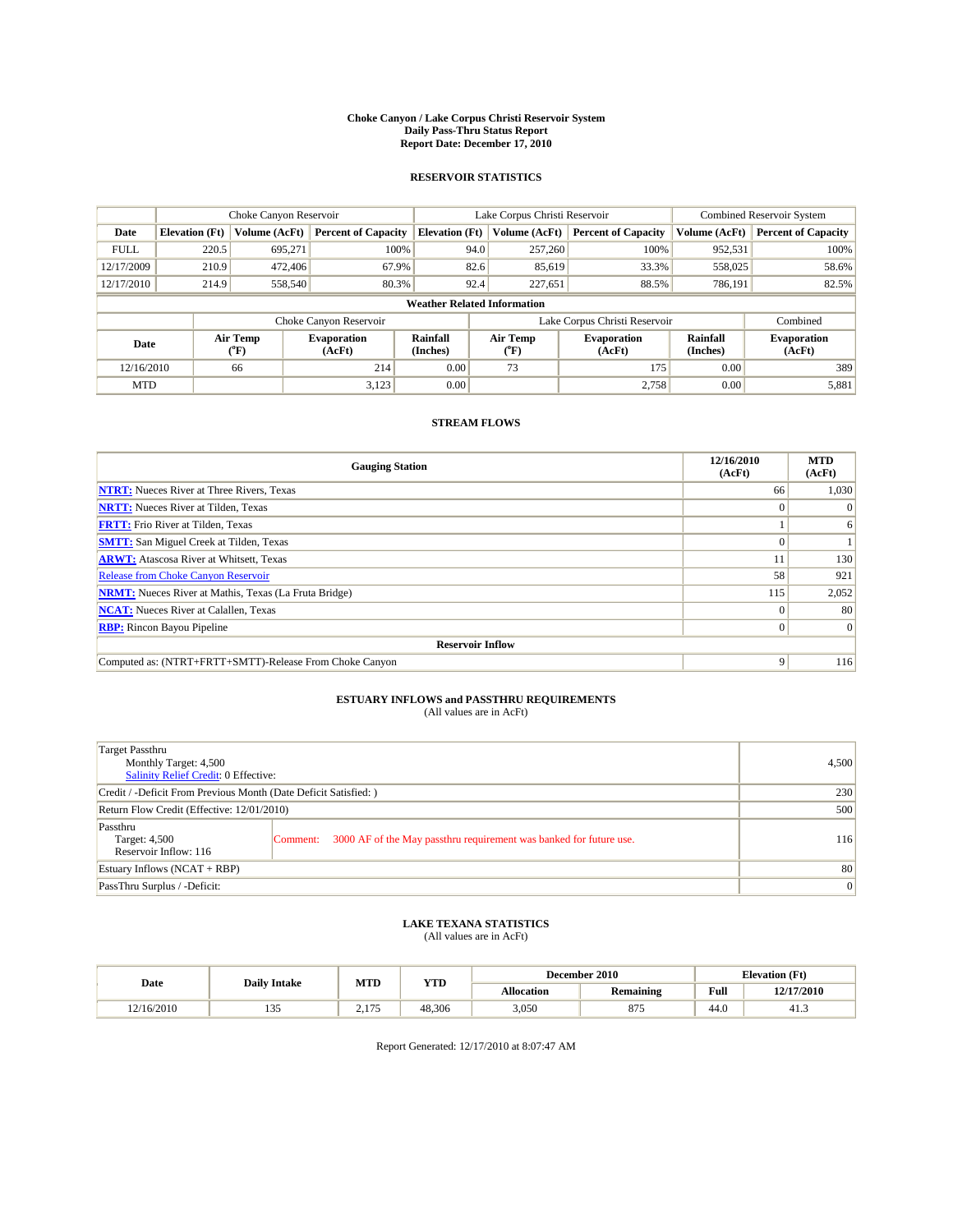#### **Choke Canyon / Lake Corpus Christi Reservoir System Daily Pass-Thru Status Report Report Date: December 18, 2010**

### **RESERVOIR STATISTICS**

|             | Choke Canyon Reservoir             |                  |                              |                       | Lake Corpus Christi Reservoir |                               |                      | <b>Combined Reservoir System</b> |  |  |
|-------------|------------------------------------|------------------|------------------------------|-----------------------|-------------------------------|-------------------------------|----------------------|----------------------------------|--|--|
| Date        | <b>Elevation</b> (Ft)              | Volume (AcFt)    | <b>Percent of Capacity</b>   | <b>Elevation (Ft)</b> | Volume (AcFt)                 | <b>Percent of Capacity</b>    | Volume (AcFt)        | <b>Percent of Capacity</b>       |  |  |
| <b>FULL</b> | 220.5                              | 695,271          | 100%                         |                       | 257,260<br>94.0               | 100%                          | 952,531              | 100%                             |  |  |
| 12/18/2009  | 211.0                              | 473,855          | 68.2%                        | 82.7                  | 86,148                        | 33.5%                         | 560,003              | 58.8%                            |  |  |
| 12/18/2010  | 214.9                              | 557,628          | 80.2%                        |                       | 92.4<br>227,651               | 88.5%                         | 785,279              | 82.4%                            |  |  |
|             | <b>Weather Related Information</b> |                  |                              |                       |                               |                               |                      |                                  |  |  |
|             |                                    |                  | Choke Canyon Reservoir       |                       |                               | Lake Corpus Christi Reservoir |                      | Combined                         |  |  |
| Date        |                                    | Air Temp<br>(°F) | <b>Evaporation</b><br>(AcFt) | Rainfall<br>(Inches)  | Air Temp<br>("F)              | <b>Evaporation</b><br>(AcFt)  | Rainfall<br>(Inches) | <b>Evaporation</b><br>(AcFt)     |  |  |
| 12/17/2010  |                                    | 57               | 147                          | 0.00                  | 56                            | 175                           | 0.00                 | 322                              |  |  |
| <b>MTD</b>  |                                    |                  | 3.270                        | 0.00                  |                               | 2,933                         | 0.00                 | 6,203                            |  |  |

## **STREAM FLOWS**

| <b>Gauging Station</b>                                       | 12/17/2010<br>(AcFt) | <b>MTD</b><br>(AcFt) |  |  |  |  |
|--------------------------------------------------------------|----------------------|----------------------|--|--|--|--|
| <b>NTRT:</b> Nueces River at Three Rivers, Texas             | 66                   | 1,096                |  |  |  |  |
| <b>NRTT:</b> Nueces River at Tilden, Texas                   |                      |                      |  |  |  |  |
| <b>FRTT:</b> Frio River at Tilden, Texas                     |                      | 6                    |  |  |  |  |
| <b>SMTT:</b> San Miguel Creek at Tilden, Texas               |                      |                      |  |  |  |  |
| <b>ARWT:</b> Atascosa River at Whitsett, Texas               |                      | 141                  |  |  |  |  |
| Release from Choke Canyon Reservoir                          | 58                   | 979                  |  |  |  |  |
| <b>NRMT:</b> Nueces River at Mathis, Texas (La Fruta Bridge) | 113                  | 2,166                |  |  |  |  |
| <b>NCAT:</b> Nueces River at Calallen, Texas                 | 0                    | 80                   |  |  |  |  |
| <b>RBP:</b> Rincon Bayou Pipeline                            | $\Omega$             | $\Omega$             |  |  |  |  |
| <b>Reservoir Inflow</b>                                      |                      |                      |  |  |  |  |
| Computed as: (NTRT+FRTT+SMTT)-Release From Choke Canyon      | 9                    | 125                  |  |  |  |  |

## **ESTUARY INFLOWS and PASSTHRU REQUIREMENTS**<br>(All values are in AcFt)

| Target Passthru<br>Monthly Target: 4,500<br>Salinity Relief Credit: 0 Effective: |                                                                                | 4,500 |
|----------------------------------------------------------------------------------|--------------------------------------------------------------------------------|-------|
| Credit / -Deficit From Previous Month (Date Deficit Satisfied: )                 | 230                                                                            |       |
| Return Flow Credit (Effective: 12/01/2010)                                       | 500                                                                            |       |
| Passthru<br>Target: 4,500<br>Reservoir Inflow: 125                               | 3000 AF of the May passthru requirement was banked for future use.<br>Comment: | 125   |
| Estuary Inflows $(NCAT + RBP)$                                                   | 80                                                                             |       |
| PassThru Surplus / -Deficit:                                                     | 0                                                                              |       |

## **LAKE TEXANA STATISTICS** (All values are in AcFt)

|            |                     | MTD   | <b>YTD</b> |            | December 2010    |      | <b>Elevation</b> (Ft) |
|------------|---------------------|-------|------------|------------|------------------|------|-----------------------|
| Date       | <b>Daily Intake</b> |       |            | Allocation | <b>Remaining</b> | Full | 12/18/2010            |
| 12/17/2010 | 1 J J               | 2.310 | 48,440     | 3,050      | 740              | 44.0 | 41.3                  |

Report Generated: 12/18/2010 at 8:15:12 AM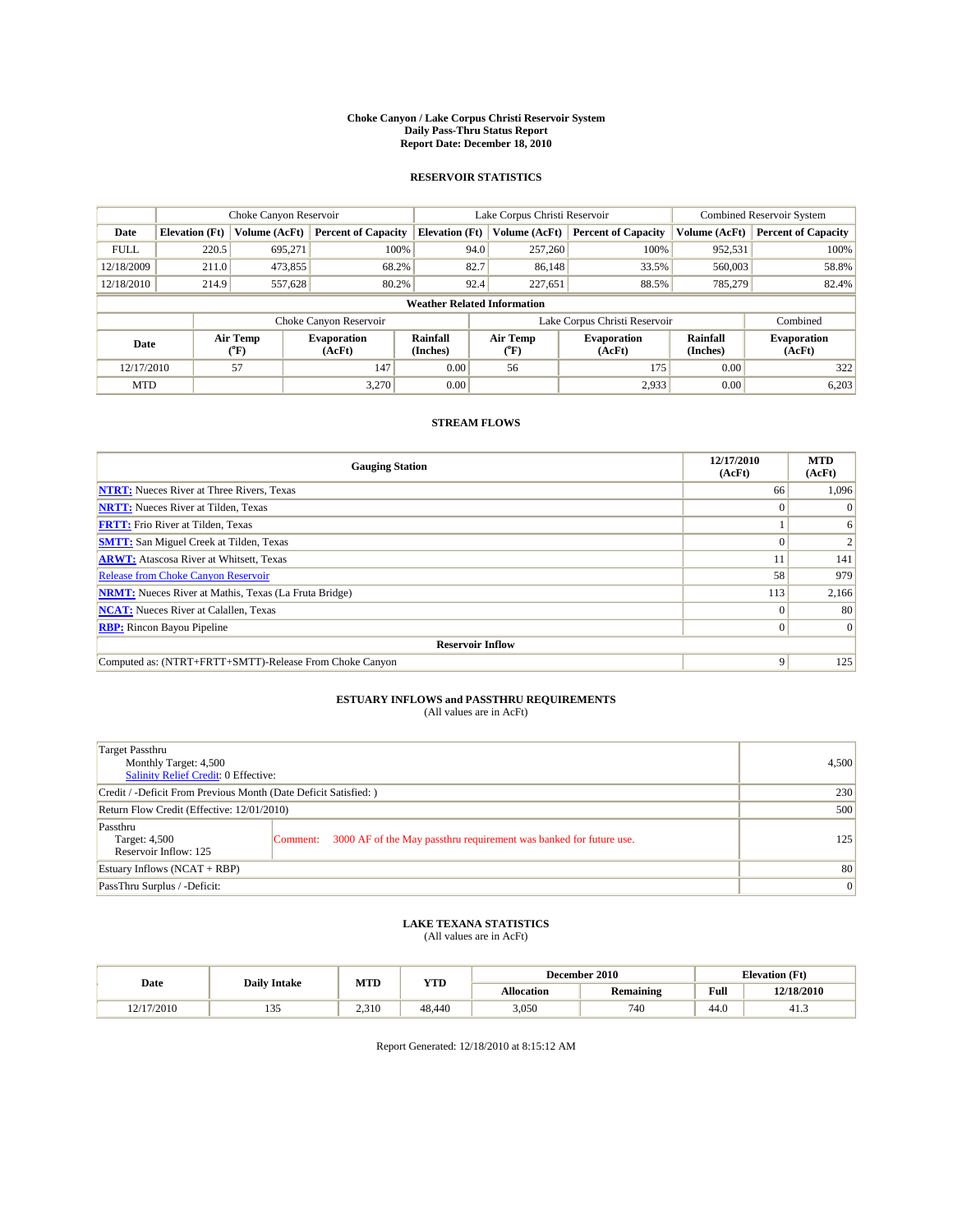#### **Choke Canyon / Lake Corpus Christi Reservoir System Daily Pass-Thru Status Report Report Date: December 19, 2010**

### **RESERVOIR STATISTICS**

|             | Choke Canyon Reservoir             |                             |                              |                             | Lake Corpus Christi Reservoir |                               |                      | Combined Reservoir System    |  |  |
|-------------|------------------------------------|-----------------------------|------------------------------|-----------------------------|-------------------------------|-------------------------------|----------------------|------------------------------|--|--|
| Date        | <b>Elevation</b> (Ft)              | Volume (AcFt)               | <b>Percent of Capacity</b>   | <b>Elevation</b> (Ft)       | Volume (AcFt)                 | <b>Percent of Capacity</b>    | Volume (AcFt)        | <b>Percent of Capacity</b>   |  |  |
| <b>FULL</b> | 220.5                              | 695,271                     | 100%                         | 94.0                        | 257,260                       | 100%                          | 952,531              | 100%                         |  |  |
| 12/19/2009  | 211.0                              | 473.646                     | 68.1%                        | 82.7                        | 86,148                        | 33.5%                         | 559,794              | 58.8%                        |  |  |
| 12/19/2010  | 214.9                              | 558,999                     | 80.4%                        | 92.3                        | 226,594                       | 88.1%                         | 785,593              | 82.5%                        |  |  |
|             | <b>Weather Related Information</b> |                             |                              |                             |                               |                               |                      |                              |  |  |
|             |                                    |                             | Choke Canyon Reservoir       |                             |                               | Lake Corpus Christi Reservoir |                      | Combined                     |  |  |
| Date        |                                    | Air Temp<br>${}^{\circ}$ F) | <b>Evaporation</b><br>(AcFt) | <b>Rainfall</b><br>(Inches) | Air Temp<br>(°F)              | <b>Evaporation</b><br>(AcFt)  | Rainfall<br>(Inches) | <b>Evaporation</b><br>(AcFt) |  |  |
| 12/18/2010  |                                    | 58                          | 134                          | 0.00                        | 60                            | 154                           | 0.00                 | 288                          |  |  |
| <b>MTD</b>  |                                    |                             | 3,404                        | 0.00                        |                               | 3,087                         | 0.00                 | 6,491                        |  |  |

## **STREAM FLOWS**

| <b>Gauging Station</b>                                       | 12/18/2010<br>(AcFt) | <b>MTD</b><br>(AcFt) |
|--------------------------------------------------------------|----------------------|----------------------|
| <b>NTRT:</b> Nueces River at Three Rivers, Texas             | 64                   | 1,159                |
| <b>NRTT:</b> Nueces River at Tilden, Texas                   |                      | $\Omega$             |
| <b>FRTT:</b> Frio River at Tilden, Texas                     |                      |                      |
| <b>SMTT:</b> San Miguel Creek at Tilden, Texas               |                      |                      |
| <b>ARWT:</b> Atascosa River at Whitsett, Texas               |                      | 152                  |
| <b>Release from Choke Canyon Reservoir</b>                   | 58                   | 1,036                |
| <b>NRMT:</b> Nueces River at Mathis, Texas (La Fruta Bridge) | 111                  | 2,277                |
| <b>NCAT:</b> Nueces River at Calallen, Texas                 |                      | 86                   |
| <b>RBP:</b> Rincon Bayou Pipeline                            | 0                    | $\vert 0 \vert$      |
| <b>Reservoir Inflow</b>                                      |                      |                      |
| Computed as: (NTRT+FRTT+SMTT)-Release From Choke Canyon      |                      | 132                  |

# **ESTUARY INFLOWS and PASSTHRU REQUIREMENTS**<br>(All values are in AcFt)

| Target Passthru<br>Monthly Target: 4,500<br>Salinity Relief Credit: 0 Effective: |                                                                                | 4,500 |
|----------------------------------------------------------------------------------|--------------------------------------------------------------------------------|-------|
| Credit / -Deficit From Previous Month (Date Deficit Satisfied: )                 | 230                                                                            |       |
| Return Flow Credit (Effective: 12/01/2010)                                       | 500                                                                            |       |
| Passthru<br>Target: 4,500<br>Reservoir Inflow: 132                               | 3000 AF of the May passthru requirement was banked for future use.<br>Comment: | 132   |
| Estuary Inflows (NCAT + RBP)                                                     |                                                                                | 86    |
| PassThru Surplus / -Deficit:                                                     | 0                                                                              |       |

## **LAKE TEXANA STATISTICS** (All values are in AcFt)

| Date       |                     | MTD   | <b>YTD</b> |            | December 2010    | <b>Elevation</b> (Ft) |            |
|------------|---------------------|-------|------------|------------|------------------|-----------------------|------------|
|            | <b>Daily Intake</b> |       |            | Allocation | <b>Remaining</b> | Full                  | 12/19/2010 |
| 12/18/2010 | $\sim$<br>ر ر       | 2.445 | 48.57.     | 3,050      | 605              | 44.0                  | 41.3       |

Report Generated: 12/19/2010 at 8:28:33 AM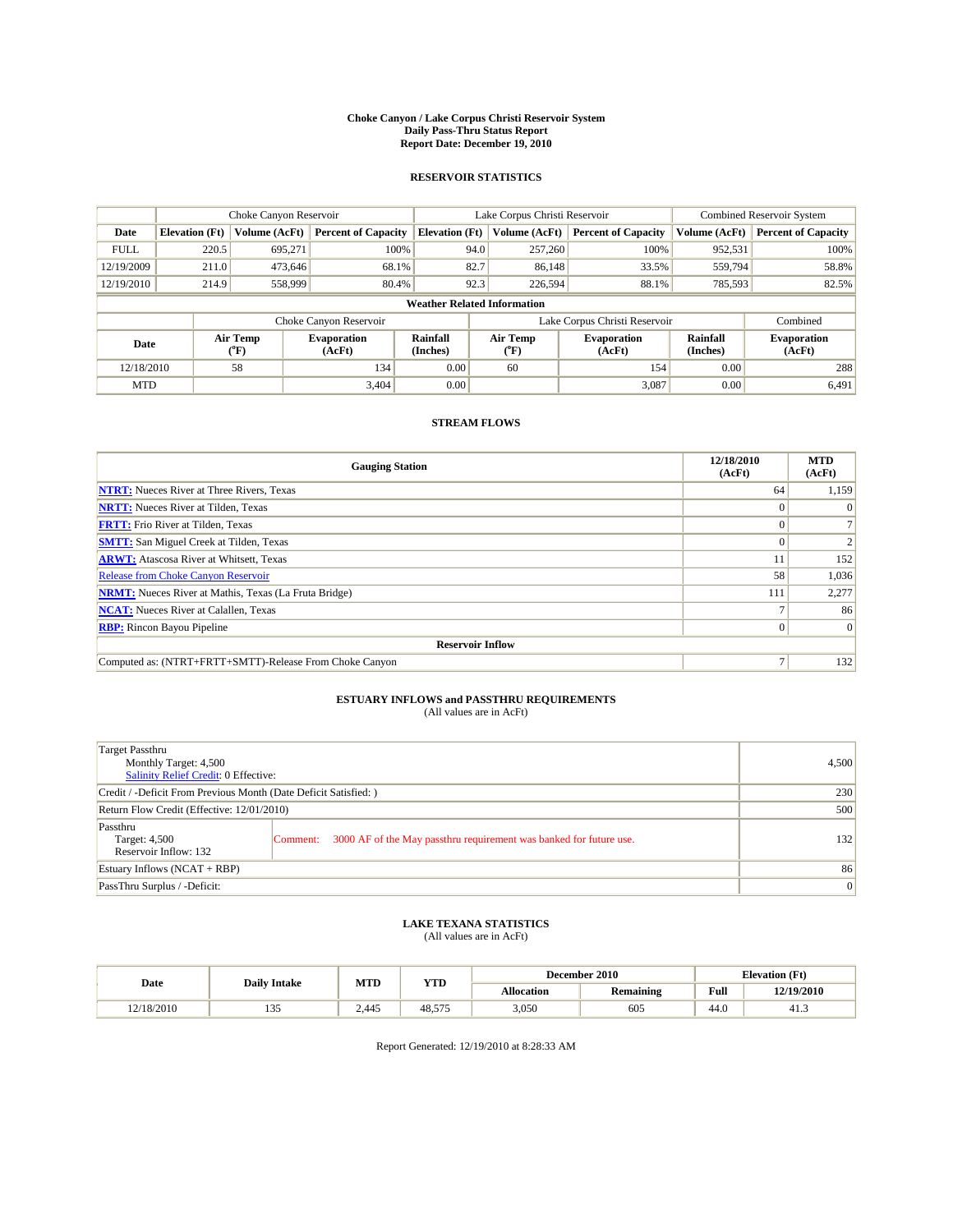#### **Choke Canyon / Lake Corpus Christi Reservoir System Daily Pass-Thru Status Report Report Date: December 20, 2010**

### **RESERVOIR STATISTICS**

|             | Choke Canyon Reservoir             |                  |                              |                       | Lake Corpus Christi Reservoir | <b>Combined Reservoir System</b> |                      |                              |  |  |
|-------------|------------------------------------|------------------|------------------------------|-----------------------|-------------------------------|----------------------------------|----------------------|------------------------------|--|--|
| Date        | <b>Elevation</b> (Ft)              | Volume (AcFt)    | <b>Percent of Capacity</b>   | <b>Elevation</b> (Ft) | Volume (AcFt)                 | <b>Percent of Capacity</b>       | Volume (AcFt)        | <b>Percent of Capacity</b>   |  |  |
| <b>FULL</b> | 220.5                              | 695,271          | 100%                         | 94.0                  | 257,260                       | 100%                             | 952,531              | 100%                         |  |  |
| 12/20/2009  | 211.0                              | 473,626          | 68.1%                        | 82.7                  | 86.148                        | 33.5%                            | 559,774              | 58.8%                        |  |  |
| 12/20/2010  | 215.0                              | 559,688          | 80.5%                        | 92.3                  | 226,418                       | 88.0%                            | 786,106              | 82.5%                        |  |  |
|             | <b>Weather Related Information</b> |                  |                              |                       |                               |                                  |                      |                              |  |  |
|             |                                    |                  | Choke Canyon Reservoir       |                       |                               | Lake Corpus Christi Reservoir    |                      | Combined                     |  |  |
| Date        |                                    | Air Temp<br>(°F) | <b>Evaporation</b><br>(AcFt) | Rainfall<br>(Inches)  | Air Temp<br>("F)              | <b>Evaporation</b><br>(AcFt)     | Rainfall<br>(Inches) | <b>Evaporation</b><br>(AcFt) |  |  |
| 12/19/2010  |                                    | 71               | 107                          | 0.00                  | 72                            | 21                               | 0.00                 | 128                          |  |  |
| <b>MTD</b>  |                                    |                  | 3,511                        | 0.00                  |                               | 3.108                            | 0.00                 | 6,619                        |  |  |

## **STREAM FLOWS**

| <b>Gauging Station</b>                                       | 12/19/2010<br>(AcFt) | <b>MTD</b><br>(AcFt) |
|--------------------------------------------------------------|----------------------|----------------------|
| <b>NTRT:</b> Nueces River at Three Rivers, Texas             | 66                   | 1,225                |
| <b>NRTT:</b> Nueces River at Tilden, Texas                   |                      |                      |
| <b>FRTT:</b> Frio River at Tilden, Texas                     |                      |                      |
| <b>SMTT:</b> San Miguel Creek at Tilden, Texas               |                      |                      |
| <b>ARWT:</b> Atascosa River at Whitsett, Texas               |                      | 164                  |
| Release from Choke Canyon Reservoir                          | 58                   | 1,094                |
| <b>NRMT:</b> Nueces River at Mathis, Texas (La Fruta Bridge) | 111                  | 2,388                |
| <b>NCAT:</b> Nueces River at Calallen, Texas                 | 38                   | 124                  |
| <b>RBP:</b> Rincon Bayou Pipeline                            | $\overline{0}$       | $\Omega$             |
| <b>Reservoir Inflow</b>                                      |                      |                      |
| Computed as: (NTRT+FRTT+SMTT)-Release From Choke Canyon      | 9                    | 141                  |

# **ESTUARY INFLOWS and PASSTHRU REQUIREMENTS**<br>(All values are in AcFt)

| Target Passthru<br>Monthly Target: 4,500<br><b>Salinity Relief Credit: 0 Effective:</b> | 4,500                                                                          |     |  |  |  |  |
|-----------------------------------------------------------------------------------------|--------------------------------------------------------------------------------|-----|--|--|--|--|
| Credit / -Deficit From Previous Month (Date Deficit Satisfied: )                        | 230                                                                            |     |  |  |  |  |
| Return Flow Credit (Effective: 12/01/2010)                                              | 500                                                                            |     |  |  |  |  |
| Passthru<br>Target: 4,500<br>Reservoir Inflow: 141                                      | 3000 AF of the May passthru requirement was banked for future use.<br>Comment: | 141 |  |  |  |  |
| Estuary Inflows (NCAT + RBP)                                                            |                                                                                | 124 |  |  |  |  |
| PassThru Surplus / -Deficit:                                                            |                                                                                |     |  |  |  |  |

## **LAKE TEXANA STATISTICS** (All values are in AcFt)

| Date       |                     | MTD   | <b>YTD</b> |            | December 2010                   | <b>Elevation</b> (Ft) |            |
|------------|---------------------|-------|------------|------------|---------------------------------|-----------------------|------------|
|            | <b>Daily Intake</b> |       |            | Allocation | <b>Remaining</b>                | Full                  | 12/20/2010 |
| 12/19/2010 | $\sim$<br>ر ر       | 2.579 | 48.710     | 3,050      | $\overline{\phantom{0}}$<br>4/1 | 44.0                  | 41.3       |

Report Generated: 12/20/2010 at 8:31:57 AM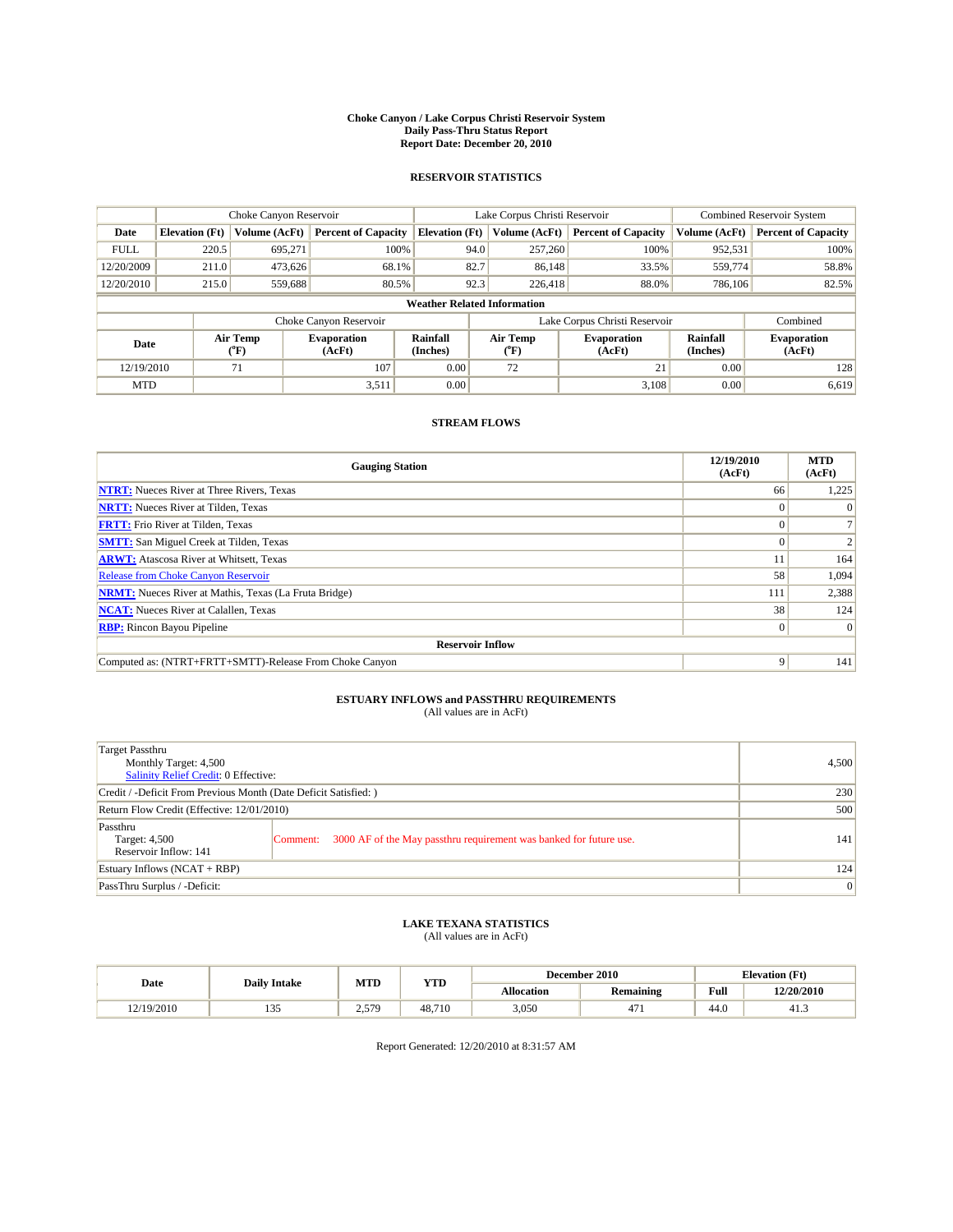#### **Choke Canyon / Lake Corpus Christi Reservoir System Daily Pass-Thru Status Report Report Date: December 21, 2010**

### **RESERVOIR STATISTICS**

|             |                                    | Choke Canyon Reservoir     |                              | Lake Corpus Christi Reservoir |                                         |        |                               | Combined Reservoir System |                              |  |
|-------------|------------------------------------|----------------------------|------------------------------|-------------------------------|-----------------------------------------|--------|-------------------------------|---------------------------|------------------------------|--|
| Date        | <b>Elevation</b> (Ft)              | Volume (AcFt)              | <b>Percent of Capacity</b>   | <b>Elevation (Ft)</b>         | Volume (AcFt)                           |        | <b>Percent of Capacity</b>    | Volume (AcFt)             | <b>Percent of Capacity</b>   |  |
| <b>FULL</b> | 220.5                              | 695,271                    | 100%                         |                               | 257,260<br>94.0                         |        | 100%                          | 952,531                   | 100%                         |  |
| 12/21/2009  | 211.0                              | 473,439                    | 68.1%                        |                               | 82.6                                    | 85,830 | 33.4%                         | 559,269                   | 58.7%                        |  |
| 12/21/2010  | 215.0                              | 559.917                    | 80.5%                        |                               | 92.3<br>226,242                         |        | 87.9%                         | 786,159                   | 82.5%                        |  |
|             | <b>Weather Related Information</b> |                            |                              |                               |                                         |        |                               |                           |                              |  |
|             |                                    |                            | Choke Canyon Reservoir       |                               |                                         |        | Lake Corpus Christi Reservoir |                           | Combined                     |  |
| Date        |                                    | Air Temp<br>${}^{\circ}F)$ | <b>Evaporation</b><br>(AcFt) | Rainfall<br>(Inches)          | Air Temp<br>$(^{\mathrm{o}}\mathrm{F})$ |        | <b>Evaporation</b><br>(AcFt)  | Rainfall<br>(Inches)      | <b>Evaporation</b><br>(AcFt) |  |
| 12/20/2010  |                                    | 79                         | 120                          | 0.00                          | 81                                      |        | 113                           | 0.00                      | 233                          |  |
| <b>MTD</b>  |                                    |                            | 3,631                        | 0.00                          |                                         |        | 3,221                         | 0.00                      | 6,852                        |  |

## **STREAM FLOWS**

| <b>Gauging Station</b>                                       | 12/20/2010<br>(AcFt) | <b>MTD</b><br>(AcFt) |
|--------------------------------------------------------------|----------------------|----------------------|
| <b>NTRT:</b> Nueces River at Three Rivers, Texas             | 66                   | 1,290                |
| <b>NRTT:</b> Nueces River at Tilden, Texas                   | $\theta$             |                      |
| <b>FRTT:</b> Frio River at Tilden, Texas                     |                      |                      |
| <b>SMTT:</b> San Miguel Creek at Tilden, Texas               |                      |                      |
| <b>ARWT:</b> Atascosa River at Whitsett, Texas               | 12                   | 175                  |
| <b>Release from Choke Canyon Reservoir</b>                   | 58                   | 1,151                |
| <b>NRMT:</b> Nueces River at Mathis, Texas (La Fruta Bridge) | 111                  | 2,499                |
| <b>NCAT:</b> Nueces River at Calallen, Texas                 |                      | 135                  |
| <b>RBP:</b> Rincon Bayou Pipeline                            | $\overline{0}$       | $\Omega$             |
| <b>Reservoir Inflow</b>                                      |                      |                      |
| Computed as: (NTRT+FRTT+SMTT)-Release From Choke Canyon      | 9                    | 149                  |

# **ESTUARY INFLOWS and PASSTHRU REQUIREMENTS**<br>(All values are in AcFt)

| Target Passthru<br>Monthly Target: 4,500<br>Salinity Relief Credit: 0 Effective: | 4,500                                                                          |     |
|----------------------------------------------------------------------------------|--------------------------------------------------------------------------------|-----|
| Credit / -Deficit From Previous Month (Date Deficit Satisfied: )                 | 230                                                                            |     |
| Return Flow Credit (Effective: 12/01/2010)                                       | 500                                                                            |     |
| Passthru<br>Target: 4,500<br>Reservoir Inflow: 149                               | 3000 AF of the May passthru requirement was banked for future use.<br>Comment: | 149 |
| Estuary Inflows (NCAT + RBP)                                                     |                                                                                | 135 |
| PassThru Surplus / -Deficit:                                                     | 0                                                                              |     |

## **LAKE TEXANA STATISTICS** (All values are in AcFt)

|            | <b>Daily Intake</b>  | MTD   | <b>YTD</b> |                   | December 2010    |                     | <b>Elevation</b> (Ft) |
|------------|----------------------|-------|------------|-------------------|------------------|---------------------|-----------------------|
| Date       |                      |       |            | <b>Allocation</b> | <b>Remaining</b> | Full                | 12/21/2010            |
| 12/20/2010 | $\sim$ $\sim$<br>ر ر | 2,714 | 48.844     | 3,050             | 336              | $\sqrt{2}$<br>-44.0 | 41.2                  |

Report Generated: 12/21/2010 at 8:25:09 AM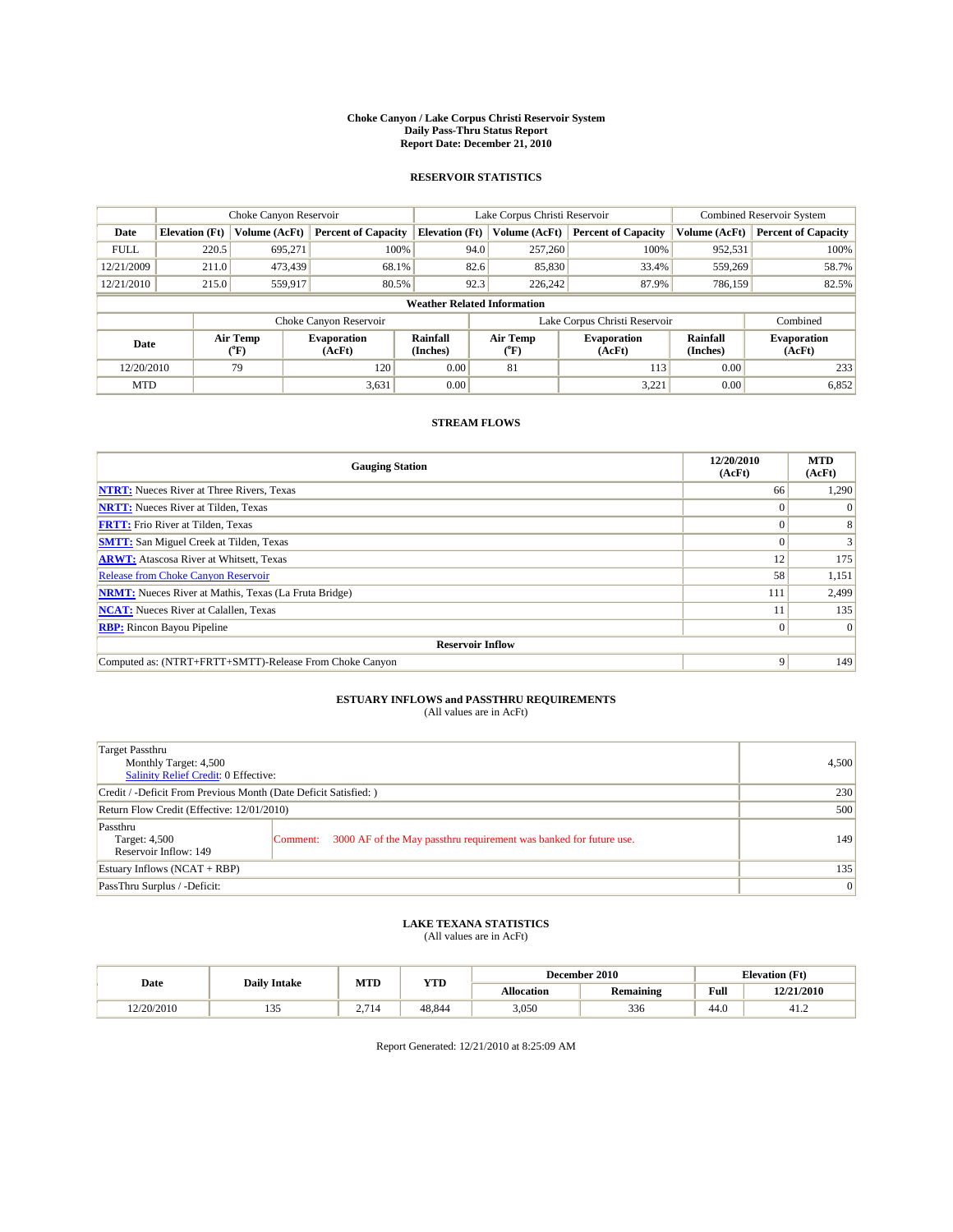#### **Choke Canyon / Lake Corpus Christi Reservoir System Daily Pass-Thru Status Report Report Date: December 22, 2010**

### **RESERVOIR STATISTICS**

|             | Choke Canyon Reservoir             |                  |                              |                       | Lake Corpus Christi Reservoir | <b>Combined Reservoir System</b> |                      |                              |  |  |
|-------------|------------------------------------|------------------|------------------------------|-----------------------|-------------------------------|----------------------------------|----------------------|------------------------------|--|--|
| Date        | <b>Elevation</b> (Ft)              | Volume (AcFt)    | <b>Percent of Capacity</b>   | <b>Elevation (Ft)</b> | Volume (AcFt)                 | <b>Percent of Capacity</b>       | Volume (AcFt)        | <b>Percent of Capacity</b>   |  |  |
| <b>FULL</b> | 220.5                              | 695,271          | 100%                         | 94.0                  | 257,260                       | 100%                             | 952,531              | 100%                         |  |  |
| 12/22/2009  | 211.0                              | 472,819          | 68.0%                        |                       | 85,936<br>82.6                | 33.4%                            | 558,755              | 58.7%                        |  |  |
| 12/22/2010  | 214.9                              | 558,769          | 80.4%                        | 92.3                  | 226,242                       | 87.9%                            | 785,011              | 82.4%                        |  |  |
|             | <b>Weather Related Information</b> |                  |                              |                       |                               |                                  |                      |                              |  |  |
|             |                                    |                  | Choke Canyon Reservoir       |                       |                               | Lake Corpus Christi Reservoir    |                      | Combined                     |  |  |
| Date        |                                    | Air Temp<br>(°F) | <b>Evaporation</b><br>(AcFt) | Rainfall<br>(Inches)  | Air Temp<br>("F)              | <b>Evaporation</b><br>(AcFt)     | Rainfall<br>(Inches) | <b>Evaporation</b><br>(AcFt) |  |  |
| 12/21/2010  |                                    | 82               | 174                          | 0.00                  | 82                            | 215                              | 0.00                 | 389                          |  |  |
| <b>MTD</b>  |                                    |                  | 3,805                        | 0.00                  |                               | 3,436                            | 0.00                 | 7,241                        |  |  |

## **STREAM FLOWS**

| <b>Gauging Station</b>                                       | 12/21/2010<br>(AcFt) | <b>MTD</b><br>(AcFt) |
|--------------------------------------------------------------|----------------------|----------------------|
| <b>NTRT:</b> Nueces River at Three Rivers, Texas             | 67                   | 1,358                |
| <b>NRTT:</b> Nueces River at Tilden, Texas                   |                      |                      |
| <b>FRTT:</b> Frio River at Tilden, Texas                     |                      |                      |
| <b>SMTT:</b> San Miguel Creek at Tilden, Texas               |                      |                      |
| <b>ARWT:</b> Atascosa River at Whitsett, Texas               | 12                   | 187                  |
| <b>Release from Choke Canyon Reservoir</b>                   | 58                   | 1,209                |
| <b>NRMT:</b> Nueces River at Mathis, Texas (La Fruta Bridge) | 125                  | 2,624                |
| <b>NCAT:</b> Nueces River at Calallen, Texas                 |                      | 136                  |
| <b>RBP:</b> Rincon Bayou Pipeline                            | $\overline{0}$       | $\Omega$             |
| <b>Reservoir Inflow</b>                                      |                      |                      |
| Computed as: (NTRT+FRTT+SMTT)-Release From Choke Canyon      | 11                   | 160                  |

# **ESTUARY INFLOWS and PASSTHRU REQUIREMENTS**<br>(All values are in AcFt)

| Target Passthru<br>Monthly Target: 4,500<br>Salinity Relief Credit: 0 Effective: |                                                                                | 4,500 |
|----------------------------------------------------------------------------------|--------------------------------------------------------------------------------|-------|
| Credit / -Deficit From Previous Month (Date Deficit Satisfied: )                 | 230                                                                            |       |
| Return Flow Credit (Effective: 12/01/2010)                                       | 500                                                                            |       |
| Passthru<br>Target: 4,500<br>Reservoir Inflow: 160                               | 3000 AF of the May passthru requirement was banked for future use.<br>Comment: | 160   |
| Estuary Inflows $(NCAT + RBP)$                                                   |                                                                                | 136   |
| PassThru Surplus / -Deficit:                                                     | 0                                                                              |       |

## **LAKE TEXANA STATISTICS** (All values are in AcFt)

|            |                     | MTD   | <b>YTD</b> |            | December 2010 | <b>Elevation</b> (Ft)                   |            |
|------------|---------------------|-------|------------|------------|---------------|-----------------------------------------|------------|
| Date       | <b>Daily Intake</b> |       |            | Allocation | Remaining     | Full<br>the contract of the contract of | 12/22/2010 |
| 12/21/2010 | 1 J J               | 2.848 | 48.979     | 3,050      | 202           | 44.0                                    | 41.1       |

Report Generated: 12/22/2010 at 8:14:48 AM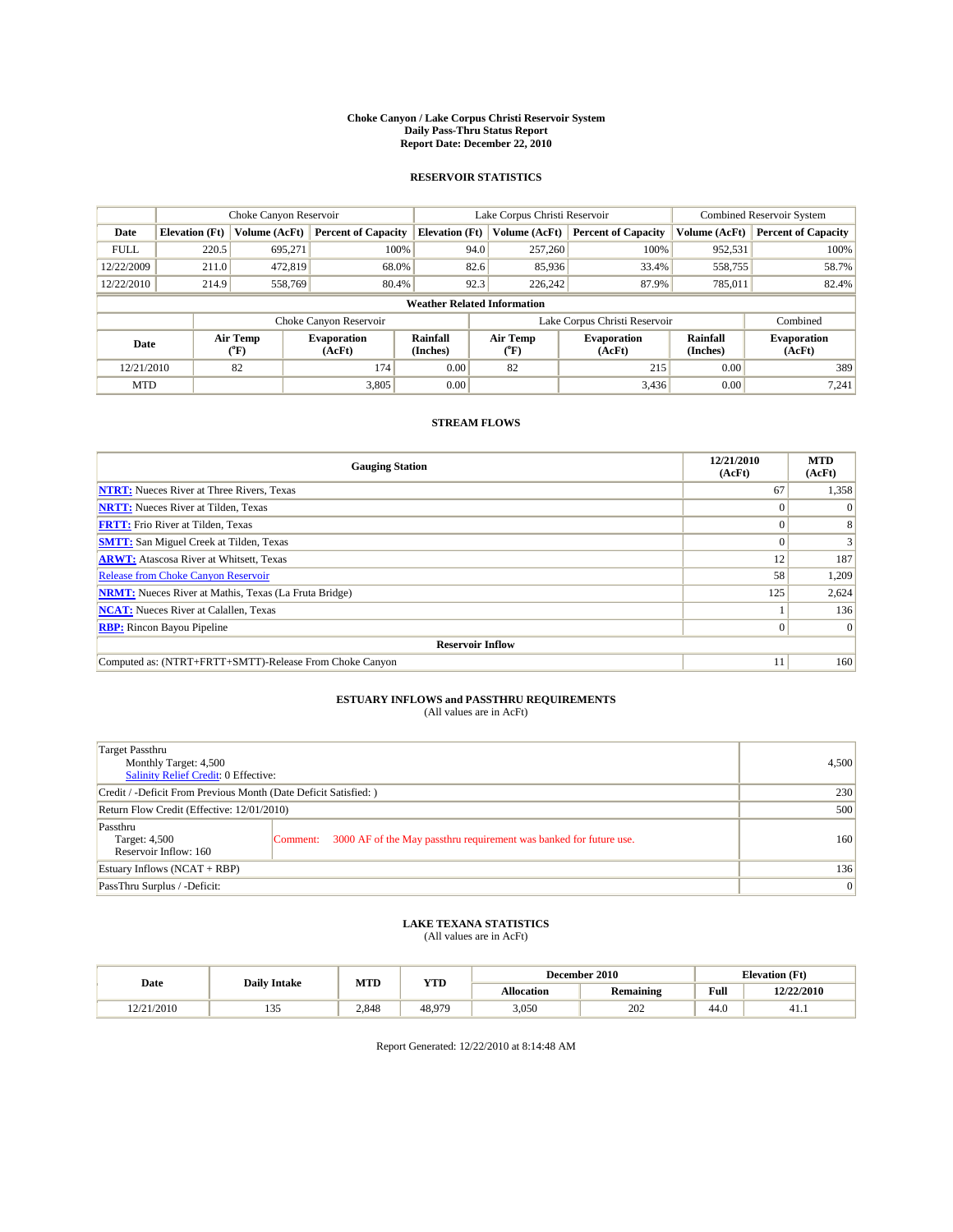#### **Choke Canyon / Lake Corpus Christi Reservoir System Daily Pass-Thru Status Report Report Date: December 23, 2010**

### **RESERVOIR STATISTICS**

|             | Choke Canyon Reservoir             |                  |                              |                       | Lake Corpus Christi Reservoir |                               |                      | <b>Combined Reservoir System</b> |  |  |
|-------------|------------------------------------|------------------|------------------------------|-----------------------|-------------------------------|-------------------------------|----------------------|----------------------------------|--|--|
| Date        | <b>Elevation</b> (Ft)              | Volume (AcFt)    | <b>Percent of Capacity</b>   | <b>Elevation</b> (Ft) | Volume (AcFt)                 | <b>Percent of Capacity</b>    | Volume (AcFt)        | <b>Percent of Capacity</b>       |  |  |
| <b>FULL</b> | 220.5                              | 695,271          | 100%                         | 94.0                  | 257,260                       | 100%                          | 952,531              | 100%                             |  |  |
| 12/23/2009  | 210.9                              | 471,992          | 67.9%                        | 82.6                  | 86,042                        | 33.4%                         | 558,034              | 58.6%                            |  |  |
| 12/23/2010  | 214.9                              | 558,999          | 80.4%                        | 92.3                  | 226,242                       | 87.9%                         | 785,241              | 82.4%                            |  |  |
|             | <b>Weather Related Information</b> |                  |                              |                       |                               |                               |                      |                                  |  |  |
|             |                                    |                  | Choke Canyon Reservoir       |                       |                               | Lake Corpus Christi Reservoir |                      | Combined                         |  |  |
| Date        |                                    | Air Temp<br>(°F) | <b>Evaporation</b><br>(AcFt) | Rainfall<br>(Inches)  | Air Temp<br>("F)              | <b>Evaporation</b><br>(AcFt)  | Rainfall<br>(Inches) | <b>Evaporation</b><br>(AcFt)     |  |  |
| 12/22/2010  |                                    | 77               | 187                          | 0.00                  | 80                            | 129                           | 0.00                 | 316                              |  |  |
| <b>MTD</b>  |                                    |                  | 3.992                        | 0.00                  |                               | 3,565                         | 0.00                 | 7,557                            |  |  |

## **STREAM FLOWS**

| <b>Gauging Station</b>                                       | 12/22/2010<br>(AcFt) | <b>MTD</b><br>(AcFt) |
|--------------------------------------------------------------|----------------------|----------------------|
| <b>NTRT:</b> Nueces River at Three Rivers, Texas             | 66                   | 1,423                |
| <b>NRTT:</b> Nueces River at Tilden, Texas                   | $\Omega$             |                      |
| <b>FRTT:</b> Frio River at Tilden, Texas                     |                      |                      |
| <b>SMTT:</b> San Miguel Creek at Tilden, Texas               |                      |                      |
| <b>ARWT:</b> Atascosa River at Whitsett, Texas               | 13                   | 200                  |
| <b>Release from Choke Canyon Reservoir</b>                   | 58                   | 1,266                |
| <b>NRMT:</b> Nueces River at Mathis, Texas (La Fruta Bridge) | 131                  | 2,755                |
| <b>NCAT:</b> Nueces River at Calallen, Texas                 | $\Omega$             | 136                  |
| <b>RBP:</b> Rincon Bayou Pipeline                            | $\overline{0}$       | $\Omega$             |
| <b>Reservoir Inflow</b>                                      |                      |                      |
| Computed as: (NTRT+FRTT+SMTT)-Release From Choke Canyon      | 8                    | 168                  |

# **ESTUARY INFLOWS and PASSTHRU REQUIREMENTS**<br>(All values are in AcFt)

| Target Passthru<br>Monthly Target: 4,500<br>Salinity Relief Credit: 0 Effective: |                                                                                | 4,500 |
|----------------------------------------------------------------------------------|--------------------------------------------------------------------------------|-------|
| Credit / -Deficit From Previous Month (Date Deficit Satisfied: )                 | 230                                                                            |       |
| Return Flow Credit (Effective: 12/01/2010)                                       | 500                                                                            |       |
| Passthru<br>Target: 4,500<br>Reservoir Inflow: 168                               | 3000 AF of the May passthru requirement was banked for future use.<br>Comment: | 168   |
| Estuary Inflows (NCAT + RBP)                                                     |                                                                                | 136   |
| PassThru Surplus / -Deficit:                                                     | 0                                                                              |       |

## **LAKE TEXANA STATISTICS** (All values are in AcFt)

|            |                     | MTD   | <b>YTD</b> |            | December 2010    | <b>Elevation</b> (Ft) |            |
|------------|---------------------|-------|------------|------------|------------------|-----------------------|------------|
| Date       | <b>Daily Intake</b> |       |            | Allocation | <b>Remaining</b> | Full                  | 12/23/2010 |
| 12/22/2010 | سور                 | 2.983 | 49.113     | 3,050      | υ.               | 44.0                  | 41.1       |

Report Generated: 12/23/2010 at 8:11:00 AM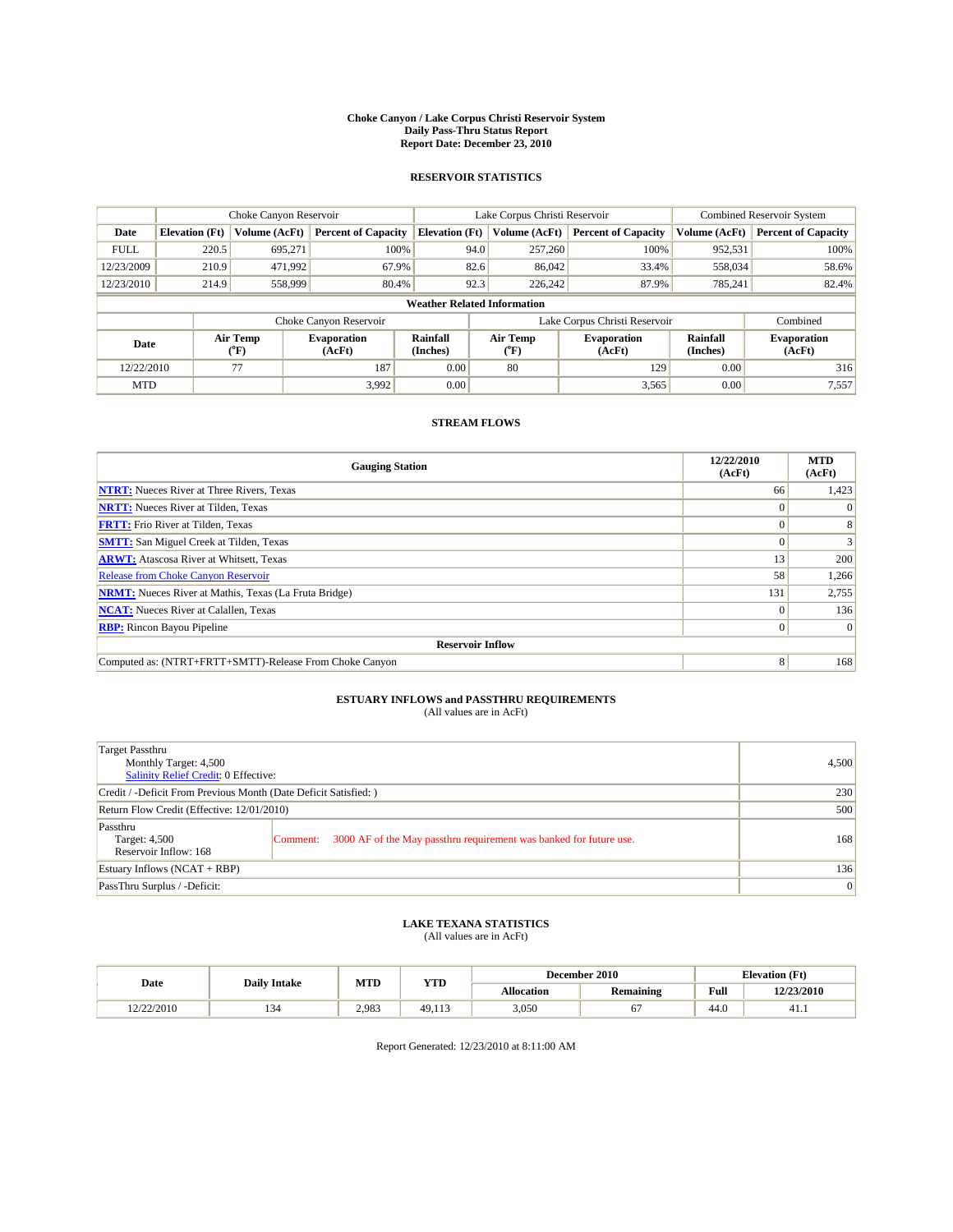#### **Choke Canyon / Lake Corpus Christi Reservoir System Daily Pass-Thru Status Report Report Date: December 24, 2010**

### **RESERVOIR STATISTICS**

|             | Choke Canyon Reservoir             |                  |                              |                       | Lake Corpus Christi Reservoir |                               |                      | <b>Combined Reservoir System</b> |  |  |
|-------------|------------------------------------|------------------|------------------------------|-----------------------|-------------------------------|-------------------------------|----------------------|----------------------------------|--|--|
| Date        | <b>Elevation</b> (Ft)              | Volume (AcFt)    | <b>Percent of Capacity</b>   | <b>Elevation</b> (Ft) | Volume (AcFt)                 | <b>Percent of Capacity</b>    | Volume (AcFt)        | <b>Percent of Capacity</b>       |  |  |
| <b>FULL</b> | 220.5                              | 695,271          | 100%                         |                       | 257,260<br>94.0               | 100%                          | 952,531              | 100%                             |  |  |
| 12/24/2009  | 210.9                              | 472.199          | 67.9%                        |                       | 82.5<br>84.462                | 32.8%                         | 556,661              | 58.4%                            |  |  |
| 12/24/2010  | 214.9                              | 558.769          | 80.4%                        |                       | 92.3<br>226,242               | 87.9%                         | 785.011              | 82.4%                            |  |  |
|             | <b>Weather Related Information</b> |                  |                              |                       |                               |                               |                      |                                  |  |  |
|             |                                    |                  | Choke Canyon Reservoir       |                       |                               | Lake Corpus Christi Reservoir |                      | Combined                         |  |  |
| Date        |                                    | Air Temp<br>(°F) | <b>Evaporation</b><br>(AcFt) | Rainfall<br>(Inches)  | Air Temp<br>("F)              | <b>Evaporation</b><br>(AcFt)  | Rainfall<br>(Inches) | <b>Evaporation</b><br>(AcFt)     |  |  |
| 12/23/2010  |                                    | 74               | 107                          | 0.00                  | 77                            | 154                           | 0.00                 | 261                              |  |  |
| <b>MTD</b>  |                                    |                  | 4.099                        | 0.00                  |                               | 3,719                         | 0.00                 | 7,818                            |  |  |

## **STREAM FLOWS**

| <b>Gauging Station</b>                                       | 12/23/2010<br>(AcFt) | <b>MTD</b><br>(AcFt) |
|--------------------------------------------------------------|----------------------|----------------------|
| <b>NTRT:</b> Nueces River at Three Rivers, Texas             | 66                   | 1,489                |
| <b>NRTT:</b> Nueces River at Tilden, Texas                   | $\theta$             |                      |
| <b>FRTT:</b> Frio River at Tilden, Texas                     |                      |                      |
| <b>SMTT:</b> San Miguel Creek at Tilden, Texas               |                      |                      |
| <b>ARWT:</b> Atascosa River at Whitsett, Texas               | 13                   | 213                  |
| <b>Release from Choke Canyon Reservoir</b>                   | 58                   | 1,324                |
| <b>NRMT:</b> Nueces River at Mathis, Texas (La Fruta Bridge) | 127                  | 2,882                |
| <b>NCAT:</b> Nueces River at Calallen, Texas                 | $\Omega$             | 136                  |
| <b>RBP:</b> Rincon Bayou Pipeline                            | $\overline{0}$       | $\Omega$             |
| <b>Reservoir Inflow</b>                                      |                      |                      |
| Computed as: (NTRT+FRTT+SMTT)-Release From Choke Canyon      | 8                    | 176                  |

# **ESTUARY INFLOWS and PASSTHRU REQUIREMENTS**<br>(All values are in AcFt)

| Target Passthru<br>Monthly Target: 4,500<br><b>Salinity Relief Credit: 0 Effective:</b> |                                                                                | 4,500 |
|-----------------------------------------------------------------------------------------|--------------------------------------------------------------------------------|-------|
| Credit / -Deficit From Previous Month (Date Deficit Satisfied: )                        | 230                                                                            |       |
| Return Flow Credit (Effective: 12/01/2010)                                              | 500                                                                            |       |
| Passthru<br>Target: 4,500<br>Reservoir Inflow: 176                                      | 3000 AF of the May passthru requirement was banked for future use.<br>Comment: | 176   |
| Estuary Inflows $(NCAT + RBP)$                                                          |                                                                                | 136   |
| PassThru Surplus / -Deficit:                                                            | $\vert 0 \vert$                                                                |       |

# **LAKE TEXANA STATISTICS** (All values are in AcFt)

|            | <b>Daily Intake</b>  | MTD            | <b>YTD</b> | December 2010 |                  |                                             | <b>Elevation</b> (Ft) |
|------------|----------------------|----------------|------------|---------------|------------------|---------------------------------------------|-----------------------|
| Date       |                      |                |            | Allocation    | <b>Remaining</b> | Full<br>the contract of the contract of the | 12/24/2010            |
| 12/23/2010 | $\sim$ $\sim$<br>ر ر | 117<br>J.I I I | 49.248     | 3,050         | $-\mathbf{O}$ ,  | 44.0                                        | 41.1                  |

Report Generated: 12/24/2010 at 7:58:34 AM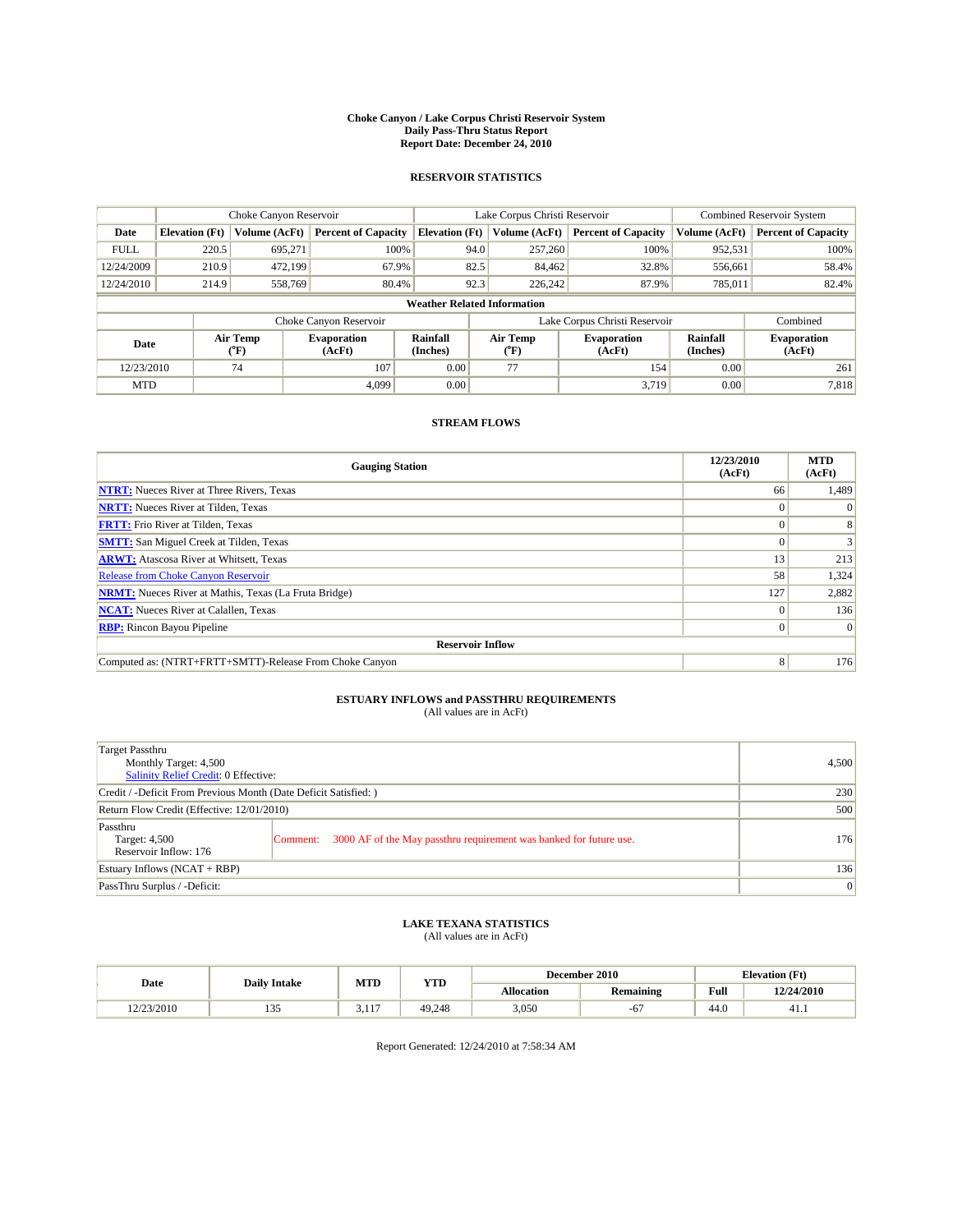#### **Choke Canyon / Lake Corpus Christi Reservoir System Daily Pass-Thru Status Report Report Date: December 25, 2010**

### **RESERVOIR STATISTICS**

|             | Choke Canyon Reservoir             |                             |                              |                             | Lake Corpus Christi Reservoir | <b>Combined Reservoir System</b> |                      |                              |  |  |
|-------------|------------------------------------|-----------------------------|------------------------------|-----------------------------|-------------------------------|----------------------------------|----------------------|------------------------------|--|--|
| Date        | <b>Elevation</b> (Ft)              | Volume (AcFt)               | <b>Percent of Capacity</b>   | <b>Elevation</b> (Ft)       | Volume (AcFt)                 | <b>Percent of Capacity</b>       | Volume (AcFt)        | <b>Percent of Capacity</b>   |  |  |
| <b>FULL</b> | 220.5                              | 695,271                     | 100%                         | 94.0                        | 257,260                       | 100%                             | 952,531              | 100%                         |  |  |
| 12/25/2009  | 210.9                              | 471,786                     | 67.9%                        | 82.6                        | 85,724                        | 33.3%                            | 557,510              | 58.5%                        |  |  |
| 12/25/2010  | 214.9                              | 557,174                     | 80.1%                        | 92.4                        | 228,180                       | 88.7%                            | 785,354              | 82.4%                        |  |  |
|             | <b>Weather Related Information</b> |                             |                              |                             |                               |                                  |                      |                              |  |  |
|             |                                    |                             | Choke Canyon Reservoir       |                             |                               | Lake Corpus Christi Reservoir    |                      | Combined                     |  |  |
| Date        |                                    | Air Temp<br>${}^{\circ}$ F) | <b>Evaporation</b><br>(AcFt) | <b>Rainfall</b><br>(Inches) | Air Temp<br>(°F)              | <b>Evaporation</b><br>(AcFt)     | Rainfall<br>(Inches) | <b>Evaporation</b><br>(AcFt) |  |  |
| 12/24/2010  |                                    | 75                          | 173                          | 0.16                        | 75                            | 72 <sub>1</sub>                  | 0.03                 | 245                          |  |  |
| <b>MTD</b>  |                                    |                             | 4,272                        | 0.16                        |                               | 3,791                            | 0.03                 | 8,063                        |  |  |

## **STREAM FLOWS**

| <b>Gauging Station</b>                                       | 12/24/2010<br>(AcFt) | <b>MTD</b><br>(AcFt) |
|--------------------------------------------------------------|----------------------|----------------------|
| <b>NTRT:</b> Nueces River at Three Rivers, Texas             | 67                   | 1,556                |
| <b>NRTT:</b> Nueces River at Tilden, Texas                   | $\theta$             |                      |
| <b>FRTT:</b> Frio River at Tilden, Texas                     |                      |                      |
| <b>SMTT:</b> San Miguel Creek at Tilden, Texas               |                      |                      |
| <b>ARWT:</b> Atascosa River at Whitsett, Texas               | 13                   | 226                  |
| <b>Release from Choke Canyon Reservoir</b>                   | 58                   | 1,382                |
| <b>NRMT:</b> Nueces River at Mathis, Texas (La Fruta Bridge) | 133                  | 3,015                |
| <b>NCAT:</b> Nueces River at Calallen, Texas                 | $\Omega$             | 136                  |
| <b>RBP:</b> Rincon Bayou Pipeline                            | $\overline{0}$       | $\Omega$             |
| <b>Reservoir Inflow</b>                                      |                      |                      |
| Computed as: (NTRT+FRTT+SMTT)-Release From Choke Canyon      | 10                   | 186                  |

# **ESTUARY INFLOWS and PASSTHRU REQUIREMENTS**<br>(All values are in AcFt)

| Target Passthru<br>Monthly Target: 4,500<br>Salinity Relief Credit: 0 Effective: |                                                                                | 4,500 |
|----------------------------------------------------------------------------------|--------------------------------------------------------------------------------|-------|
| Credit / -Deficit From Previous Month (Date Deficit Satisfied: )                 | 230                                                                            |       |
| Return Flow Credit (Effective: 12/01/2010)                                       | 500                                                                            |       |
| Passthru<br>Target: 4,500<br>Reservoir Inflow: 186                               | 3000 AF of the May passthru requirement was banked for future use.<br>Comment: | 186   |
| Estuary Inflows (NCAT + RBP)                                                     |                                                                                | 136   |
| PassThru Surplus / -Deficit:                                                     | 0                                                                              |       |

## **LAKE TEXANA STATISTICS** (All values are in AcFt)

|            |                     | MTD             | <b>YTD</b> |            | December 2010 |      | <b>Elevation</b> (Ft) |
|------------|---------------------|-----------------|------------|------------|---------------|------|-----------------------|
| Date       | <b>Daily Intake</b> |                 |            | Allocation | Remaining     | Full | 12/25/2010            |
| 12/24/2010 | 1 J J               | מבר ה<br>ے رے د | 49.382     | 3,050      | $-202$        | 44.0 | 41.1                  |

Report Generated: 12/25/2010 at 7:55:25 AM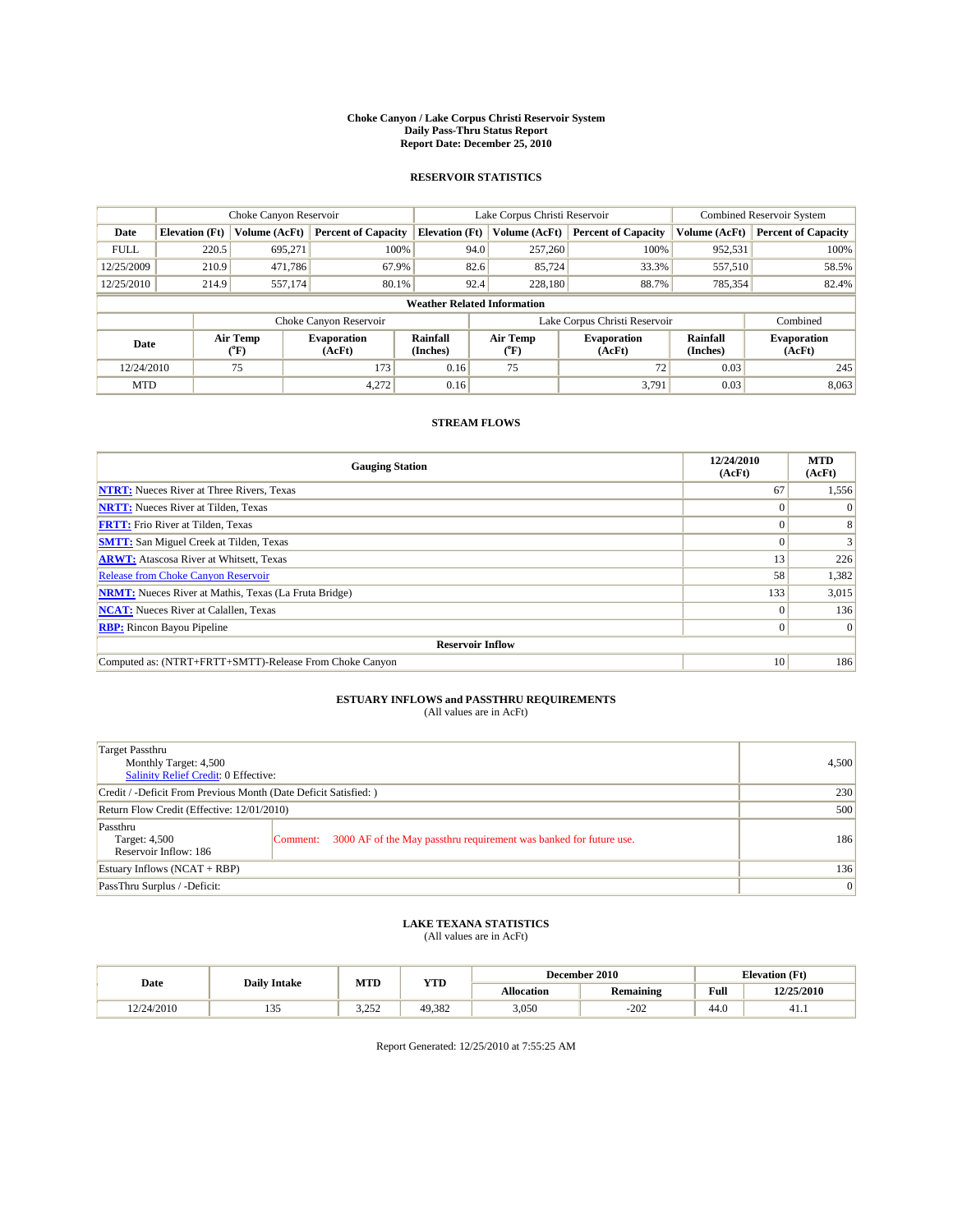#### **Choke Canyon / Lake Corpus Christi Reservoir System Daily Pass-Thru Status Report Report Date: December 26, 2010**

### **RESERVOIR STATISTICS**

|             | Choke Canyon Reservoir             |                  |                              |                       | Lake Corpus Christi Reservoir | <b>Combined Reservoir System</b> |                      |                              |  |  |
|-------------|------------------------------------|------------------|------------------------------|-----------------------|-------------------------------|----------------------------------|----------------------|------------------------------|--|--|
| Date        | <b>Elevation</b> (Ft)              | Volume (AcFt)    | <b>Percent of Capacity</b>   | <b>Elevation</b> (Ft) | Volume (AcFt)                 | <b>Percent of Capacity</b>       | Volume (AcFt)        | <b>Percent of Capacity</b>   |  |  |
| <b>FULL</b> | 220.5                              | 695,271          | 100%                         | 94.0                  | 257,260                       | 100%                             | 952,531              | 100%                         |  |  |
| 12/26/2009  | 210.9                              | 471,579          | 67.8%                        | 82.6                  | 85,830                        | 33.4%                            | 557,409              | 58.5%                        |  |  |
| 12/26/2010  | 214.9                              | 558,310          | 80.3%                        | 92.3                  | 226,418                       | 88.0%                            | 784,728              | 82.4%                        |  |  |
|             | <b>Weather Related Information</b> |                  |                              |                       |                               |                                  |                      |                              |  |  |
|             |                                    |                  | Choke Canyon Reservoir       |                       |                               | Lake Corpus Christi Reservoir    |                      | Combined                     |  |  |
| Date        |                                    | Air Temp<br>(°F) | <b>Evaporation</b><br>(AcFt) | Rainfall<br>(Inches)  | Air Temp<br>("F)              | <b>Evaporation</b><br>(AcFt)     | Rainfall<br>(Inches) | <b>Evaporation</b><br>(AcFt) |  |  |
| 12/25/2010  |                                    | 54               | 187                          | 0.00                  | 53                            | 185                              | 0.00                 | 372                          |  |  |
| <b>MTD</b>  |                                    |                  | 4.459                        | 0.16                  |                               | 3,976                            | 0.03                 | 8,435                        |  |  |

## **STREAM FLOWS**

| <b>Gauging Station</b>                                       | 12/25/2010<br>(AcFt) | <b>MTD</b><br>(AcFt) |
|--------------------------------------------------------------|----------------------|----------------------|
| <b>NTRT:</b> Nueces River at Three Rivers, Texas             | 66                   | 1,622                |
| <b>NRTT:</b> Nueces River at Tilden, Texas                   |                      |                      |
| <b>FRTT:</b> Frio River at Tilden, Texas                     |                      |                      |
| <b>SMTT:</b> San Miguel Creek at Tilden, Texas               |                      |                      |
| <b>ARWT:</b> Atascosa River at Whitsett, Texas               | 13                   | 238                  |
| Release from Choke Canyon Reservoir                          | 58                   | 1,439                |
| <b>NRMT:</b> Nueces River at Mathis, Texas (La Fruta Bridge) | 141                  | 3,156                |
| <b>NCAT:</b> Nueces River at Calallen, Texas                 | $\Omega$             | 136                  |
| <b>RBP:</b> Rincon Bayou Pipeline                            | $\Omega$             | $\Omega$             |
| <b>Reservoir Inflow</b>                                      |                      |                      |
| Computed as: (NTRT+FRTT+SMTT)-Release From Choke Canyon      | 8                    | 194                  |

## **ESTUARY INFLOWS and PASSTHRU REQUIREMENTS**<br>(All values are in AcFt)

| Target Passthru<br>Monthly Target: 4,500<br>Salinity Relief Credit: 0 Effective: |                                                                                | 4,500 |
|----------------------------------------------------------------------------------|--------------------------------------------------------------------------------|-------|
| Credit / -Deficit From Previous Month (Date Deficit Satisfied: )                 | 230                                                                            |       |
| Return Flow Credit (Effective: 12/01/2010)                                       | 500                                                                            |       |
| Passthru<br>Target: 4,500<br>Reservoir Inflow: 194                               | 3000 AF of the May passthru requirement was banked for future use.<br>Comment: | 194   |
| Estuary Inflows $(NCAT + RBP)$                                                   | 136                                                                            |       |
| PassThru Surplus / -Deficit:                                                     |                                                                                | 0     |

## **LAKE TEXANA STATISTICS** (All values are in AcFt)

|            |                     | MTD   | <b>YTD</b>   |            | December 2010 | <b>Elevation</b> (Ft)                   |            |
|------------|---------------------|-------|--------------|------------|---------------|-----------------------------------------|------------|
| Date       | <b>Daily Intake</b> |       |              | Allocation | Remaining     | Full<br>the contract of the contract of | 12/26/2010 |
| 12/25/2010 | 1 J J               | 3.387 | 49.51<br>517 | 3,050      | $\sim$        | 44.0                                    | 41.1       |

Report Generated: 12/27/2010 at 9:06:19 AM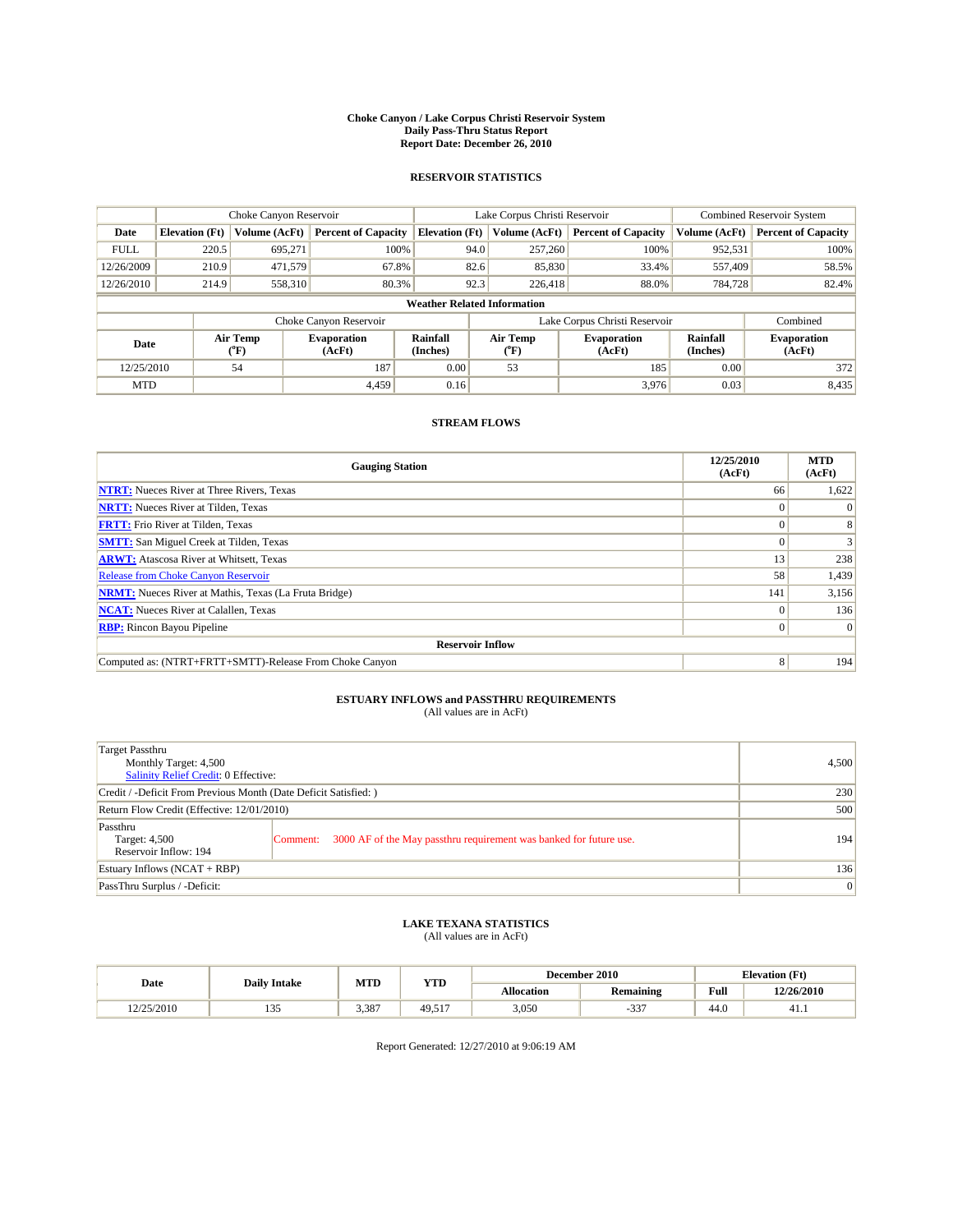#### **Choke Canyon / Lake Corpus Christi Reservoir System Daily Pass-Thru Status Report Report Date: December 27, 2010**

### **RESERVOIR STATISTICS**

|             | Choke Canyon Reservoir             |                            |                              |                             | Lake Corpus Christi Reservoir |                  |                               |                      | Combined Reservoir System    |  |
|-------------|------------------------------------|----------------------------|------------------------------|-----------------------------|-------------------------------|------------------|-------------------------------|----------------------|------------------------------|--|
| Date        | <b>Elevation</b> (Ft)              | Volume (AcFt)              | <b>Percent of Capacity</b>   | <b>Elevation</b> (Ft)       |                               | Volume (AcFt)    | <b>Percent of Capacity</b>    | Volume (AcFt)        | <b>Percent of Capacity</b>   |  |
| <b>FULL</b> | 220.5                              | 695.271                    | 100%                         |                             | 94.0                          | 257,260          | 100%                          | 952,531              | 100%                         |  |
| 12/27/2009  | 210.9                              | 470,966                    | 67.7%                        |                             | 82.6                          | 85,408           | 33.2%                         | 556,374              | 58.4%                        |  |
| 12/27/2010  | 214.9                              | 557,628                    | 80.2%                        |                             | 92.2                          | 225,186          | 87.5%                         | 782.814              | 82.2%                        |  |
|             | <b>Weather Related Information</b> |                            |                              |                             |                               |                  |                               |                      |                              |  |
|             |                                    |                            | Choke Canyon Reservoir       |                             |                               |                  | Lake Corpus Christi Reservoir |                      | Combined                     |  |
| Date        |                                    | Air Temp<br>${}^{\circ}F)$ | <b>Evaporation</b><br>(AcFt) | <b>Rainfall</b><br>(Inches) |                               | Air Temp<br>(°F) | <b>Evaporation</b><br>(AcFt)  | Rainfall<br>(Inches) | <b>Evaporation</b><br>(AcFt) |  |
| 12/26/2010  |                                    | 50                         | 107                          | 0.00                        |                               | 53               | 102                           | 0.00                 | 209                          |  |
| <b>MTD</b>  |                                    |                            | 4,566                        | 0.16                        |                               |                  | 4,078                         | 0.03                 | 8,644                        |  |

## **STREAM FLOWS**

| <b>Gauging Station</b>                                       | 12/26/2010<br>(AcFt) | <b>MTD</b><br>(AcFt) |
|--------------------------------------------------------------|----------------------|----------------------|
| <b>NTRT:</b> Nueces River at Three Rivers, Texas             | 66                   | 1,687                |
| <b>NRTT:</b> Nueces River at Tilden, Texas                   | $\Omega$             |                      |
| <b>FRTT:</b> Frio River at Tilden, Texas                     |                      |                      |
| <b>SMTT:</b> San Miguel Creek at Tilden, Texas               |                      |                      |
| <b>ARWT:</b> Atascosa River at Whitsett, Texas               | 12                   | 250                  |
| <b>Release from Choke Canyon Reservoir</b>                   | 58                   | 1,497                |
| <b>NRMT:</b> Nueces River at Mathis, Texas (La Fruta Bridge) | 131                  | 3,287                |
| <b>NCAT:</b> Nueces River at Calallen, Texas                 | 18 <sup>1</sup>      | 154                  |
| <b>RBP:</b> Rincon Bayou Pipeline                            | $\overline{0}$       | $\Omega$             |
| <b>Reservoir Inflow</b>                                      |                      |                      |
| Computed as: (NTRT+FRTT+SMTT)-Release From Choke Canyon      | 8                    | 202                  |

# **ESTUARY INFLOWS and PASSTHRU REQUIREMENTS**<br>(All values are in AcFt)

| Target Passthru<br>Monthly Target: 4,500<br>Salinity Relief Credit: 0 Effective: |                                                                                | 4,500 |
|----------------------------------------------------------------------------------|--------------------------------------------------------------------------------|-------|
| Credit / -Deficit From Previous Month (Date Deficit Satisfied: )                 | 230                                                                            |       |
| Return Flow Credit (Effective: 12/01/2010)                                       | 500                                                                            |       |
| Passthru<br>Target: 4,500<br>Reservoir Inflow: 202                               | 3000 AF of the May passthru requirement was banked for future use.<br>Comment: | 202   |
| Estuary Inflows (NCAT + RBP)                                                     | 154                                                                            |       |
| PassThru Surplus / -Deficit:                                                     | 0                                                                              |       |

# **LAKE TEXANA STATISTICS** (All values are in AcFt)

|            |                     | MTD           | <b>YTD</b> |            | December 2010         |      | <b>Elevation</b> (Ft) |
|------------|---------------------|---------------|------------|------------|-----------------------|------|-----------------------|
| Date       | <b>Daily Intake</b> |               |            | Allocation | <b>Remaining</b>      | Full | 12/27/2010            |
| 12/26/2010 | $\sim$<br>1 J J     | 522<br>ے کے ل | 49.652     | 3,050      | $\overline{a}$<br>-4. | 44.0 | 41.1                  |

Report Generated: 12/27/2010 at 9:09:08 AM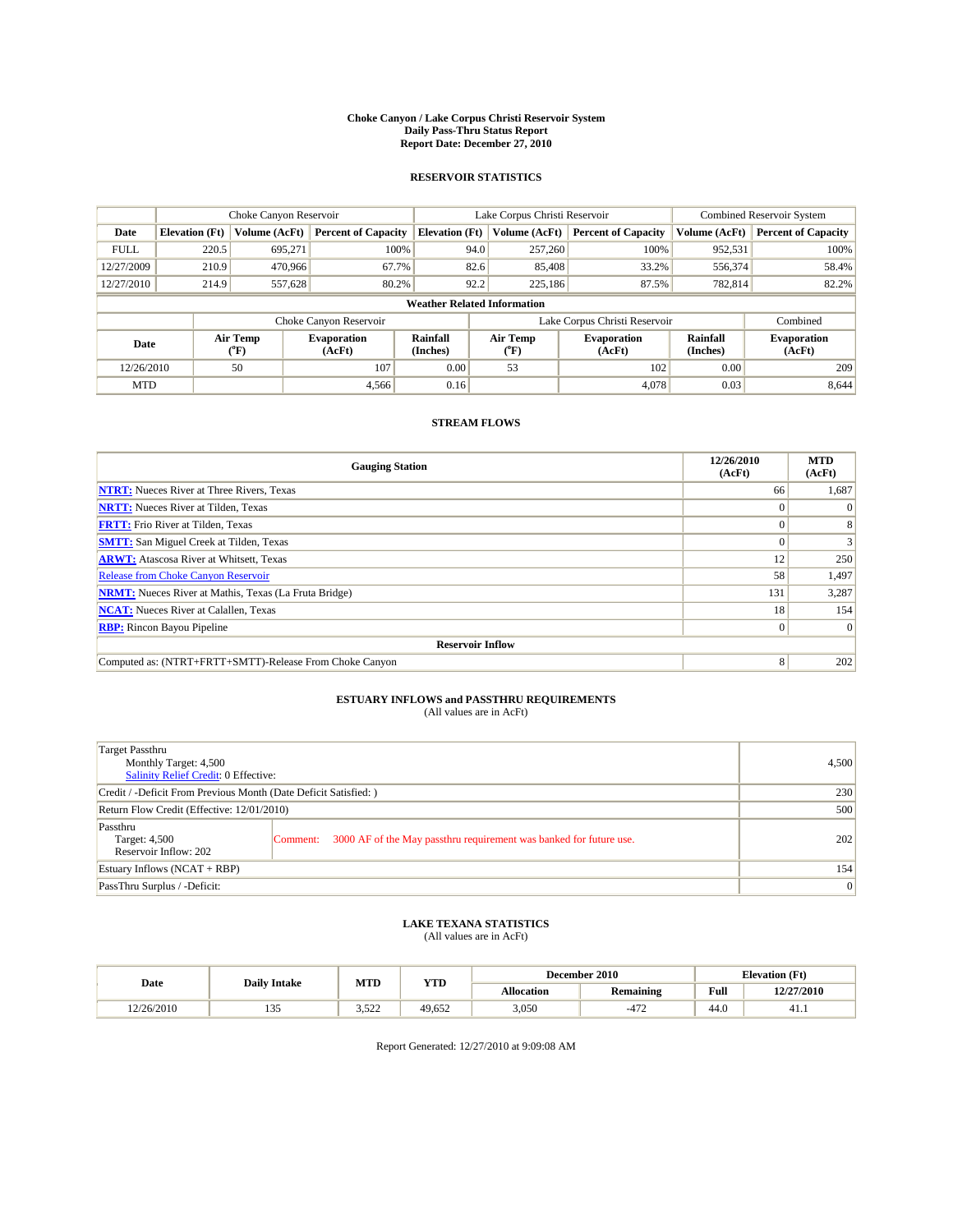#### **Choke Canyon / Lake Corpus Christi Reservoir System Daily Pass-Thru Status Report Report Date: December 28, 2010**

### **RESERVOIR STATISTICS**

|             | Choke Canyon Reservoir             |                  |                              |                       | Lake Corpus Christi Reservoir | <b>Combined Reservoir System</b> |                      |                              |  |  |
|-------------|------------------------------------|------------------|------------------------------|-----------------------|-------------------------------|----------------------------------|----------------------|------------------------------|--|--|
| Date        | <b>Elevation</b> (Ft)              | Volume (AcFt)    | <b>Percent of Capacity</b>   | <b>Elevation</b> (Ft) | Volume (AcFt)                 | <b>Percent of Capacity</b>       | Volume (AcFt)        | <b>Percent of Capacity</b>   |  |  |
| <b>FULL</b> | 220.5                              | 695,271          | 100%                         | 94.0                  | 257,260                       | 100%                             | 952,531              | 100%                         |  |  |
| 12/28/2009  | 210.9                              | 471,992          | 67.9%                        | 82.6                  | 85,724                        | 33.3%                            | 557,716              | 58.6%                        |  |  |
| 12/28/2010  | 214.8                              | 556,720          | 80.1%                        | 92.2                  | 225,011                       | 87.5%                            | 781,731              | 82.1%                        |  |  |
|             | <b>Weather Related Information</b> |                  |                              |                       |                               |                                  |                      |                              |  |  |
|             |                                    |                  | Choke Canyon Reservoir       |                       |                               | Lake Corpus Christi Reservoir    |                      | Combined                     |  |  |
| Date        |                                    | Air Temp<br>(°F) | <b>Evaporation</b><br>(AcFt) | Rainfall<br>(Inches)  | Air Temp<br>("F)              | <b>Evaporation</b><br>(AcFt)     | Rainfall<br>(Inches) | <b>Evaporation</b><br>(AcFt) |  |  |
| 12/27/2010  |                                    | 63               | 107                          | 0.02                  | 65                            | 61                               | 0.00                 | 168                          |  |  |
| <b>MTD</b>  |                                    |                  | 4,673                        | 0.18                  |                               | 4.139                            | 0.03                 | 8,812                        |  |  |

## **STREAM FLOWS**

| <b>Gauging Station</b>                                       | 12/27/2010<br>(AcFt) | <b>MTD</b><br>(AcFt) |  |  |  |  |  |
|--------------------------------------------------------------|----------------------|----------------------|--|--|--|--|--|
| <b>NTRT:</b> Nueces River at Three Rivers, Texas             | 66                   | 1,753                |  |  |  |  |  |
| <b>NRTT:</b> Nueces River at Tilden, Texas                   | $\Omega$             |                      |  |  |  |  |  |
| <b>FRTT:</b> Frio River at Tilden, Texas                     |                      |                      |  |  |  |  |  |
| <b>SMTT:</b> San Miguel Creek at Tilden, Texas               |                      |                      |  |  |  |  |  |
| <b>ARWT:</b> Atascosa River at Whitsett, Texas               | 12                   | 262                  |  |  |  |  |  |
| <b>Release from Choke Canyon Reservoir</b>                   | 58                   | 1,554                |  |  |  |  |  |
| <b>NRMT:</b> Nueces River at Mathis, Texas (La Fruta Bridge) | 89                   | 3,376                |  |  |  |  |  |
| <b>NCAT:</b> Nueces River at Calallen, Texas                 | 60                   | 214                  |  |  |  |  |  |
| <b>RBP:</b> Rincon Bayou Pipeline                            | $\overline{0}$       | $\Omega$             |  |  |  |  |  |
| <b>Reservoir Inflow</b>                                      |                      |                      |  |  |  |  |  |
| Computed as: (NTRT+FRTT+SMTT)-Release From Choke Canyon      | 8                    | 210                  |  |  |  |  |  |

# **ESTUARY INFLOWS and PASSTHRU REQUIREMENTS**<br>(All values are in AcFt)

| Target Passthru<br>Monthly Target: 4,500<br>Salinity Relief Credit: 0 Effective: |                                                                                | 4,500 |
|----------------------------------------------------------------------------------|--------------------------------------------------------------------------------|-------|
| Credit / -Deficit From Previous Month (Date Deficit Satisfied: )                 | 230                                                                            |       |
| Return Flow Credit (Effective: 12/01/2010)                                       | 500                                                                            |       |
| Passthru<br>Target: 4,500<br>Reservoir Inflow: 210                               | 3000 AF of the May passthru requirement was banked for future use.<br>Comment: | 210   |
| Estuary Inflows (NCAT + RBP)                                                     |                                                                                | 214   |
| PassThru Surplus / -Deficit:                                                     | 0                                                                              |       |

# **LAKE TEXANA STATISTICS** (All values are in AcFt)

|           |                     | MTD   | <b>YTD</b> | December 2010<br><b>Elevation</b> (Ft) |                  |                                             |            |
|-----------|---------------------|-------|------------|----------------------------------------|------------------|---------------------------------------------|------------|
| Date      | <b>Daily Intake</b> |       |            | Allocation                             | <b>Remaining</b> | Full<br>the contract of the contract of the | 12/28/2010 |
| 2/27/2010 | $\sim$<br>1 J J     | 3.656 | 49,787     | 3,050                                  | $-606$           | 44.0                                        | 41.1       |

Report Generated: 12/28/2010 at 8:37:02 AM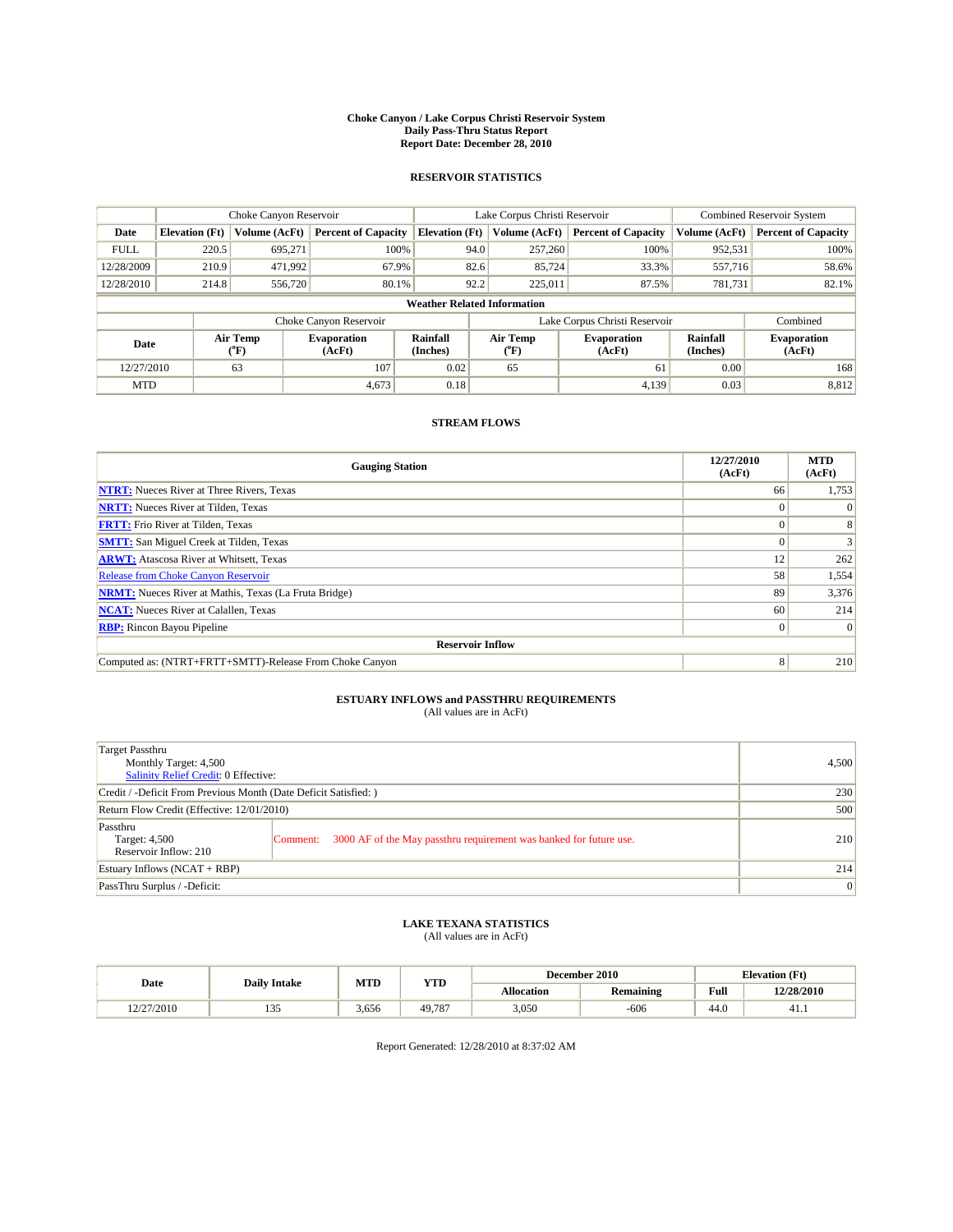#### **Choke Canyon / Lake Corpus Christi Reservoir System Daily Pass-Thru Status Report Report Date: December 29, 2010**

### **RESERVOIR STATISTICS**

|             | Choke Canyon Reservoir             |                  |                              |                       | Lake Corpus Christi Reservoir |                              |                      | <b>Combined Reservoir System</b> |  |  |
|-------------|------------------------------------|------------------|------------------------------|-----------------------|-------------------------------|------------------------------|----------------------|----------------------------------|--|--|
| Date        | <b>Elevation</b> (Ft)              | Volume (AcFt)    | <b>Percent of Capacity</b>   | <b>Elevation</b> (Ft) | Volume (AcFt)                 | <b>Percent of Capacity</b>   | Volume (AcFt)        | <b>Percent of Capacity</b>       |  |  |
| <b>FULL</b> | 220.5                              | 695,271          | 100%                         | 94.0                  | 257,260                       | 100%                         | 952,531              | 100%                             |  |  |
| 12/29/2009  | 210.9                              | 470,966          | 67.7%                        | 82.6                  | 85,619                        | 33.3%                        | 556,585              | 58.4%                            |  |  |
| 12/29/2010  | 214.8                              | 556,947          | 80.1%                        | 92.3                  | 225,890                       | 87.8%                        | 782,837              | 82.2%                            |  |  |
|             | <b>Weather Related Information</b> |                  |                              |                       |                               |                              |                      |                                  |  |  |
|             |                                    |                  | Choke Canyon Reservoir       |                       | Lake Corpus Christi Reservoir |                              |                      | Combined                         |  |  |
| Date        |                                    | Air Temp<br>(°F) | <b>Evaporation</b><br>(AcFt) | Rainfall<br>(Inches)  | Air Temp<br>("F)              | <b>Evaporation</b><br>(AcFt) | Rainfall<br>(Inches) | <b>Evaporation</b><br>(AcFt)     |  |  |
| 12/28/2010  |                                    | 64               | 13                           | 0.03                  | 68                            | 61                           | 0.16                 | 74                               |  |  |
| <b>MTD</b>  |                                    |                  | 4.686                        | 0.21                  |                               | 4.200                        | 0.19                 | 8,886                            |  |  |

## **STREAM FLOWS**

| <b>Gauging Station</b>                                       | 12/28/2010<br>(AcFt) | <b>MTD</b><br>(AcFt) |  |  |  |  |  |
|--------------------------------------------------------------|----------------------|----------------------|--|--|--|--|--|
| <b>NTRT:</b> Nueces River at Three Rivers, Texas             | 67                   | 1,820                |  |  |  |  |  |
| <b>NRTT:</b> Nueces River at Tilden, Texas                   | $\left( \right)$     |                      |  |  |  |  |  |
| <b>FRTT:</b> Frio River at Tilden, Texas                     |                      |                      |  |  |  |  |  |
| <b>SMTT:</b> San Miguel Creek at Tilden, Texas               |                      |                      |  |  |  |  |  |
| <b>ARWT:</b> Atascosa River at Whitsett, Texas               | 12                   | 274                  |  |  |  |  |  |
| <b>Release from Choke Canyon Reservoir</b>                   | 58                   | 1,612                |  |  |  |  |  |
| <b>NRMT:</b> Nueces River at Mathis, Texas (La Fruta Bridge) | 85                   | 3,462                |  |  |  |  |  |
| <b>NCAT:</b> Nueces River at Calallen, Texas                 | 30                   | 243                  |  |  |  |  |  |
| <b>RBP:</b> Rincon Bayou Pipeline                            | $\overline{0}$       | $\Omega$             |  |  |  |  |  |
| <b>Reservoir Inflow</b>                                      |                      |                      |  |  |  |  |  |
| Computed as: (NTRT+FRTT+SMTT)-Release From Choke Canyon      | 10                   | 220                  |  |  |  |  |  |

## **ESTUARY INFLOWS and PASSTHRU REQUIREMENTS**<br>(All values are in AcFt)

| Target Passthru<br>Monthly Target: 4,500<br><b>Salinity Relief Credit: 0 Effective:</b> |                                                                             | 4,500 |
|-----------------------------------------------------------------------------------------|-----------------------------------------------------------------------------|-------|
| Credit / -Deficit From Previous Month (Date Deficit Satisfied: )                        |                                                                             | 230   |
| Return Flow Credit (Effective: 12/01/2010)                                              | 500                                                                         |       |
| Passthru<br>Target: 4,500<br>Reservoir Inflow: 220                                      | Comment: 3000 AF of the May passthru requirement was banked for future use. | 220   |
| Estuary Inflows $(NCAT + RBP)$                                                          |                                                                             | 243   |
| PassThru Surplus / -Deficit:                                                            |                                                                             | 0     |

## **LAKE TEXANA STATISTICS** (All values are in AcFt)

|            |                     | MTD  | YTD    |                   | December 2010 |      | <b>Elevation</b> (Ft) |
|------------|---------------------|------|--------|-------------------|---------------|------|-----------------------|
| Date       | <b>Daily Intake</b> |      |        | <b>Allocation</b> | Remaining     | Full | 12/29/2010            |
| 12/28/2010 | $\sim$<br>1 J J     | .791 | 49.921 | 3,050             |               | 44.0 | 41.0                  |

Report Generated: 12/29/2010 at 8:46:56 AM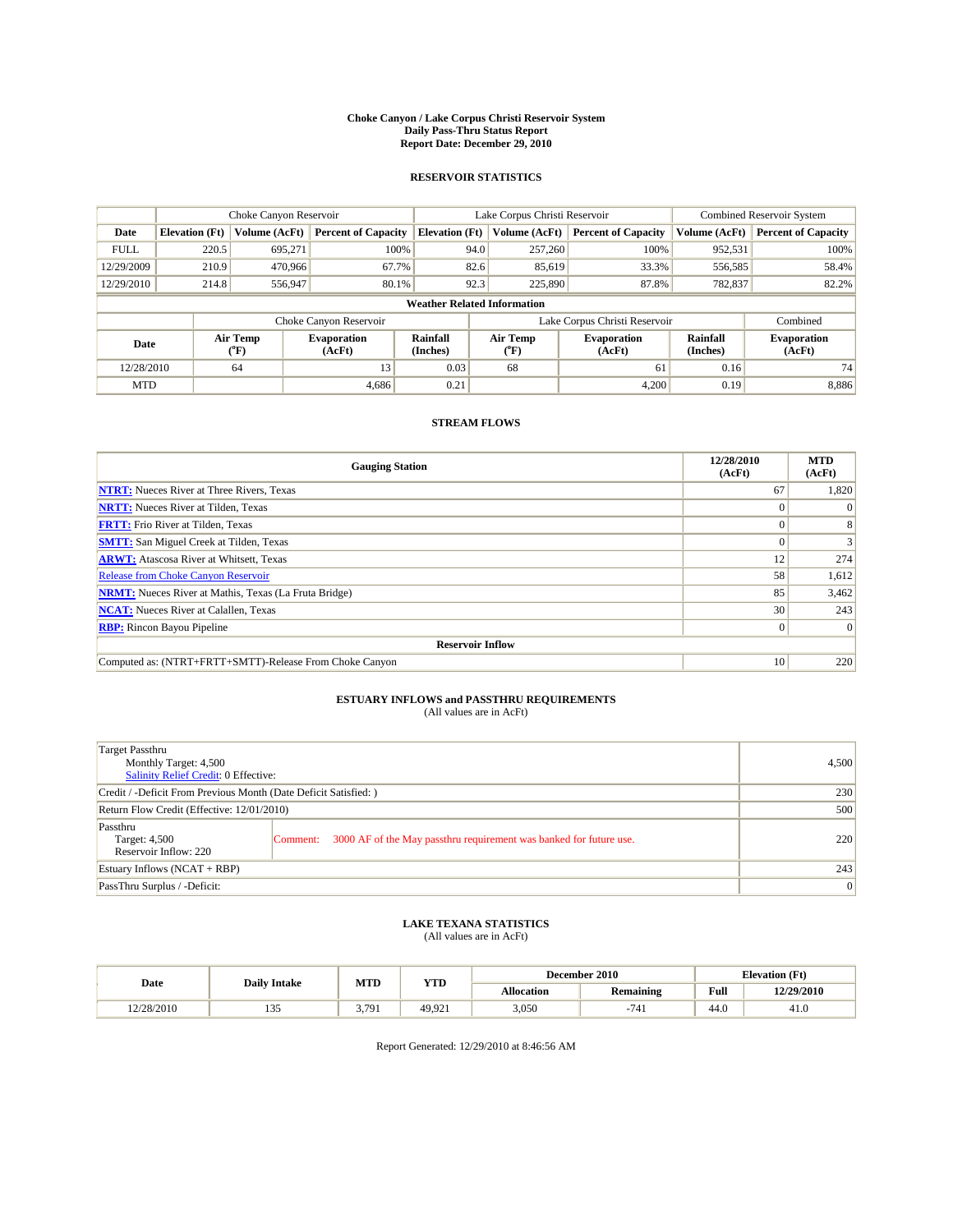#### **Choke Canyon / Lake Corpus Christi Reservoir System Daily Pass-Thru Status Report Report Date: December 30, 2010**

### **RESERVOIR STATISTICS**

|             |                                    | Choke Canyon Reservoir |                              |                       | Lake Corpus Christi Reservoir |                              |                      | Combined Reservoir System    |  |  |
|-------------|------------------------------------|------------------------|------------------------------|-----------------------|-------------------------------|------------------------------|----------------------|------------------------------|--|--|
| Date        | <b>Elevation</b> (Ft)              | Volume (AcFt)          | <b>Percent of Capacity</b>   | <b>Elevation</b> (Ft) | Volume (AcFt)                 | <b>Percent of Capacity</b>   | Volume (AcFt)        | <b>Percent of Capacity</b>   |  |  |
| <b>FULL</b> | 220.5                              | 695,271                | 100%                         | 94.0                  | 257,260                       | 100%                         | 952,531              | 100%                         |  |  |
| 12/30/2009  | 210.9                              | 470,966                | 67.7%                        | 82.5                  | 84,987                        | 33.0%                        | 555,953              | 58.4%                        |  |  |
| 12/30/2010  | 214.8                              | 555,349                | 79.9%                        | 92.2                  | 224,835                       | 87.4%                        | 780,184              | 81.9%                        |  |  |
|             | <b>Weather Related Information</b> |                        |                              |                       |                               |                              |                      |                              |  |  |
|             |                                    |                        | Choke Canyon Reservoir       |                       | Lake Corpus Christi Reservoir |                              |                      | Combined                     |  |  |
| Date        |                                    | Air Temp<br>(°F)       | <b>Evaporation</b><br>(AcFt) | Rainfall<br>(Inches)  | Air Temp<br>("F)              | <b>Evaporation</b><br>(AcFt) | Rainfall<br>(Inches) | <b>Evaporation</b><br>(AcFt) |  |  |
| 12/29/2010  |                                    | 75                     | 106                          | 0.00                  | 77                            | 113                          | 0.00                 | 219                          |  |  |
| <b>MTD</b>  |                                    |                        | 4.792                        | 0.21                  |                               | 4,313                        | 0.19                 | 9,105                        |  |  |

## **STREAM FLOWS**

| <b>Gauging Station</b>                                       | 12/29/2010<br>(AcFt) | <b>MTD</b><br>(AcFt) |
|--------------------------------------------------------------|----------------------|----------------------|
| <b>NTRT:</b> Nueces River at Three Rivers, Texas             | 67                   | 1,888                |
| <b>NRTT:</b> Nueces River at Tilden, Texas                   | $\left( \right)$     |                      |
| <b>FRTT:</b> Frio River at Tilden, Texas                     |                      |                      |
| <b>SMTT:</b> San Miguel Creek at Tilden, Texas               |                      |                      |
| <b>ARWT:</b> Atascosa River at Whitsett, Texas               | 12                   | 286                  |
| <b>Release from Choke Canyon Reservoir</b>                   | 58                   | 1,669                |
| <b>NRMT:</b> Nueces River at Mathis, Texas (La Fruta Bridge) | 91                   | 3,553                |
| <b>NCAT:</b> Nueces River at Calallen, Texas                 | 20                   | 263                  |
| <b>RBP:</b> Rincon Bayou Pipeline                            | $\overline{0}$       | $\Omega$             |
| <b>Reservoir Inflow</b>                                      |                      |                      |
| Computed as: (NTRT+FRTT+SMTT)-Release From Choke Canyon      | 10                   | 230                  |

# **ESTUARY INFLOWS and PASSTHRU REQUIREMENTS**<br>(All values are in AcFt)

| Target Passthru<br>Monthly Target: 4,500<br>Salinity Relief Credit: 0 Effective: | 4,500                                                                          |     |
|----------------------------------------------------------------------------------|--------------------------------------------------------------------------------|-----|
| Credit / -Deficit From Previous Month (Date Deficit Satisfied: )                 | 230                                                                            |     |
| Return Flow Credit (Effective: 12/01/2010)                                       | 500                                                                            |     |
| Passthru<br>Target: 4,500<br>Reservoir Inflow: 230                               | 3000 AF of the May passthru requirement was banked for future use.<br>Comment: | 230 |
| Estuary Inflows (NCAT + RBP)                                                     |                                                                                | 263 |
| PassThru Surplus / -Deficit:                                                     | 0                                                                              |     |

## **LAKE TEXANA STATISTICS** (All values are in AcFt)

|            |                     | MTD   | <b>YTD</b> |            | December 2010    | <b>Elevation</b> (Ft)                   |            |
|------------|---------------------|-------|------------|------------|------------------|-----------------------------------------|------------|
| Date       | <b>Daily Intake</b> |       |            | Allocation | <b>Remaining</b> | Full<br>the contract of the contract of | 12/30/2010 |
| 12/29/2010 | $\sim$<br>1 J J     | 3.926 | 50.056     | 3,050      | $-876$           | 44.0                                    | 40.9       |

Report Generated: 12/30/2010 at 9:12:30 AM